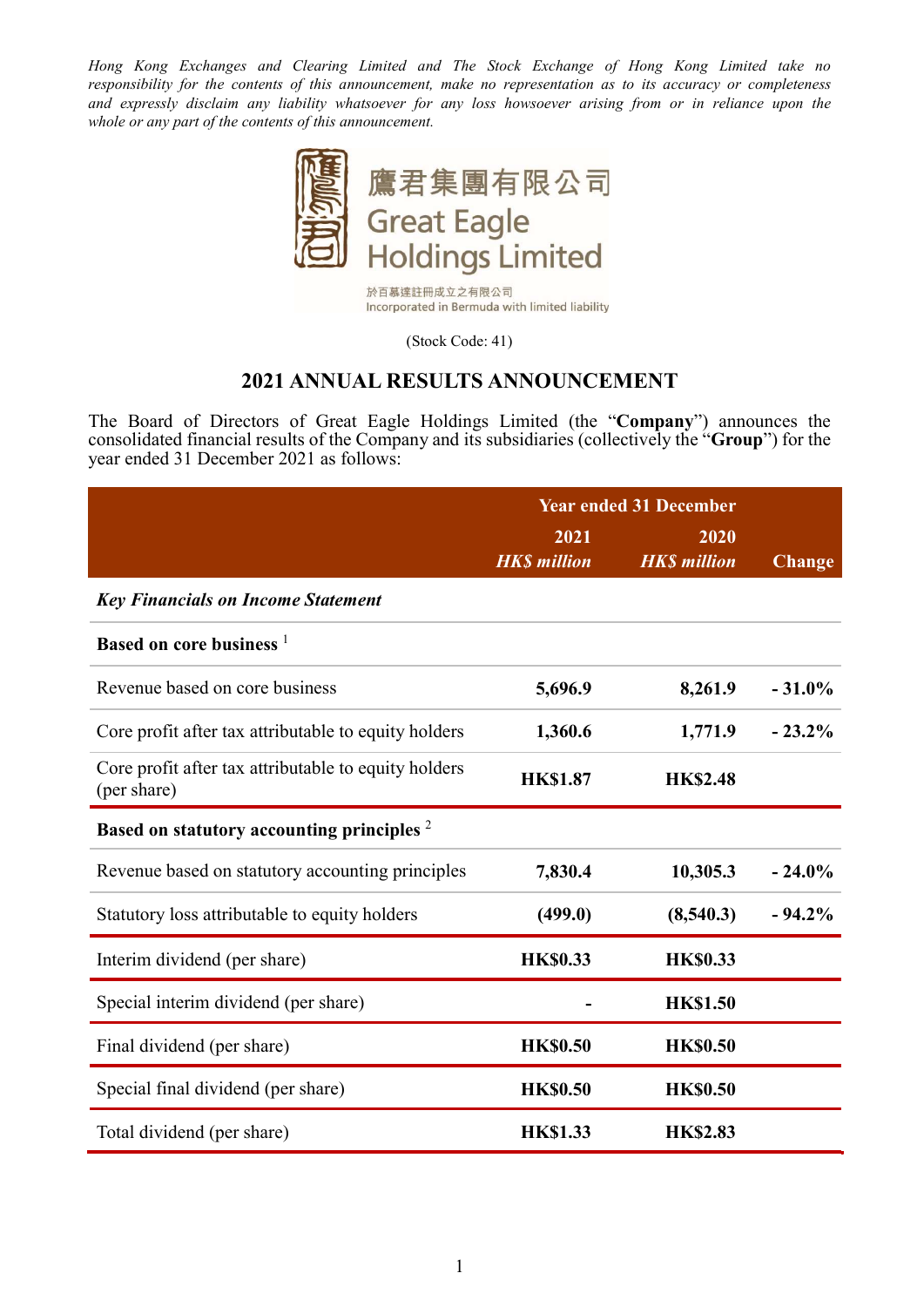$1$  On the basis of core business, figures excluded fair value changes relating to the Group's investment properties and financial assets, and were based on attributable distribution income from Champion REIT, Langham Hospitality Investments and Langham Hospitality Investments Limited ("LHI") and the U.S. Real Estate Fund ("U.S. Fund"), as well as realised gains and losses on financial assets. The management's discussion and analysis focus on the Group's core profit.

<sup>2</sup>Financial figures prepared under statutory accounting principles were based on applicable accounting standards, which included fair value changes and consolidated the financial figures from Champion REIT, LHI and the U.S. Fund.

| As at the end of |                  |
|------------------|------------------|
| December 2021    | <b>June 2021</b> |

Key Financials on Balance Sheet

#### Based on share of Net Assets of Champion REIT, LHI and the U.S. Fund (core balance sheet)<sup>1</sup>

| Net gearing                                           | $10.5\%$        | 11.9%    |
|-------------------------------------------------------|-----------------|----------|
| Book value (per share)                                | <b>HK\$94.1</b> | HK\$88.9 |
| Based on statutory accounting principles <sup>2</sup> |                 |          |
| Net gearing $3$                                       | 34.0%           | 38.9%    |
| Book value (per share)                                | <b>HK\$84.1</b> | HK\$79.0 |

 $1$ The Group's core balance sheet is derived from our share of LHI's net assets. As the hotels owned by LHI are classified as investment properties, the values of these hotels were marked to market. More details about the balance sheet derived from our share of net assets in Champion REIT, LHI and the U.S. Fund are on page 4.

<sup>2</sup> As for the Group's balance sheet prepared under statutory accounting principles, the entire debts of Champion REIT, LHI and the U.S. Fund were consolidated in aggregate. However, the Group only owns a 67.76%, 69.39% and 49.97% equity stakes in Champion REIT, LHI and the U.S. Fund respectively as at the end of December 2021.

<sup>3</sup> Net gearing based on statutory accounting principles is based on net debts attributable to shareholders of the Group divided by equity attributable to shareholders of the Group.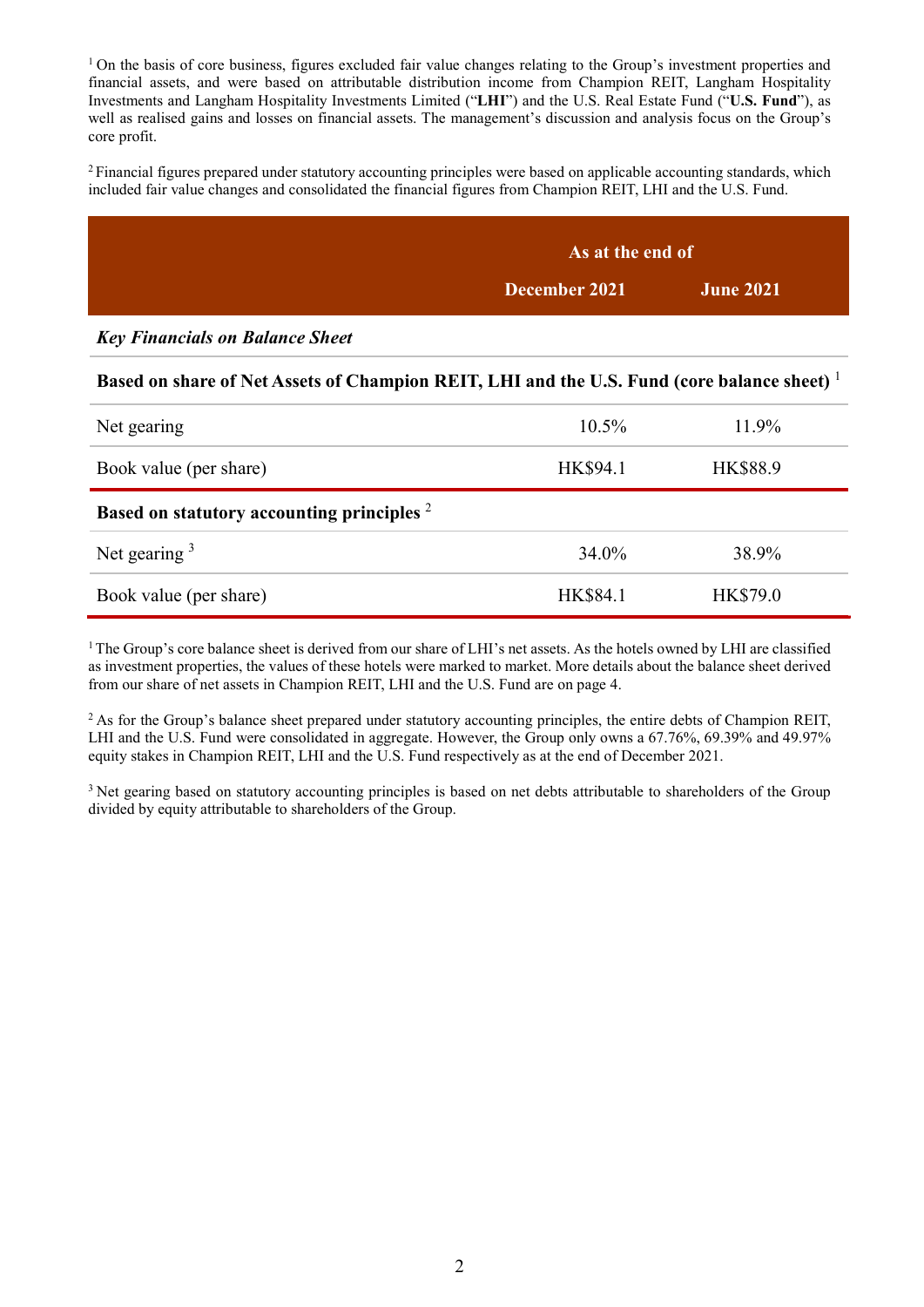### Core Profit - Financial Figures based on core business

|                                                             | <b>Year ended 31 December</b> |                            |               |
|-------------------------------------------------------------|-------------------------------|----------------------------|---------------|
|                                                             | 2021<br><b>HK\$</b> million   | 2020<br><b>HKS</b> million | <b>Change</b> |
| <b>Revenue from core business</b>                           |                               |                            |               |
| Revenue from property sales                                 | 1,802.0                       | 5,107.9                    | $-64.7%$      |
| <b>Hotels Division</b>                                      | 2,085.7                       | 1,300.1                    | 60.4%         |
| Management fee income from Champion REIT                    | 365.4                         | 378.0                      | $-3.3%$       |
| Distribution income from Champion REIT <sup>^</sup>         | 914.6                         | 988.0                      | $-7.4%$       |
| Distribution income from LHI <sup><math>\hat{}</math></sup> | 60.7                          |                            | n.a.          |
| Gross rental income                                         | 144.8                         | 183.3                      | $-21.0%$      |
| Other operations                                            | 323.7                         | 304.6                      | 6.3%          |
| <b>Total revenue</b>                                        | 5,696.9                       | 8,261.9                    | $-31.0%$      |
| Income from property sales                                  | 815.6                         | 2,055.4                    | $-60.3%$      |
| Hotels EBITDA                                               | (105.4)                       | (625.8)                    | $-83.2%$      |
| Management fee income from Champion REIT                    | 365.4                         | 378.0                      | $-3.3%$       |
| Distribution income from Champion REIT <sup>^</sup>         | 914.6                         | 988.0                      | $-7.4%$       |
| Distribution income from LHI <sup>^</sup>                   | 60.7                          |                            | n.a.          |
| Net rental income                                           | 98.1                          | 134.5                      | $-27.1%$      |
| Operating income from other operations                      | 122.7                         | (26.3)                     | n.m.          |
| <b>Operating income from core business</b>                  | 2,271.7                       | 2,903.8                    | $-21.8%$      |
| Depreciation                                                | (332.0)                       | (380.8)                    | $-12.8%$      |
| Administrative and other expenses                           | (437.7)                       | (590.0)                    | $-25.8%$      |
| Other income                                                | 9.3                           | 43.9                       | $-78.8%$      |
| Interest income                                             | 78.8                          | 188.9                      | $-58.3%$      |
| Finance costs                                               | (159.5)                       | (156.1)                    | 2.2%          |
| Share of results of joint ventures                          | (8.6)                         | (17.0)                     | $-49.4%$      |
| Share of results of associates                              | 6.1                           | 5.1                        | 19.6%         |
| Core profit before tax                                      | 1,428.1                       | 1,997.8                    | $-28.5%$      |
| Income taxes                                                | (67.1)                        | (224.9)                    | $-70.2%$      |
| Core profit after tax                                       | 1,361.0                       | 1,772.9                    | $-23.2\%$     |
| Non-controlling interest                                    | (0.4)                         | (1.0)                      | $-60.0\%$     |
| Core profit attributable to equity holders                  | 1,360.6                       | 1,771.9                    | $-23.2%$      |

^ Under the Group's statutory profit, the annual results of Champion REIT, LHI and the U.S. Fund are consolidated on the Group's income statement. However, the Group's core profit is based on attributable distribution income from Champion REIT, LHI and the U.S. Fund.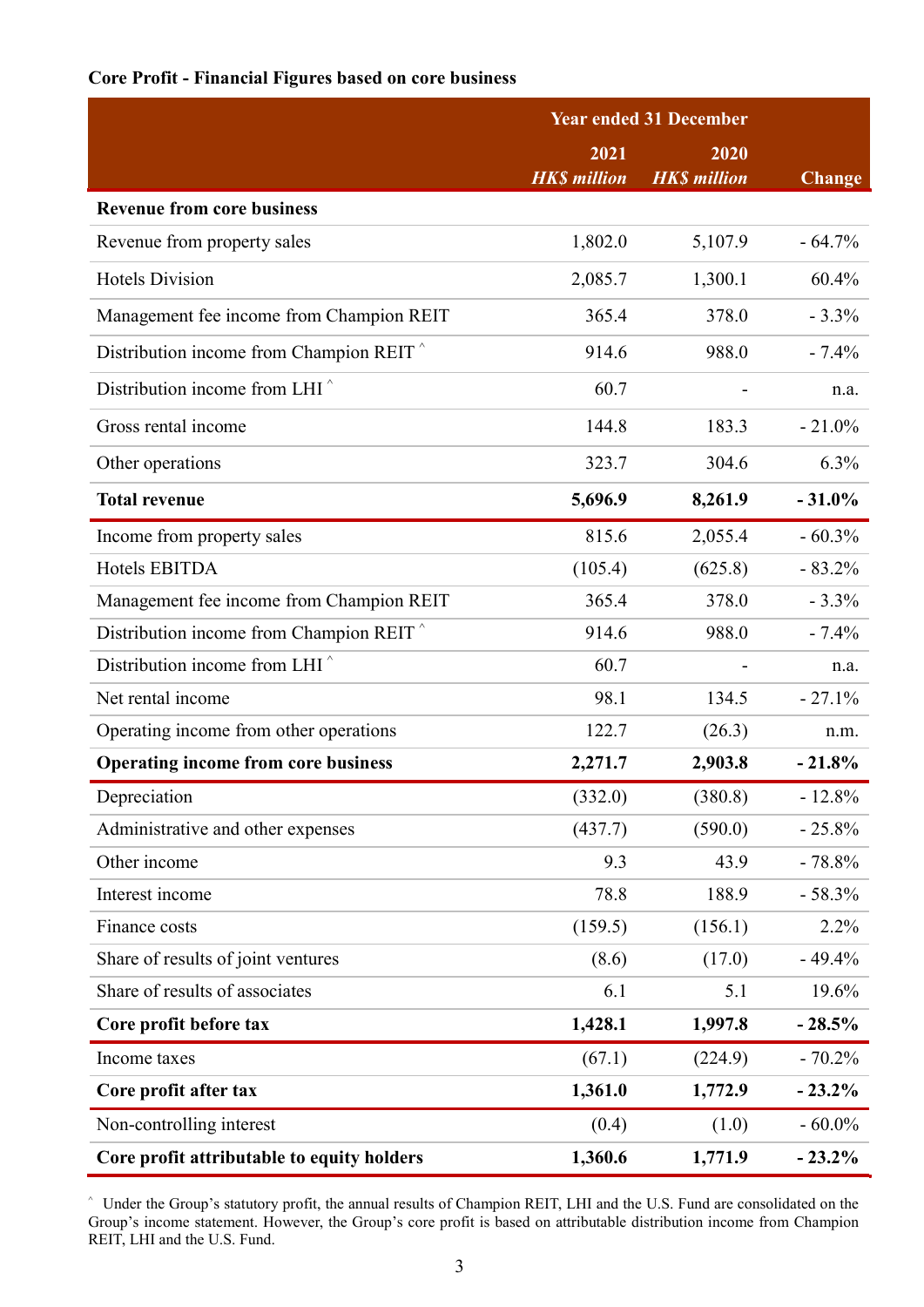# Segment assets and liabilities (based on net assets of Champion REIT, LHI and the U.S. Fund)

The following is an analysis of the Group's assets and liabilities by reportable and operating segment:

# 31 December 2021

|                               | <b>Assets</b><br><b>HK\$</b> million | <b>Liabilities</b><br><b>HK\$</b> million | <b>Net Assets</b><br><b>HK\$</b> million |
|-------------------------------|--------------------------------------|-------------------------------------------|------------------------------------------|
| <b>Great Eagle operations</b> | 47,069                               | 17,555                                    | 29,514                                   |
| <b>Champion REIT</b>          | 45,991                               | 12,379                                    | 33,612                                   |
| <b>LHI</b>                    | 10,139                               | 4,727                                     | 5,412                                    |
| <b>U.S. Fund</b>              | 426                                  | 154                                       | 272                                      |
|                               | 103,625                              | 34,815                                    | 68,810                                   |

# 31 December 2020

|                        | Assets<br>HK\$ million | Liabilities<br>HK\$ million | Net Assets<br>HK\$ million |
|------------------------|------------------------|-----------------------------|----------------------------|
| Great Eagle operations | 35,425                 | 9,681                       | 25,744                     |
| Champion REIT          | 48,192                 | 13,500                      | 34,692                     |
| <b>LHI</b>             | 10,441                 | 4,812                       | 5,629                      |
| U.S. Fund              | 451                    | 181                         | 270                        |
|                        | 94,509                 | 28,174                      | 66,335                     |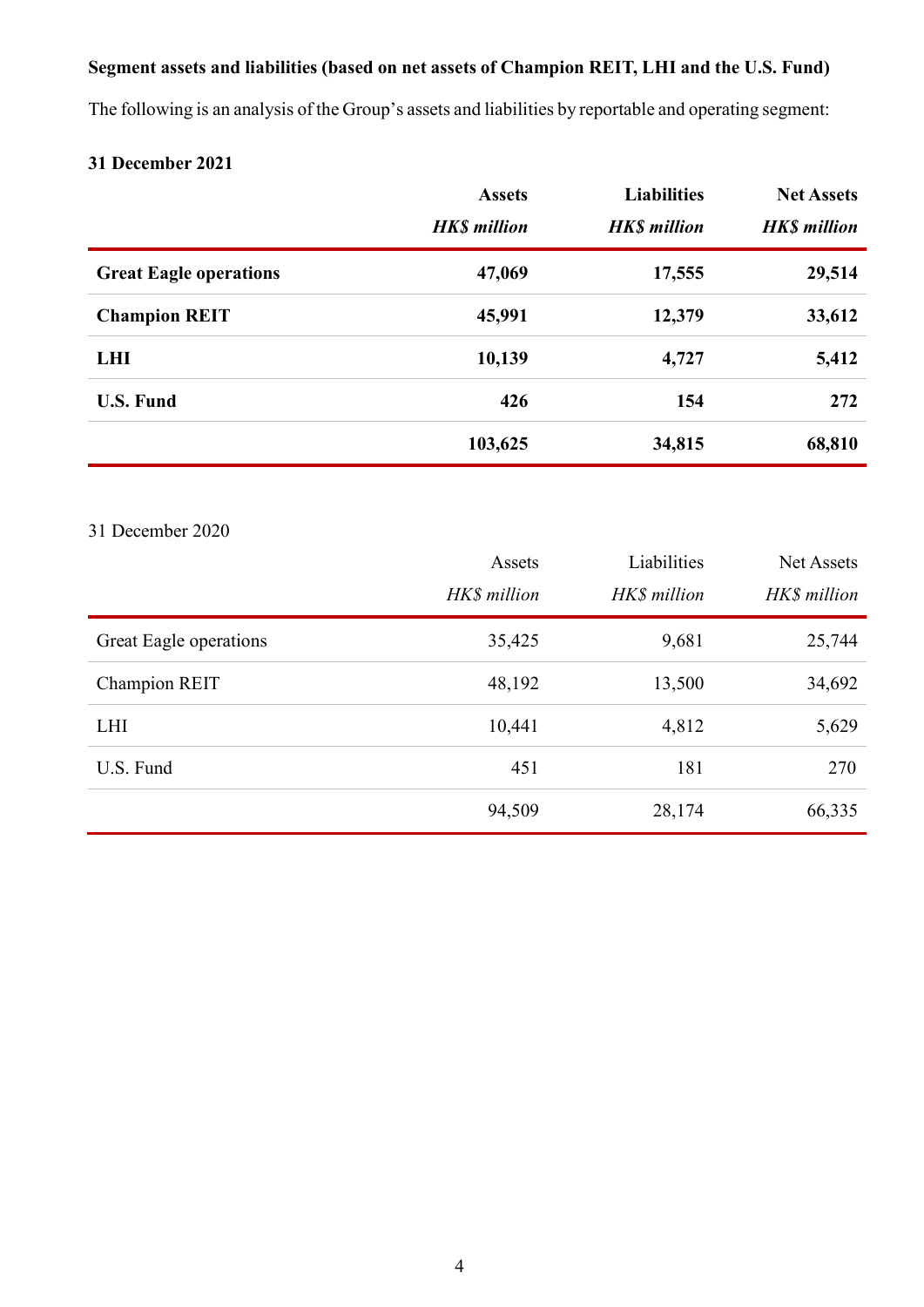# Financial Figures based on statutory accounting principles

|                                                                                                | <b>Year ended 31 December</b> |                     |               |  |
|------------------------------------------------------------------------------------------------|-------------------------------|---------------------|---------------|--|
|                                                                                                | 2021<br><b>HK\$</b> million   | 2020                |               |  |
|                                                                                                |                               | <b>HK\$</b> million | <b>Change</b> |  |
| Revenue based on statutory accounting principles                                               |                               |                     | $-64.7%$      |  |
| Revenue from property sales                                                                    | 1,802.0                       | 5,107.9             | 56.2%         |  |
| <b>Hotels Division</b>                                                                         | 2,835.3                       | 1,815.2             |               |  |
| Gross rental income                                                                            | 144.8                         | 183.3               | $-21.0%$      |  |
| Other operations (including management fee income<br>from Champion REIT)                       | 689.2                         | 682.5               | 1.0%          |  |
| Gross rental income - Champion REIT                                                            | 2,769.2                       | 2,920.3             | $-5.2%$       |  |
| Gross rental income - LHI                                                                      | 224.3                         | 208.3               | 7.7%          |  |
| Gross revenue - U.S. Fund                                                                      | 52.8                          | 84.3                | $-37.4%$      |  |
| Elimination on intragroup transactions                                                         | (687.2)                       | (696.5)             | $-1.3%$       |  |
| <b>Consolidated total revenue</b>                                                              | 7,830.4                       | 10,305.3            | $-24.0%$      |  |
| Income from property sales                                                                     | 815.6                         | 2,055.4             | $-60.3%$      |  |
| Hotels EBITDA                                                                                  | (105.4)                       | (625.8)             | $-83.2%$      |  |
| Net rental income                                                                              | 98.1                          | 134.5               | $-27.1%$      |  |
| Operating income from other operations (including<br>management fee income from Champion REIT) | 488.1                         | 351.6               | 38.8%         |  |
| Net rental income - Champion REIT                                                              | 1,933.0                       | 2,065.4             | $-6.4%$       |  |
| Net rental income - LHI                                                                        | 203.6                         | 179.9               | 13.2%         |  |
| Net operating income/(loss) - U.S. Fund                                                        | 12.6                          | (0.0)               | n.m.          |  |
| Elimination on intragroup transactions                                                         | (75.3)                        | 40.5                | n.m.          |  |
| <b>Consolidated segment results</b>                                                            | 3,370.3                       | 4,201.5             | $-19.8%$      |  |
| Depreciation                                                                                   | (849.4)                       | (831.8)             | 2.1%          |  |
| Fair value changes on investment properties                                                    | (2,178.6)                     | (14, 252.7)         | $-84.7%$      |  |
| Fair value changes on derivative financial instruments                                         | 290.8                         | (194.0)             | n.m.          |  |
| Fair value changes on financial assets at fair value<br>through profit or loss                 | (47.2)                        | 40.9                | n.m.          |  |
| Administrative and other expenses                                                              | (446.6)                       | (489.2)             | $-8.7\%$      |  |
| Allowance for credit losses on notes receivables and<br>interest receivables                   | (108.4)                       |                     | n.a.          |  |
| Impairment loss on property, plant and equipment                                               |                               | (347.9)             | n.a.          |  |
| Other income (including interest income)                                                       | 171.6                         | 289.7               | $-40.8%$      |  |
| Finance costs                                                                                  | (705.3)                       | (802.9)             | $-12.2%$      |  |
| Share of results of joint ventures                                                             | 13.7                          | (17.0)              | n.m.          |  |
| Share of results of associates                                                                 | 6.1                           | 5.1                 | 19.6%         |  |
| <b>Statutory loss before tax</b>                                                               | (483.0)                       | (12,398.3)          | $-96.1%$      |  |
| Income taxes                                                                                   | (309.0)                       | (403.8)             | $-23.5%$      |  |
| <b>Statutory loss after tax</b>                                                                | (792.0)                       | (12,802.1)          | $-93.8%$      |  |
| Non-controlling interest                                                                       | 22.0                          | 113.5               | $-80.6%$      |  |
| Non-controlling unitholders of Champion REIT                                                   | 271.0                         | 4,148.3             | $-93.5%$      |  |
| <b>Statutory loss attributable to equity holders</b>                                           | (499.0)                       | (8,540.3)           | $-94.2\%$     |  |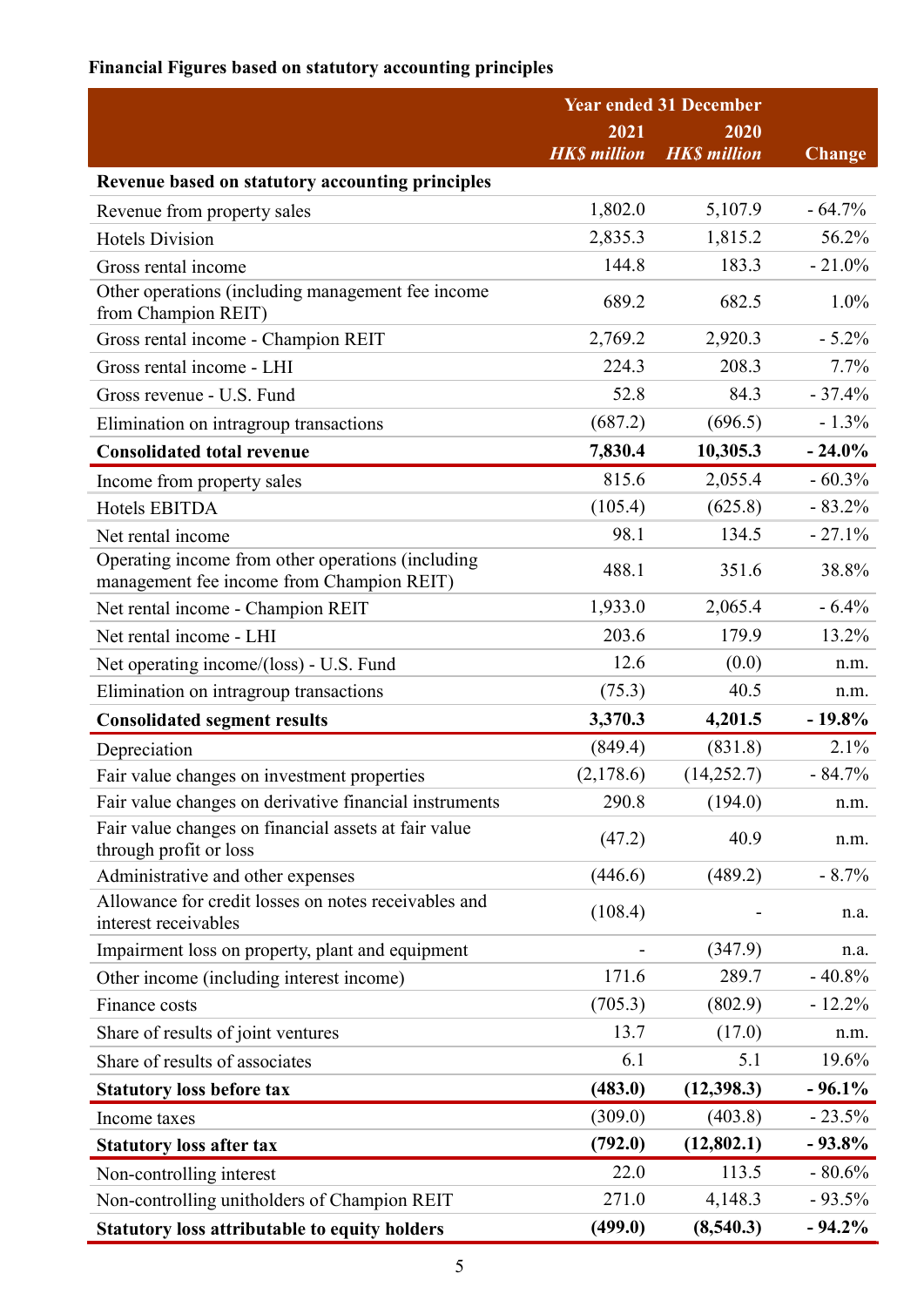# OVERVIEW

The COVID-19 pandemic and the closure of borders have continued to adversely affect our businesses. Nevertheless, there was some improvement in hotels' operations both local and overseas. During the second half of 2020, the Group sold and delivered most of the smaller units in the ONTOLO project and recorded related profits. In comparison, sales for the reported year were mainly for the remaining larger units which generally progressed at a slower pace and hence accounted for the drop in property sales income. The Group's core profit attributable to equity holders for the year was HK\$1,360.6 million representing a 23.2% drop compared to HK\$1,771.9 million last year, after factoring in an operating income of HK\$815.6 million (2020: HK\$2,055.4 million) from ONTOLO. The Group's statutory results reported a loss attributable to equity holders of HK\$499.0 million for the year 2021 (2020: HK\$8,540.3 million), mainly due to significant reduction in negative revaluation changes on investment properties. Notwithstanding the overall difficult operating environment, the Group continued to explore opportunities to expand its quality asset base and widen its income sources. As reported in the 2021 Interim Report, the Group in February 2021 successfully acquired the development rights for a luxury residential project in Ho Man Tin, Hong Kong and took advantage of the underutilised plot ratio to build a new tower with 244 hotel rooms located next to our Cordis, Auckland in the third quarter of 2021. The Group also completed a major renovation of the Langham, Boston and reopened the hotel in late June 2021.

During the year, operation of the Group's overseas hotels was still significantly hindered by the COVID-19 pandemic. However, compared to previous year, there was some improvement thanks to the gradual relaxation of travel restriction and mandatory quarantine requirements amid intermittent interruption in different countries, as well as our continued efforts in achieving efficient cost controls. The reported loss before interest, taxes and depreciation of the hotels excluding those owned by LHI for the year narrowed to HK\$105.4 million from HK\$625.8 million for the previous year, representing an improvement of HK\$520.4 million or 83.2%.

According to statutory accounting principles, our investment in LHI is classified as a subsidiary, and its results are consolidated into the Group's statutory accounts. However, as LHI is principally focused on distributions, it is more meaningful for the Group's core profit to account for only LHI's distribution attributable to the Group. Amid the lacklustre performances of its three hotels in Hong Kong, LHI generated a small distribution income and declared distribution per Share Staple Unit of HK2.7 cents for the year 2021.

For similar reasons, the Group's core profit is based on the attributable distribution income and management fee income derived from Champion REIT for the same financial year. The persistence of the COVID-19 pandemic continued to pose challenges to the operating environment of Champion REIT. After factoring in the Group's 0.54% increase in investment in Champion REIT during the year, distribution income from Champion REIT dropped by 7.4% year-on-year to HK\$914.6 million from HK\$988.0 million for the previous year, while management fee income also fell by 3.3% from HK\$378.0 million to HK\$365.4 million.

Hit by COVID-19 and border closures, net rental income from our investment portfolio, mainly Great Eagle Centre and Eaton Residences, dropped by 27.1% year-on-year from HK\$134.5 million to HK\$98.1 million.

The Group's other business operations turned a loss of HK\$26.3 million for the previous year to a net income of HK\$122.7 million as the previous year results included a provision of HK\$128.0 million for loss due to rental commitments of our Eaton Club's flexible workspace business.

Overall, the Group's core operating income before depreciation and expenses fell by 21.8% to HK\$2,271.7 million (2020: HK\$2,903.8 million), mainly due to a drop of HK\$1,239.8 million profit booked for the sale of ONTOLO units. The impact of such drop in property sale income was partially mitigated by reduced loss from hotels operation and better results from other business operation.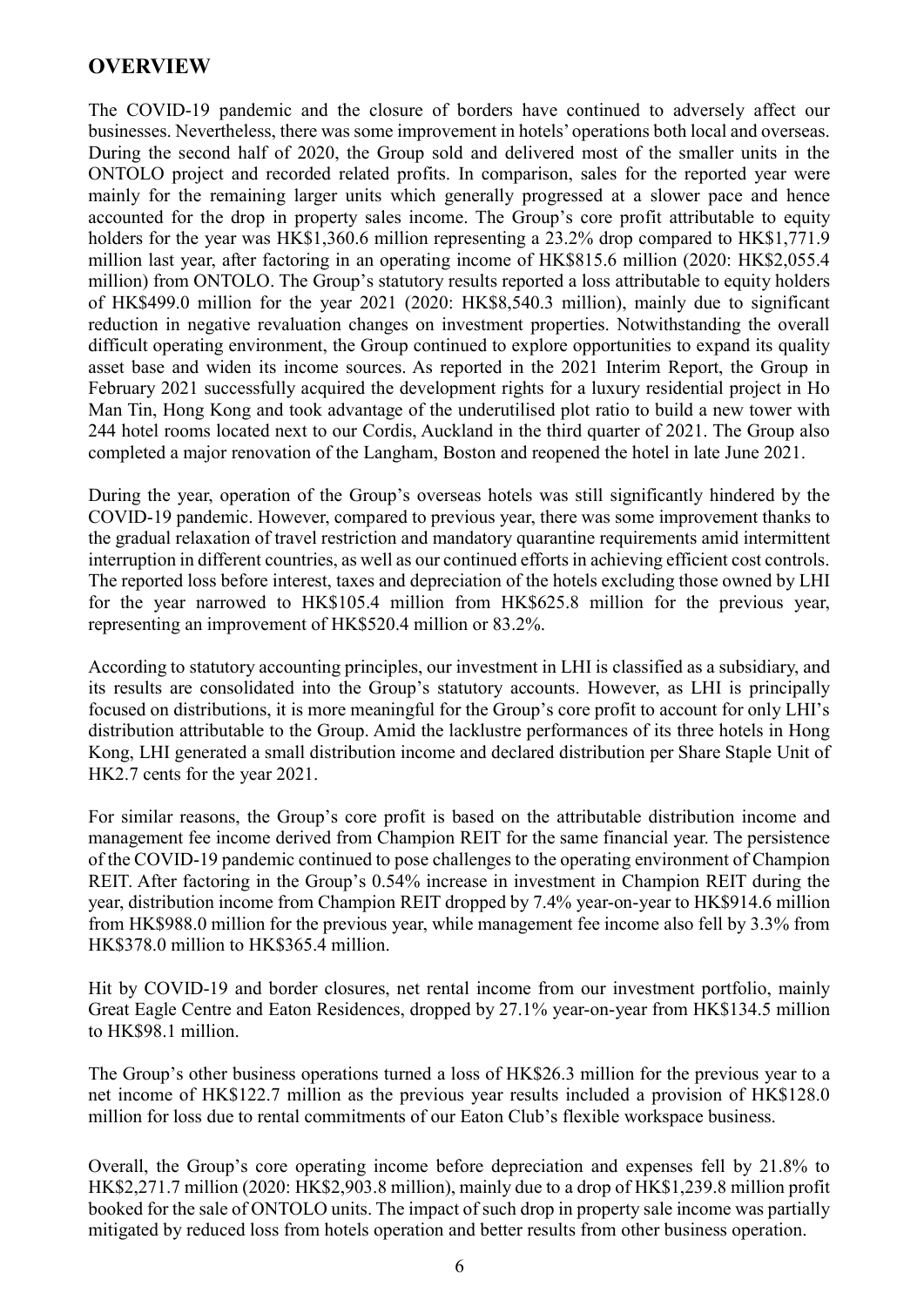Administration and other expenses decreased 25.8% to HK\$437.7 million against the previous year, mainly because of more stringent costs control and less property selling expenses. In 2021, the Group recorded fully impaired note receivables of HK\$32.2 million as the counterparty triggered an event of default while in 2020 the Group wrote off certain investments related to our Hong Kong and overseas flexible workspace businesses to a total amount of HK\$132.8 million.

The Group's interest income dropped 58.3% to HK\$78.8 million in 2021 (2020: HK\$188.9 million), due to lower deposit rates as well as reduced cash holdings and investments in high yield bonds. The Group was in a net finance expenses position amounting to HK\$80.7 million in 2021 (2020: net interest income HK\$32.8 million). Core profit attributable to equity holders dropped by 23.2% to HK\$1,360.6 million (2020: HK\$1,771.9 million).

In addition, the Group holds approximately 13.4 million shares in U.S listed electric vehicle company Lucid (US stock code: LCID.US). In accordance with applicable accounting standards, an unrealised valuation surplus of HK\$3,717.5 million, based on the closing price of US\$38.05 per share as at 31 December 2021, had been credited directly to the reserve account in the balance sheet of the Group.

Despite the global economic turbulence brought by COVID-19 and other geopolitical tensions, the Group's financial position remains healthy and the Group is expected to withstand the pandemic and other risks without significant stress. As explained in the 2021 Interim Report, the Group successfully established a Medium Term Note Programme during the year, giving it access to more diverse and flexible funding channels.

| <b>Breakdown of Operating Income</b>            | <b>Year ended 31 December</b> |                    |               |
|-------------------------------------------------|-------------------------------|--------------------|---------------|
|                                                 | 2021                          | 2020               |               |
|                                                 | <b>HKS</b> million            | <b>HKS</b> million | <b>Change</b> |
| 1. Income from property sales                   | 815.6                         | 2,055.4            | $-60.3\%$     |
| 2. Hotels EBITDA                                | (105.4)                       | (625.8)            | $-83.2\%$     |
| 3. Income from Champion REIT                    | 1,280.0                       | 1,366.0            | $-6.3\%$      |
| 4. Distribution income from LHI                 | 60.7                          |                    | n.a.          |
| 5. Net rental income from investment properties | 98.1                          | 134.5              | $-27.1\%$     |
| 6. Operating income from other operations       | 122.7                         | (26.3)             | n.m.          |
| <b>Operating income from core business</b>      | 2,271.7                       | 2,903.8            | $-21.8%$      |

# BUSINESS REVIEW

### 1. PROPERTY SALES

### ONTOLO, Pak Shek Kok

The site, which is located in Pak Shek Kok, Tai Po and commands spectacularly unobstructed sea views over Tolo Harbour was acquired in May 2014. The development, with a total permissible gross floor area of 730,870 sq. ft. or saleable area of 635,612 sq. ft., comprised 723 luxury residential units and 456 parking spaces, was completed in the fourth quarter of 2020.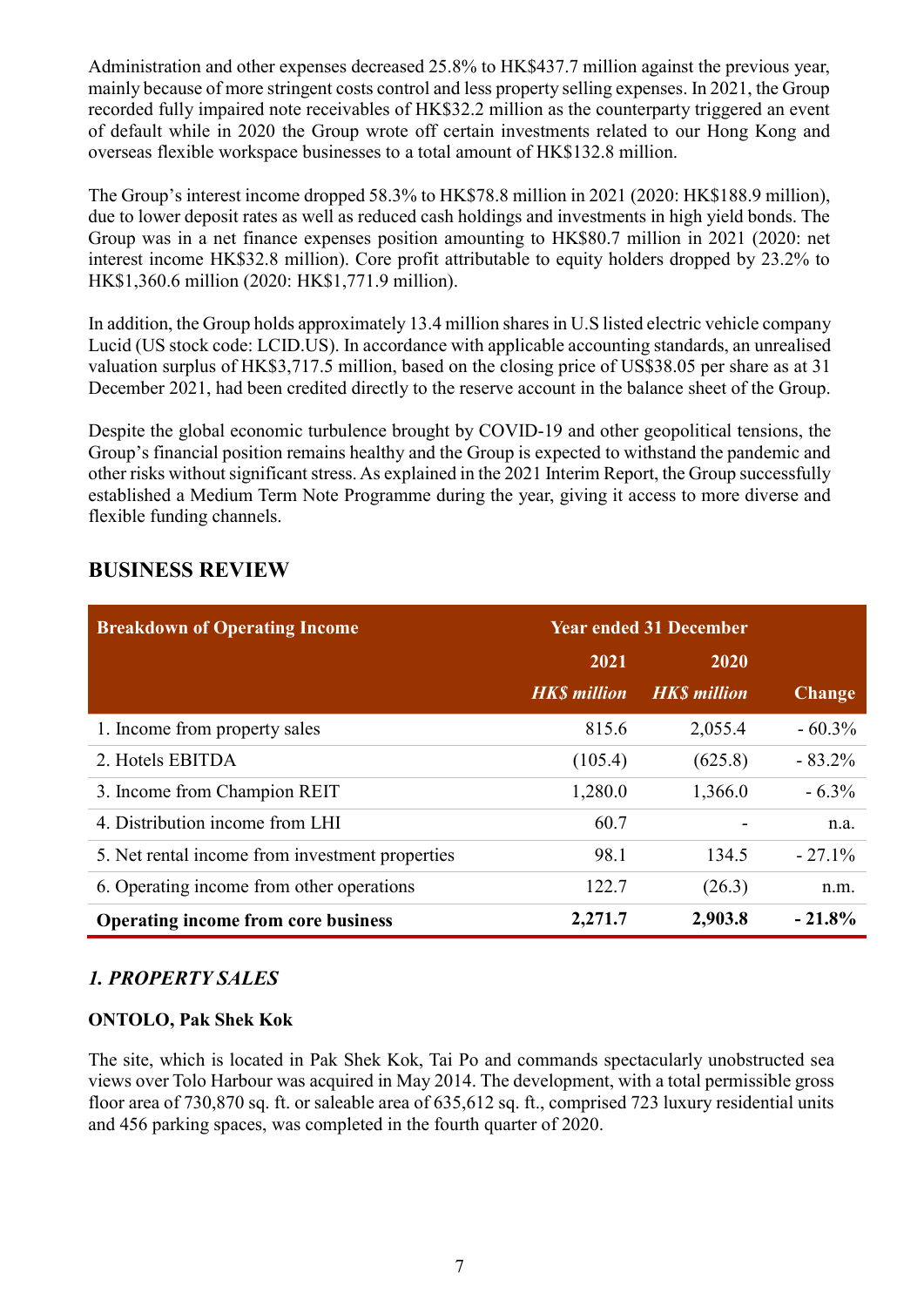By the end of 2021, accumulated sales reached 580 residential units (representing a saleable area of 417,162 sq. ft.) and 149 carparks. A majority of the units sold was handed over to buyers in 2020, while 117 residential units (saleable area 90,193 sq. ft.) and 41 carparks were delivered to buyers in 2021 resulted in booking of relevant revenue and operating profit contribution of HK\$1,802.0 million and HK\$815.6 million respectively in the reported period. During the year, the average sales price for the residential units reached HK\$19,278 per sq. ft. based on saleable area, while average sales price was HK\$2.57 million per unit for the sold parking spaces.

# 2. HOTELS DIVISION

#### Hotels Performance

|                                        |       | <b>Average daily</b> |       |                | Average room rate |                          | <b>RevPAR</b>    |      |
|----------------------------------------|-------|----------------------|-------|----------------|-------------------|--------------------------|------------------|------|
|                                        |       | rooms available      |       | Occupancy      | (local currency)  |                          | (local currency) |      |
|                                        | 2021  | 2020                 | 2021  | 2020           | 2021              | 2020                     | 2021             | 2020 |
| <b>Europe</b>                          |       |                      |       |                |                   |                          |                  |      |
| The Langham, London                    | 380   | 380                  | 22.8% | 19.0%          | 476               | 333                      | 108              | 63   |
| <b>North America</b>                   |       |                      |       |                |                   |                          |                  |      |
| The Langham, Boston <sup>^</sup>       | 299   | $\blacksquare$       | 18.7% | $\blacksquare$ | 499               | $\overline{\phantom{a}}$ | 93               |      |
| The Langham Huntington,<br>Pasadena    | 379   | 379                  | 34.3% | 22.3%          | 365               | 295                      | 125              | 66   |
| The Langham, Chicago                   | 316   | 316                  | 43.0% | 21.3%          | 472               | 369                      | 203              | 79   |
| The Langham, New York,<br>Fifth Avenue | 234   | 234                  | 39.3% | 18.5%          | 673               | 498                      | 264              | 92   |
| Eaton, Washington D.C.                 | 209   | 209                  | 29.6% | 17.9%          | 192               | 182                      | 57               | 32   |
| Chelsea Hotel, Toronto                 | 1,590 | 1,590                | 33.9% | 20.3%          | 110               | 137                      | 37               | 28   |
| <b>Australia / New Zealand</b>         |       |                      |       |                |                   |                          |                  |      |
| The Langham, Melbourne                 | 388   | 388                  | 20.4% | 21.5%          | 344               | 346                      | 70               | 75   |
| The Langham, Sydney                    | 96    | 96                   | 31.7% | 36.6%          | 538               | 470                      | 171              | 172  |
| Cordis, Auckland                       | 410   | 373                  | 27.3% | 40.4%          | 218               | 230                      | 60               | 93   |
| China                                  |       |                      |       |                |                   |                          |                  |      |
| The Langham, Shanghai,<br>Xintiandi    | 354   | 355                  | 63.0% | 52.3%          | 1,296             | 1,172                    | 816              | 613  |
| Cordis, Shanghai, Hongqiao             | 394   | 395                  | 58.8% | 40.4%          | 768               | 723                      | 451              | 292  |

 $\hat{R}$  Re-opened in the second quarter of 2021 after the hotel has been closed for renovation from April 2019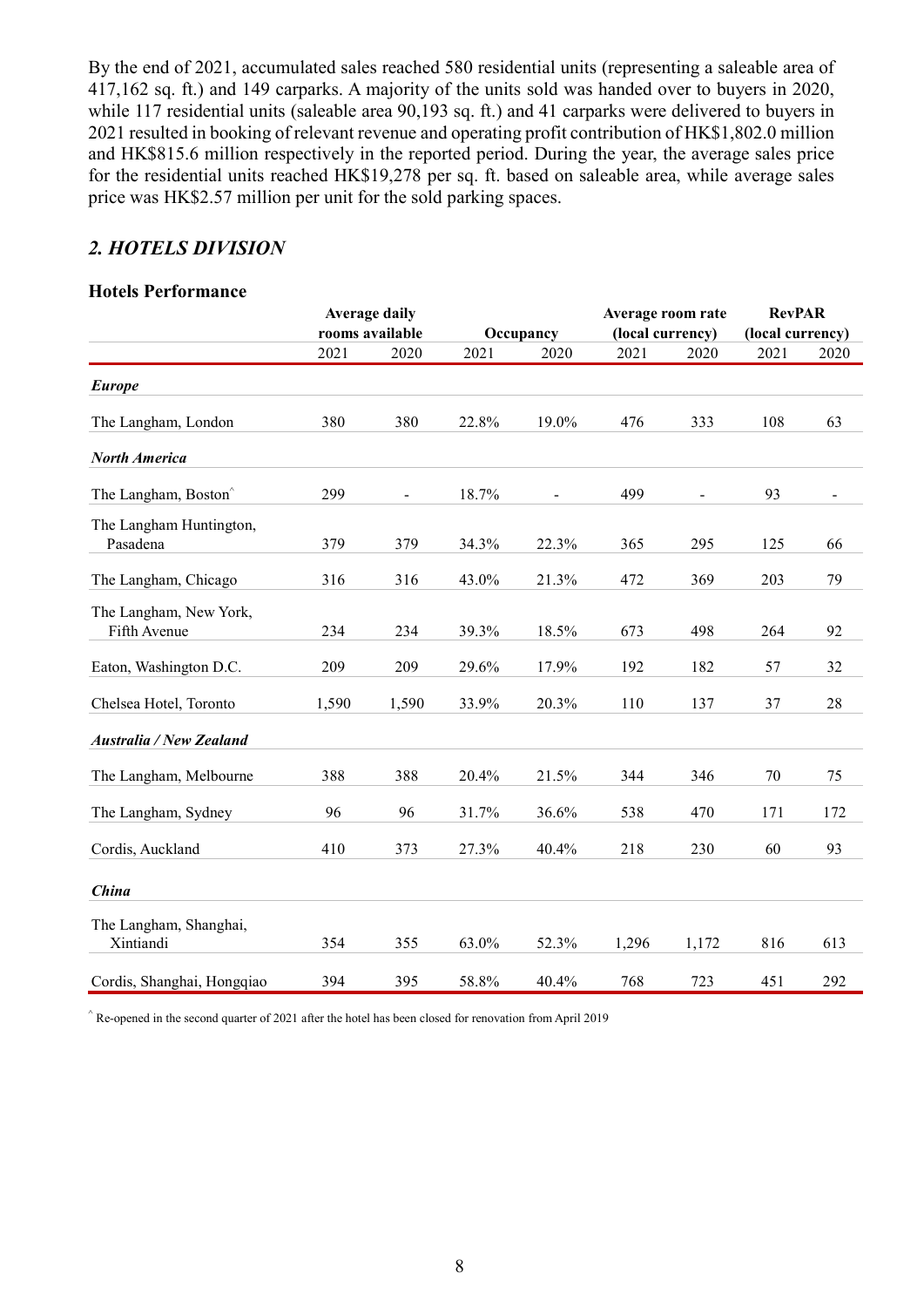|                                                | <b>Year ended 31 December</b> |                             |               |
|------------------------------------------------|-------------------------------|-----------------------------|---------------|
|                                                | 2021<br><b>HK\$</b> million   | 2020<br><b>HK\$</b> million | <b>Change</b> |
| <b>Hotels revenue</b>                          |                               |                             |               |
| Europe                                         | 250.7                         | 138.0                       | 81.7%         |
| North America                                  | 1,002.3                       | 517.8                       | 93.6%         |
| Australia / New Zealand                        | 346.9                         | 296.1                       | 17.2%         |
| Mainland China                                 | 370.8                         | 274.8                       | 34.9%         |
| Others (including hotel management fee income) | 115.0                         | 73.4                        | 56.7%         |
| Total hotels revenue                           | 2,085.7                       | 1,300.1                     | 60.4%         |
| <b>Hotels EBITDA</b>                           |                               |                             |               |
| Europe                                         | 23.1                          | (47.9)                      | n.m.          |
| North America                                  | 10.7                          | (364.6)                     | n.m.          |
| Australia / New Zealand                        | (53.0)                        | (40.1)                      | 32.2%         |
| Mainland China                                 | 63.7                          | 17.8                        | 257.9%        |
| Others (including hotel management fee income) | (149.9)                       | (191.0)                     | $-21.5%$      |
| <b>Total hotels EBITDA</b>                     | (105.4)                       | (625.8)                     | $-83.2%$      |

The majority of our overseas hotels saw performances improve in the second half of the year as social distancing restrictions were lifted in most countries, and our hotels resumed more normal operations. In most cases performance was supported by the domestic leisure business as almost all international borders remained very subdued. In the Pacific region, a resurgence of COVID-19 cases hampered performance as governments reimpose lockdowns in Australia and New Zealand from the third quarter onwards. On a positive note, some of our hotels returned a profit during the year.

Total revenue for the Hotels Division rose 60.4% year-on-year to HK\$2,085.7 million in 2021, after accounting for operating loss and rental payment shortfall of HK\$215.7 million incurred as the lessee of LHI's hotels, and which are included under the row "Others" in the breakdown of the Hotels Division's operating results. The Hotels Division incurred a loss before interest, taxes and depreciation of HK\$105.4 million in 2021 (2020: HK\$625.8 million). The loss has factored in government subsidies received of HK\$83.4 million (2020: HK\$239.3 million) and loan forgiveness under the Paycheck Protection Program ("PPP") equivalent to HK\$90.1 million.

#### EUROPE

#### The Langham, London

Our London hotel saw business recover from July onwards when all restrictions were lifted. Rooms revenue has primarily been driven by the local leisure business with only small signs of corporate activity. The reopening of the restaurants was flexed in line with business volume, while the two bars have seen good weekend business. However, the resurgence of COVID-19 cases in December 2021 led to booking cancellations during the festive season. In 2021, government relief subsidies amounted to HK\$19.1 million (2020: HK\$47.8 million) was booked for the hotel.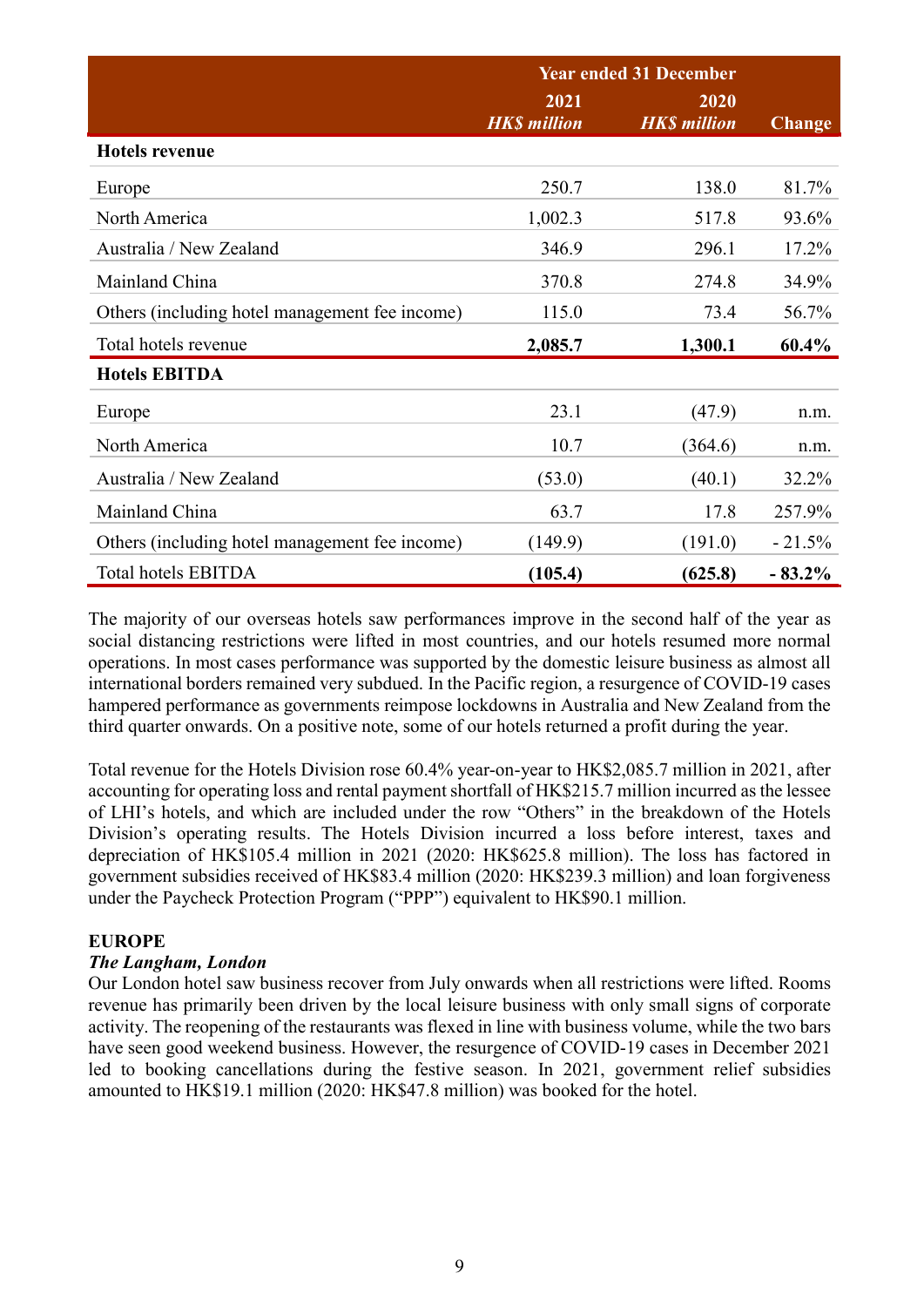#### NORTH AMERICA

### The Langham, Boston, The Langham, Chicago, The Langham, New York, Fifth Avenue, The Langham Huntington, Pasadena and Eaton, Washington D.C.

Our US hotels performance saw business rebound in the second half of the year when the majority of the cities lifted some COVID-19 restrictions. In addition, the return of some entertainment and sporting events, corporate groups and conventions also helped drive domestic travel. Our rooms business was supported by a stronger leisure segment driving higher weekend room rates, with corporate and group activity slowly building during the week. Food and beverage ("F&B") also witnessed some steady recovery.

The Langham, Boston reopened in June 2021 after extensive renovation. However, the resurgence of COVID-19 cases in late December 2021 led to booking cancellations in our US hotels during the holiday season.

During the year, our qualified hotels in the U.S. have been successfully granted loan forgiveness under PPP equivalent to HK\$90.1 million.

#### Chelsea Hotel, Toronto

Rooms business was supported by steady demand from a student residence programme with a local university. With the city still under a phased reopening plan, the hotel's restaurants and banquet facilities remained challenged. During the year, government relief subsidies amounted to HK\$25.3 million (2020: HK\$36.5 million) was booked for the hotel.

During the year, the Group continued to work on the right to redevelop the Chelsea Hotel site into a mixed-use project with a 400-key hotel, two residential condominium towers and a small amount of commercial space which would more than double the existing aggregate gross floor area. After securing the Entitlement Rights per our development application in formal written in 2019, the Group submitted a Site Permit application to the City Planning in December 2019 and is awaiting Construction Permit approval. Our development team continues to assess market forces in order to determine the optimal timing to launch the redevelopment of the Chelsea site. Meanwhile, the Chelsea Hotel operation continues.

#### AUSTRALIA / NEW ZEALAND

#### The Langham, Melbourne and The Langham, Sydney

Our Australian hotels continued to be affected by lockdowns in the third quarter due to local outbreaks of COVID-19, resulting in both hotels suspending operations. Sydney reopened in October 2021 with Melbourne resuming trading in November 2021. All restrictions in both cities were lifted in November 2021. However, our hotels have only seen gradual business recovery due to large scale and growing daily infections. During the year, government relief subsidies amounting to HK\$11.5 million (2020: HK\$46.8 million) was booked for the two hotels in Australia.

#### Cordis, Auckland

Our Auckland hotel suspended operations in August 2021 as the city entered lockdown. It reopened in December 2021, along with the launch of the new 244-room Pinnacle Tower, which received positive media feedback. All restrictions were lifted in Auckland city in December 2021 although international travel is still banned. During the year, government relief subsidies amounting to HK\$23.2 million (2020: HK\$26.2 million) was booked for the hotel.

#### MAINLAND CHINA

#### The Langham, Shanghai, Xintiandi and Cordis, Shanghai, Hongqiao

The Chinese market showed promising signs of recovery in 2021 with good domestic travel. Our Shanghai hotels saw gradual performance improvement in the first half of the year. However, the intermittent resurgence of COVID-19 cases in Shanghai and nearby provinces hampered business results from August onwards as the majority of exhibitions in Shanghai were postponed or cancelled.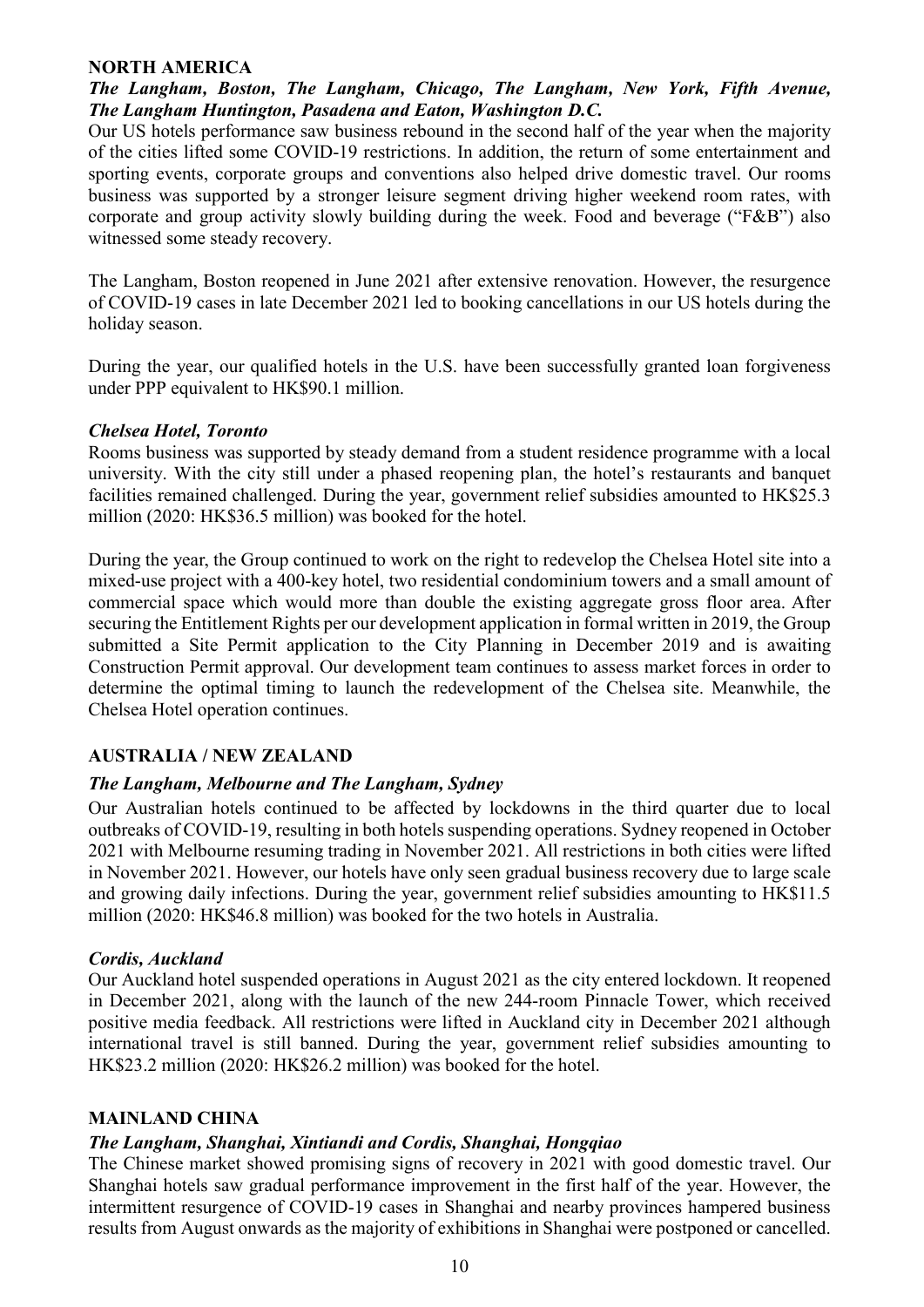### Hotel Management Business

Results of the Hotels Division also included hotel management fee income from pure managed hotels and any surplus or shortfall incurred by the Group as the lessee of LHI's hotels, which are included under the row "Others" in the breakdown of the Hotels Division's operating results. The loss incurred in "Others" in 2021 was primarily due to the shortfall of HK\$215.7 million (2020: HK\$238.2 million) incurred by the Group as the lessee of LHI's hotels.

As at the end of December 2021, there were 12 managed hotels with approximately 3,400 rooms in our management portfolio. The most recent hotels added to the portfolio were Langham Place, Changsha, which opened in May 2021 with 294 rooms, and The Langham, Jakarta, which opened in September 2021 with 224 rooms.

# 3. INCOME FROM CHAMPION REIT

The Group's core profit is based on the attributable distribution income and management fee income from Champion REIT in respect of the same financial period. On that basis, total income from Champion REIT in 2021 dropped by 6.3% to HK\$1,280.0 million. Distribution income dropped by 7.4% to HK\$914.6 million, as the REIT declared a 8.7% decline in distribution per unit based on a 90% payout ratio (2020: 95%) and our holdings in the REIT increased from 67.22% as at the end of December 2020 to 67.76% as at the end of December 2021. Given Champion REIT's lower net property income, management fee income from Champion REIT fell 3.3% to HK\$365.4 million in 2021.

|                                        | <b>Year ended 31 December</b> |                                               |               |
|----------------------------------------|-------------------------------|-----------------------------------------------|---------------|
|                                        | 2021                          | 2020<br><b>HKS</b> million <b>HKS</b> million | <b>Change</b> |
| Attributable distribution income       | 914.6                         | 988.0                                         | $-7.4\%$      |
| Management fee income                  | 365.4                         | 378.0                                         | $-3.3\%$      |
| <b>Total income from Champion REIT</b> | 1,280.0                       | 1,366.0                                       | $-6.3\%$      |

The following text was extracted from the 2021 annual results announcement of Champion REIT relating to the performance of the REIT's properties.

### Three Garden Road

Demand from new and existing tenants gradually materialised in the second half, boosting the occupancy of Three Garden Road to 89.0% as at 31 December 2021 (31 December 2020: 86.8%). Rental income of the property shrank by 3.8% to HK\$1,460 million (2020: HK\$1,518 million), mainly attributable to the impact of negative rental reversion. Average passing rent decreased to HK\$108.3 per sq. ft. (based on lettable area) as at 31 December 2021 (31 December 2020: HK\$110.4 per sq. ft.). Net property income dropped 4.1% to HK\$1,313 million (2020: HK\$1,369 million) mainly due to lower rental income. Net property operating expenses maintained stable at HK\$147 million (2020: HK\$149 million).

#### Langham Place Office Tower

Occupancy of Langham Place Office Tower improved to 96.3% as at 31 December 2021 (31 December 2020: 88.7%) driven by a rebound in leasing momentum for beauty and healthcare tenants. However, the impact of negative rental reversion drove down rental income of the property to HK\$365 million (2020: HK\$378 million). Passing rents of the property declined to HK\$47.1 per sq. ft. (based on gross floor area) as at 31 December 2021 (31 December 2020: HK\$47.7 per sq. ft.). Net property income declined 5.4% to HK\$327 million (2020: HK\$346 million).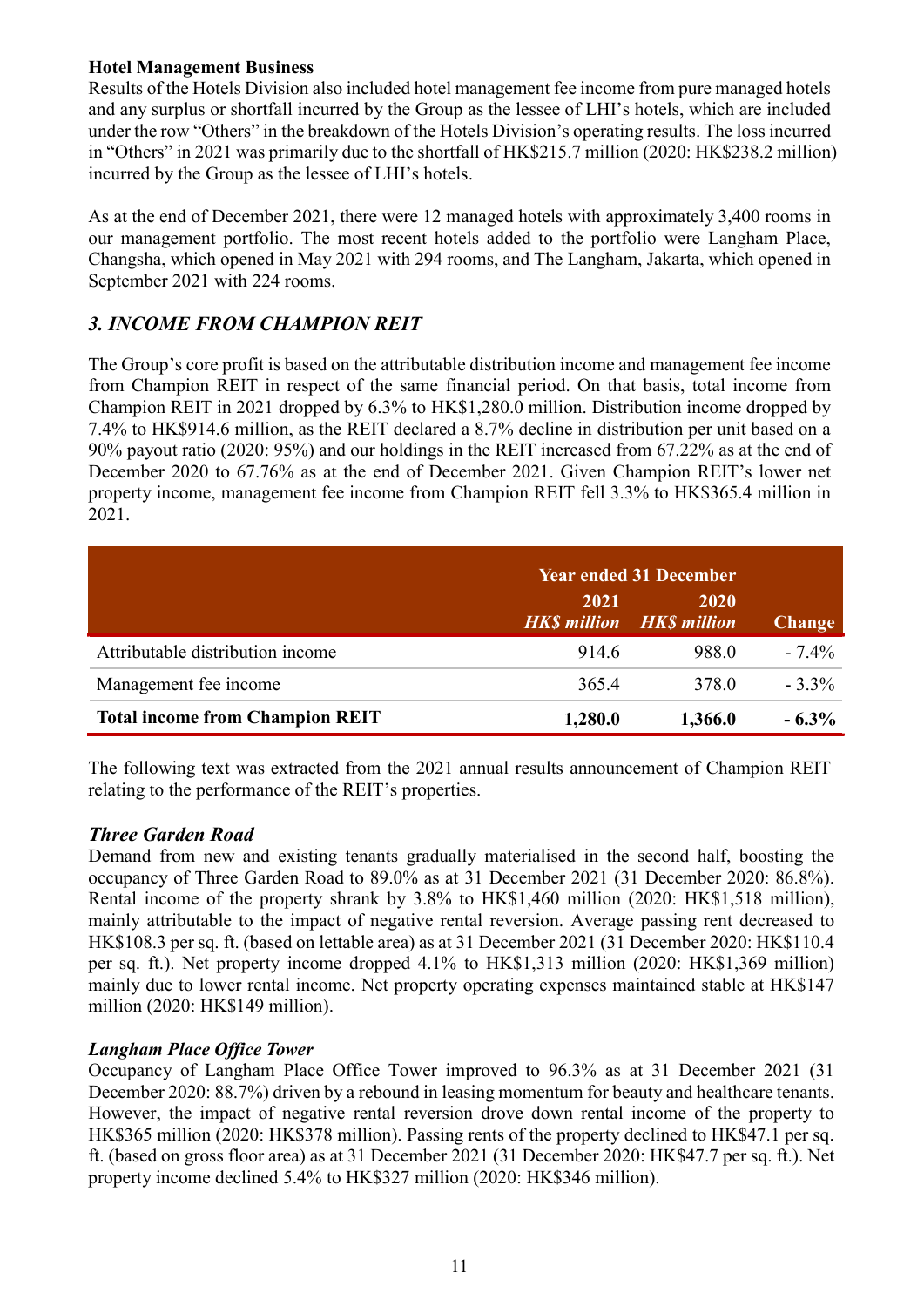### Langham Place Mall

Total rental income of the mall went down 9.1% to HK\$670 million (2020: HK\$738 million) despite a rebound in tenants' sales. The decline was mainly due to negative rental reversion of the base rent portion and the impact of the departure of the anchor tenant. Average passing rents dropped to HK\$165.9 per sq. ft. (based on lettable area) as at 31 December 2021 (31 December 2020: HK\$179.3 per sq. ft.). The proportion of tenants paying turnover rent only decreased to 12% as at 31 December 2021 as the local retail environment stabilised. The mall remained fully occupied as at 31 December 2021. Net property income decreased 11.9% to HK\$557 million (2020: HK\$632 million).

# 4. DISTRIBUTION INCOME FROM LHI

Under statutory accounting principles, our investment in LHI is classified as a subsidiary, and its results are consolidated into the Group's statutory income statement. However, as LHI is principally focused in distributions, the Group's core profit is derived from the attributable distribution income. We believe this will better reflect the financial return and economic interest attributable to our investment in LHI. This entry is also consistent with our practice in accounting for returns from our investment in Champion REIT, which also focuses on distributions.

In 2021, LHI generated a small amount of distribution income and declared distribution per Share Stapled Unit of HK2.7 cents (2020: nil).

|                                  | <b>Year ended 31 December</b> |                                          |      |
|----------------------------------|-------------------------------|------------------------------------------|------|
|                                  | 2021                          | 2020<br>HK\$ million HK\$ million Change |      |
| Attributable distribution income | 60.7                          | $\overline{\phantom{0}}$                 | n.m. |

Performances of the Hong Kong hotels below were extracted from the 2021 annual results announcement of LHI relating to the performance of the trust group's properties.

|                        | <b>Average daily</b><br>rooms available |      | Occupancy |          | Average room rate<br>(in HKS) |       | <b>RevPAR</b><br>(in HKS) |      |
|------------------------|-----------------------------------------|------|-----------|----------|-------------------------------|-------|---------------------------|------|
|                        | 2021                                    | 2020 | 2021      | 2020     | 2021                          | 2020  | 2021                      | 2020 |
| The Langham, Hong Kong | 498                                     | 498  | 30.1%     | $16.3\%$ | 1.103                         | 1.342 | 332                       | 219  |
| Cordis, Hong Kong      | 667                                     | 667  | $36.0\%$  | 22.5%    | 996                           | 1.165 | 358                       | 262  |
| Eaton HK               | 465                                     | 465  | 48.8%     | 37.4%    | 534                           | 543   | 261                       | 203  |

### The Langham, Hong Kong

The Langham, Hong Kong, witnessed continued pressure on demand for rooms as quarantine restrictions on inbound travellers continued throughout the year. As a result of weak demand from traditional segments during the year, the Hotel Manager targeted the local staycation market as well as long-stay business, producing an improvement in occupancy in the second half of 2021. As a result, the hotel posted a 30.1% occupancy for the full year, as compared with a 20.6% occupancy witnessed in the first half of 2021. Average room rate dropped 17.8% for the full year, as compared with a decrease of 23.7% in the first half of 2021.

F&B revenue for the hotel increased 57.4% year-on-year in 2021. The increase was due to the improved revenue across our restaurants as government restrictions eased and larger banqueting business was able to return towards the end of the year. Note that The Food Gallery was closed for three months at the beginning of the COVID-19 lockdown in 2020.

Excluding the decrease of HK\$24.8 million in Employment Support Scheme and other government subsidies that are recorded in other revenue, total revenue for the hotel increased 52.3% year-on-year in 2021.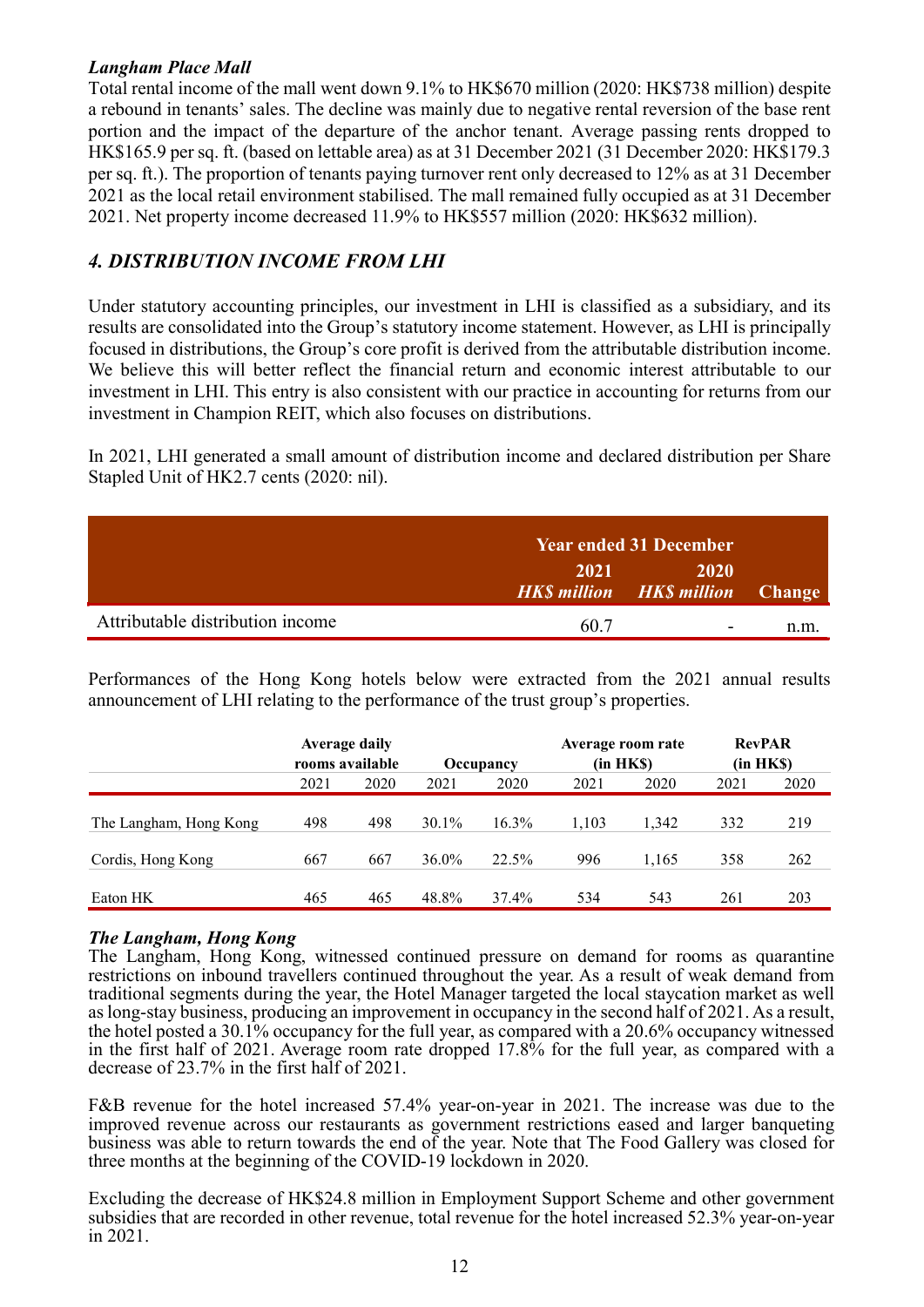#### Cordis, Hong Kong

With minimal demand from international markets amid ongoing border restrictions, the Hotel Manager focused on targeting the local staycation and long-stay businesses. The hotel managed to improve its occupancy to 36.0% for 2021, as compared with a 26.2% occupancy in the first half of 2021. Average room rate dropped 14.5% in 2021, as compared with a decrease of 22.0% in the first half of 2021.

Revenue from F&B witnessed an increase of 55.4% year-on-year in 2021, with strong spent-up demand from the local market. All the restaurants witnessed an improvement in business as government restrictions eased. In addition, the catering segment performed well from the third and fourth quarters on the back of eased restrictions that allowed the holding of larger functions and weddings banquets.

Excluding the decrease of HK\$29.5 million in Employment Support Scheme and other government subsidies that are recorded in other revenue, total revenue for the hotel increased 48.2% year-on-year in 2021.

#### Eaton HK

Eaton HK, managed to deliver a 48.8% occupancy for 2021, as it captured a good share of the staycation market by its value-for-money pricing. Room rate remained relatively stable dropping only 1.7% year-on-year in 2021, as compared with a drop of 10.6% year-on-year in the first half of 2021.

Revenue from F&B at the Eaton HK performed relatively well with an increase of 41.2% year-onyear in 2021. The growth was particularly strong at The Astor buffet restaurant. All the restaurants continued to build a strong reputation after renovations.

Excluding the decrease of HK\$15.9 million in Employment Support Scheme and other government subsidies that are recorded in other revenue, total revenue for the hotel increased 36.1% year-on-year in 2021.

|                                    | <b>Year ended 31 December</b> |                             |               |
|------------------------------------|-------------------------------|-----------------------------|---------------|
|                                    | 2021<br><b>HK\$</b> million   | 2020<br><b>HK\$</b> million | <b>Change</b> |
| <b>Gross rental income</b>         |                               |                             |               |
| <b>Great Eagle Centre</b>          | 89.5                          | 119.9                       | $-25.4%$      |
| <b>Eaton Residences Apartments</b> | 26.2                          | 33.0                        | $-20.6%$      |
| Others                             | 29.1                          | 30.4                        | $-4.3%$       |
|                                    | 144.8                         | 183.3                       | $-21.0%$      |
| Net rental income                  |                               |                             |               |
| <b>Great Eagle Centre</b>          | 80.3                          | 112.1                       | $-28.4%$      |
| <b>Eaton Residences Apartments</b> | 11.3                          | 19.1                        | $-40.8%$      |
| Others                             | 6.5                           | 3.3                         | 97.0%         |
|                                    | 98.1                          | 134.5                       | $-27.1%$      |

# 5. RENTAL INCOME FROM INVESTMENT PROPERTIES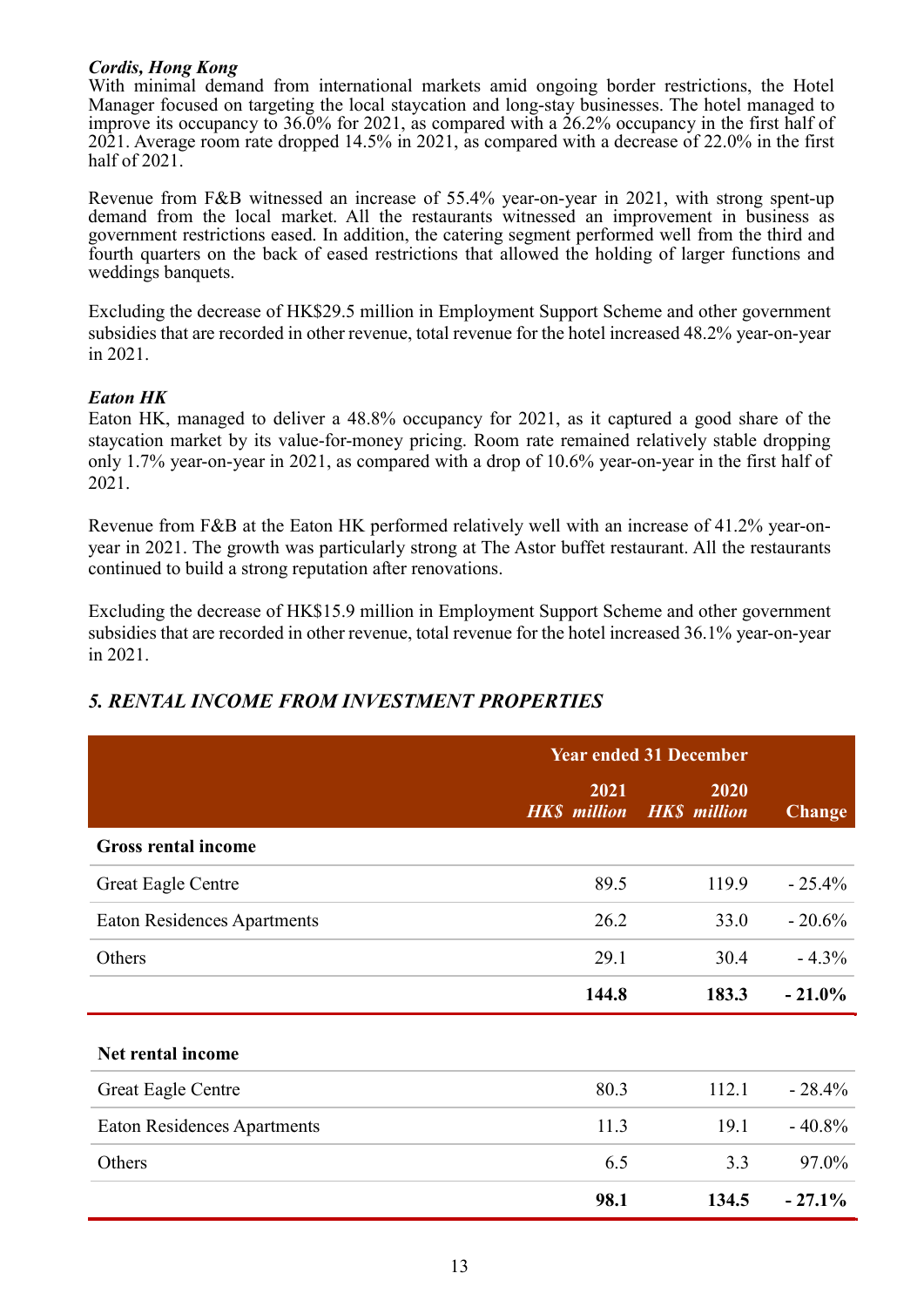### Great Eagle Centre

|                           | As at the end of |                             |               |
|---------------------------|------------------|-----------------------------|---------------|
|                           |                  | December 2021 December 2020 | <b>Change</b> |
| Office (on lettable area) |                  |                             |               |
| Occupancy                 | 69.5%            | 88.4%                       | $-18.9$ ppt   |
| Average passing rent      | <b>HK\$63.0</b>  | HK\$69.5                    | $-9.4\%$      |
| Retail (on lettable area) |                  |                             |               |
| Occupancy                 | 94.5%            | 95.0%                       | $-0.5$ ppt    |
| Average passing rent      | <b>HK\$70.1</b>  | HK\$101.5                   | $-30.9\%$     |

Office space occupancy of Great Eagle Centre dropped 18.9 percentage points to 69.5% amid the departure of an anchor tenant and the disappearance of demand from the mainland companies in Wanchai, where demand had once dominated by them. Cross-border controls for the COVID-19 pandemic also lengthened downtime to backfilling vacant spaces. Overall gross rental income for the Great Eagle Centre, which included retail rental income and other income, dropped by 25.4% year-on-year to HK\$89.5 million in 2021. Net rental income dropped by 28.4% to HK\$80.3 million.

#### Eaton Residences Apartments

|                          | <b>Year ended 31 December</b> |          |               |
|--------------------------|-------------------------------|----------|---------------|
|                          | 2021                          | 2020     | <b>Change</b> |
| (on gross floor area)    |                               |          |               |
| Occupancy                | 74.1%                         | 67.4%    | $6.7$ ppt     |
| Average net passing rent | <b>HK\$18.1</b>               | HK\$26.1 | $-30.7\%$     |

Village Road and Wanchai Gap Road serviced apartments continued to enjoy steady occupancy levels supported by leasing from long stay guests. Wanchai Gap Road was also supported by pickup in daily leisure and corporate business. Blue Pool Road remained closed in 2021, and reopened in January 2022 after an extensive renovation. Gross rental income fell 20.6% year-on-year to HK\$26.2 million in 2021, and net rental income decreased by 40.8% year-on-year to HK\$11.3 million.

# 6. OPERATING INCOME FROM OTHER OPERATIONS

The Group's operating income from other business operations included property management and maintenance income, trading income from our trading and procurement subsidiaries, asset management fee income, income from our investment in the Eaton Club's flexible workspace business and dividend income or distribution from our securities portfolio or other investments.

In the previous year's results, there was a provision of HK\$128.0 million for loss due to rental commitment of our wholly-owned Eaton Club's flexible workspace business. Excluding the effect of such provision, the operating income from other business operations rose by 20.6% to HK\$122.7 million principally due to improved performance of Eaton Club which had incurred a loss of HK\$2.0 million during the same period in 2020 when it expanded to new locations.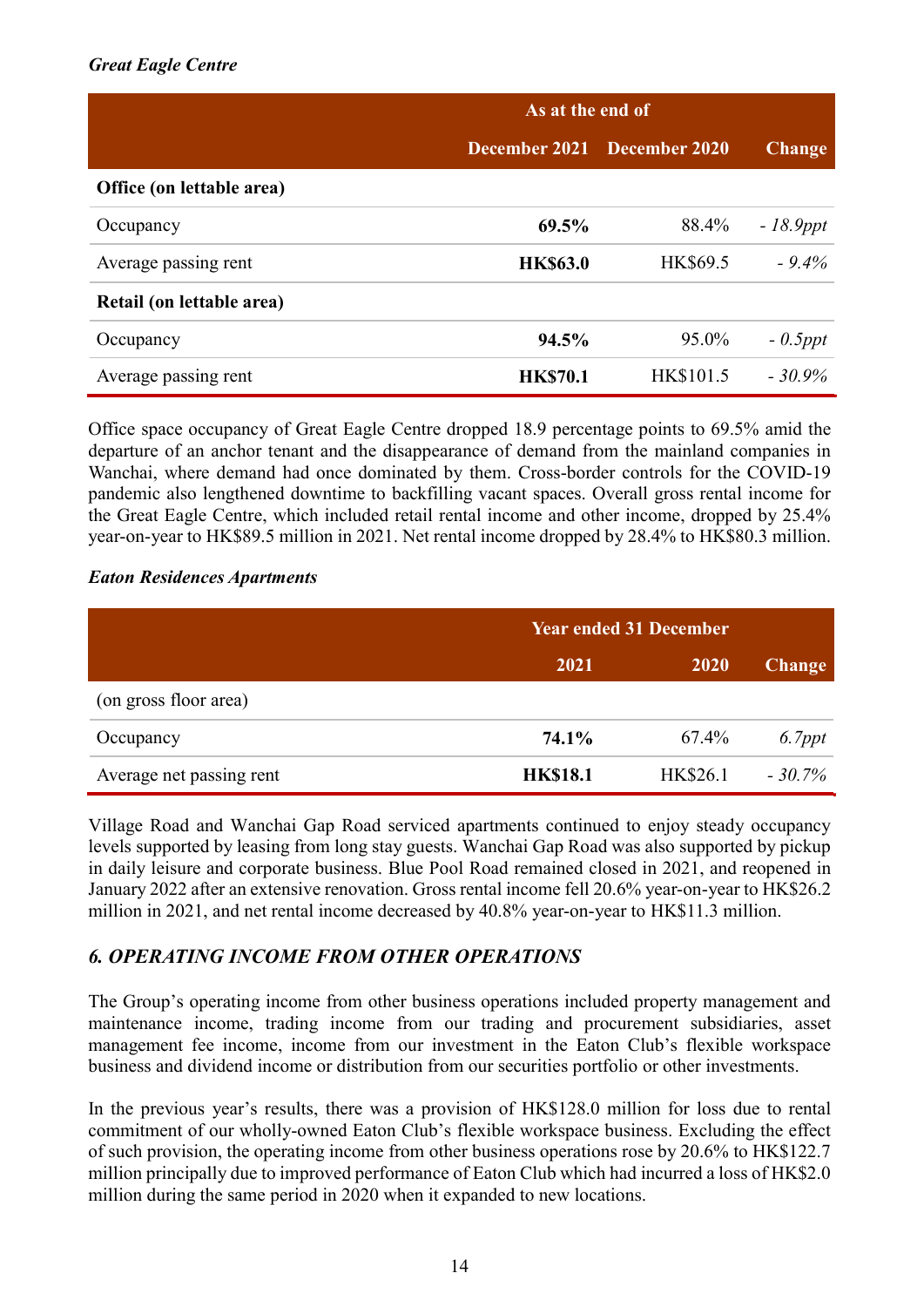# U.S. FUND

While the financials of the U.S. Fund are consolidated into the Group's financial statements under statutory accounting principles, the Group's core profit is based on distribution received from the U.S. Fund, as well as our share of asset management fee income from the U.S. Fund. The Group's core balance sheet is based on our share of net asset in the U.S. Fund. The progress of projects held by the U.S. Fund are as follows:

### The Austin, San Francisco and Cavalleri Malibu

All residential units of The Austin, San Francisco were sold by the end of December 2020. The project generated only a small profit. As for the 68 rental apartment units in Cavalleri, Malibu, California, 61 leases were signed by the end of December 2021.

# DEVELOPMENT PROJECTS

#### Hong Kong and Mainland China

#### Ho Man Tin residential development project

This residential project has a gross floor area of 742,000 sq. ft. and comprises 990 apartments in 5 high-rise towers above Ho Man Tin MTR station under a Development Agreement with MTR Corporation Limited. The revised General Buildings Plan was approved by the Buildings Department in October 2021. The foundation works are nearing completion and the superstructure will be commenced in April 2022.

#### Dalian Mixed-use Development Project

The Dalian project was sold to a third party in July 2019. As at the end of December 2021, the final sales proceeds from the sale of the project, representing 24% of the total proceeds remained outstanding. Appropriate legal actions including arbitration proceedings had been taken to pursue the outstanding as well as to impose preservation measures on certain assets of the buyer. The Group had already recouped its investment in the project and made prudence provision in prior years' results against this outstanding receipt.

#### Japan

#### Tokyo Hotel Redevelopment Project

The Group acquired a hotel redevelopment site situated in close proximity to the landmark Roppongi Hills Mid-town, Tokyo for JPY22.2 billion in 2016. Subsequently, the Group made further acquisitions of surrounding small adjoining parcels of land to increase the plot ratio delivering a total gross floor area of approximately 380,000 sq. ft.

World-renowned architect, Kengo Kuma & Associates has been commissioned to design this 270 keys flagship Langham Hotel. Planning application has been submitted to the local government, and the contractor tender process commenced in May 2019. However, as preliminary submissions received exceeded the budgeted amount, we have undertaken a comprehensive value engineering exercise in order to reduce construction costs to meet our target. The results are currently under review.

#### United States

#### San Francisco Hotel Development Project, 1125 Market Street

The Group acquired a site in San Francisco for US\$19.8 million in May 2015. The land located at 1125 Market Street was the last remaining vacant lot in San Francisco's Mid-Market district and is situated opposite to San Francisco's City Hall.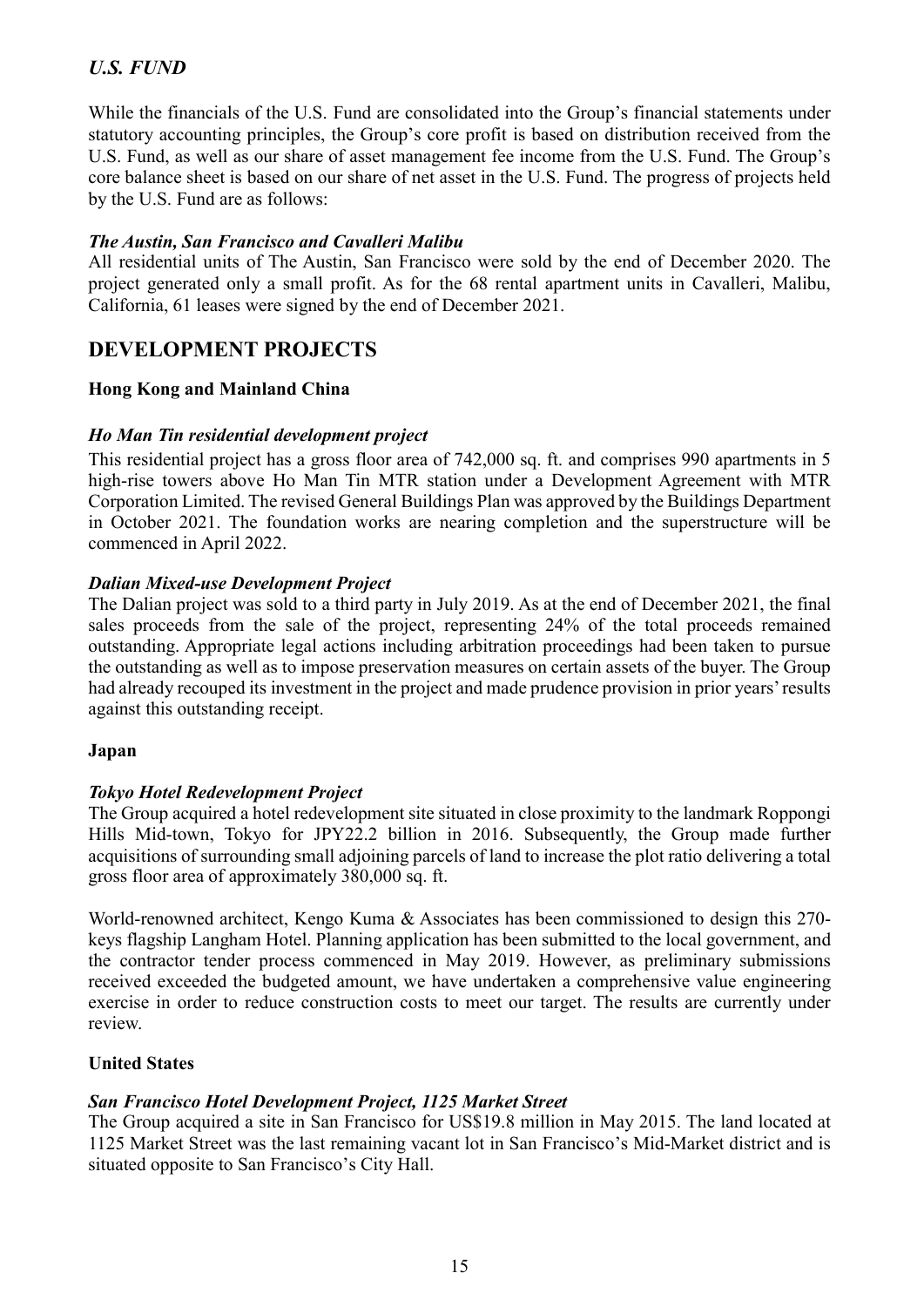The property can be converted to a hotel with a gross floor area of approximately 139,000 sq. ft. with 206 keys. A revised design was submitted in August 2018 to the City of San Francisco and was approved in September 2020. However, we currently do not intend to request a Public Hearing in order to secure entitlement approval as we have been unable to reach an acceptable agreement with the local union. Furthermore, construction costs are prohibitively high in San Francisco, so the project has been put on hold. Alternative exit strategies are also under consideration for this site.

#### San Francisco Hotel Redevelopment Project, 555 Howard Street

555 Howard Street is a redevelopment project located right across from the new Transbay Transit Center, the recently launched US\$4.5 billion transportation hub, in the heart of The East Cut San Francisco's new central business district in the South of Market (SOMA) area. The Group completed the acquisition of this untitled site with an estimated gross floor area of 430,000 sq. ft. for US\$45.6 million in April 2015.

The world-renowned international architectural firm Renzo Piano Building Workshop has been commissioned to design this prestigious project in collaboration with acclaimed California architect Mark Cavagnero Associates. Entitlement for a hotel scheme comprising 400 keys was submitted in December 2018 and the project was approved unanimously by the Planning Commission in September 2020 at a Public Hearing. The project now has three years to obtain an approved building permit. Unfortunately, the prevailing construction costs in San Francisco are prohibitively high and they do not support our required return on investment. The project has been put on hold. The Group is also considering other exit strategies.

#### Seattle Development Project, 1931 Second Avenue

The Group acquired a site in downtown Seattle for US\$18 million in December 2016. The site is located at one of the highest points of downtown Seattle and near the famous Pike Place market. The site has an area of approximately 19,400 sq. ft. It has already secured approval for the development of a hotel. In order to enhance the financial attractiveness of the project, we are incorporating a residential component. We have retained world renowned architect, Kengo Kuma & Associates, to design this landmark mixed-use development. The Design Review Board responded favorably to our design in November 2021. Estimated construction costs are being refined. Entitlement is targeted by the end of 2022. We are closely monitoring Seattle construction costs as well as the sales market for luxury apartments.



Artistic rendering only

#### Europe

### Venice Hotel Development Project, Island of Murano

The Group acquired a site on the island of Murano in Venice for EUR32.5 million in December 2019. The project is a combination of the restoration of historic structures and new build construction that will consist of 133 keys with a total gross floor area of approximately 170,000 sq. ft.

World-renowned architect Matteo Thun is designing the hotel. The project team has completed the schematic design and piling and ground works are scheduled to commence in early 2022.



Completion of the project is planned for the third quarter of 2024. Artistic rendering only

Venice, being a world heritage-listed city with its distinctive canal landscape and highly celebrated architects, attracts more than 20 million visitors each year. The completion of this hotel would help to extend our prestigious Langham brand to continental Europe after The Langham, London has solidified its position as one of the most luxurious hotels in the U.K. This investment is part of the Group's strategy to own hotels in strategic gateway cities that will anchor our hotel brand.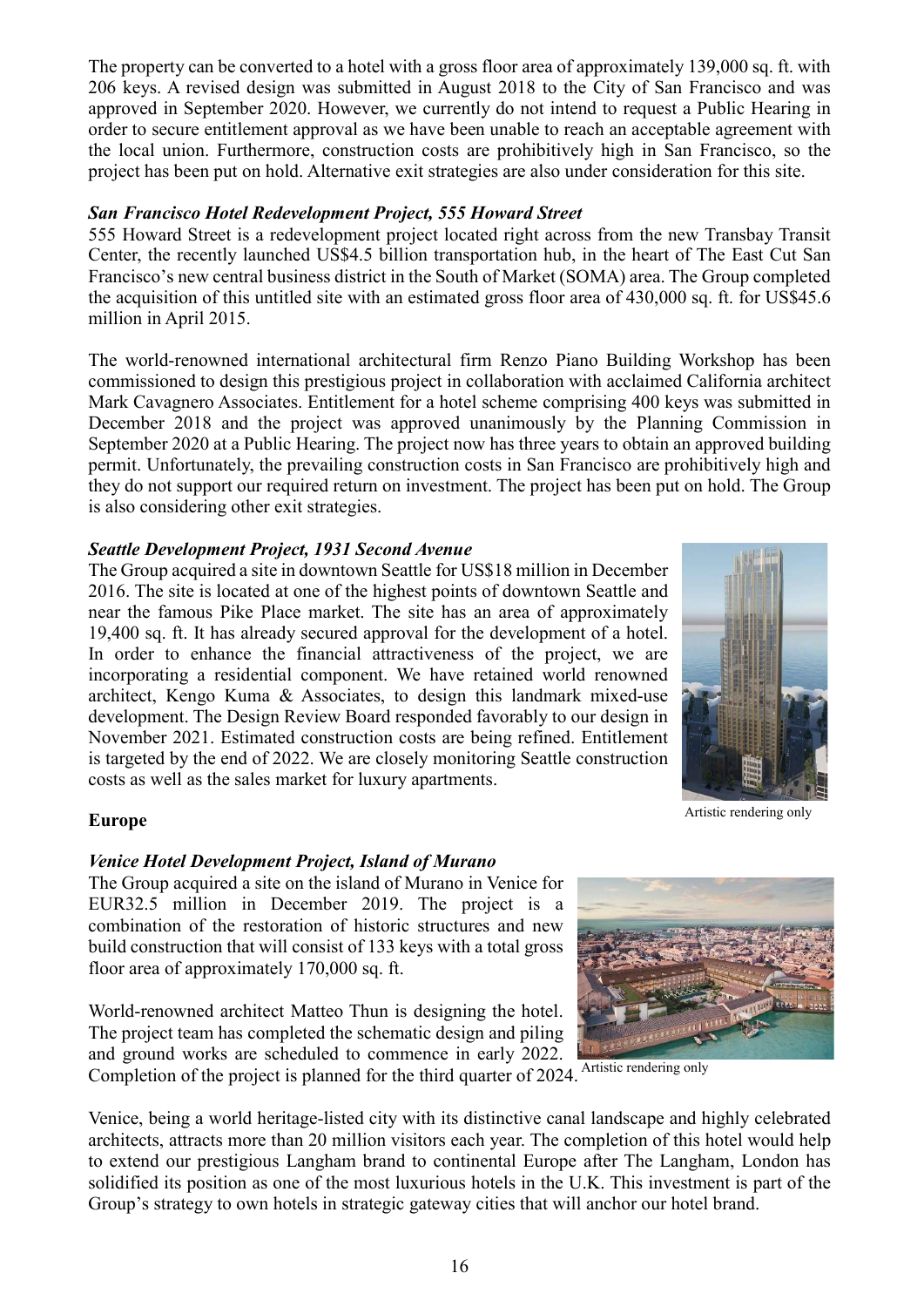# **OUTLOOK**

In the fourth quarter of 2021, the highly transmissible COVID-19 variant, Omicron, emerged and spread worldwide. New cases have yet to peak in many countries. Hong Kong also experienced a worrying turn after the Christmas holidays last year when the Omicron variant began to spread among the community, sparking a fifth wave of pandemic. To make things worse, the Delta variant has also resurfaced recently. The city was not able to achieve critically high vaccination rate, and therefore the authorities have imposed tougher social-distancing measures. All these have severely impacted the local economy and cast uncertainty on the reopening of the border with the Mainland. The operation of our local hotels is expected to remain under pressure in the near future. Nevertheless, we have seen some recovery of our overseas hotel operations following the relaxation of travelling and quarantine restrictions by western countries, though such relaxations were subject to intermittent interruptions. Hopefully with increasing vaccination rates across over the world, development of new effective treatments, as well as the evolution of the virus to a milder form, we will see the meaningful recovery of the worldwide economy begin to start, though it seems there is still a long way to go. The Group is also mindful of the growing number of geopolitical risks and the continuation of tensions between the U.S. and China, and will therefore adopt necessary prudence in its operation and investment strategies.

While local commercial properties and offices are still under pressure, some stabilisation was previously observed although this is still far from a full recovery, particularly in light of the recent outburst of the new COVID-19 virus variant Omicron. The residential market has remained resilient which may support our sale of the remaining ONTOLO units, although this is expected to happen at a slower pace compared to the first sale in 2020 since larger and more expensive units are involved.

Given the continuation of the impact of COVID-19, we do not expect significant contribution of distribution income from LHI.

For Champion REIT, the REIT manager expects the economic environment to remain challenging with notable headwinds, which will pressure its rental income and distribution.

The Group will continue to navigate its businesses carefully amid these challenges and uncertainties. It will remain proactive, with necessary prudence, in looking for new investment opportunities that will provide sustainable benefits for the future. The Group is also exploring new and diversified income avenues in other investment fields on top of its existing property and hospitality sectors.

During the year, the Group also endeavoured to arrange various standby credit facilities at competitive pricings so as to provide additional funding capability and flexibility to its already strong balance sheet. Given the Group's strong financial and liquidity position, we are confident in our ability to tackle challenges and uncertainties, as well as to capitalise on opportunities that may arise.

### FINANCIAL REVIEW

### **DEBT**

Based on statutory reporting principles and after consolidating the results of Champion REIT, LHI and the U.S. Fund, the consolidated net debts of the Group as of 31 December 2021 was HK\$27,280 million, an increase of HK\$5,451 million compared to that of 31 December 2020. The increase in net borrowings was mainly due to cash premium paid for a project in Ho Man Tin and a corresponding bank loan drawn for the project.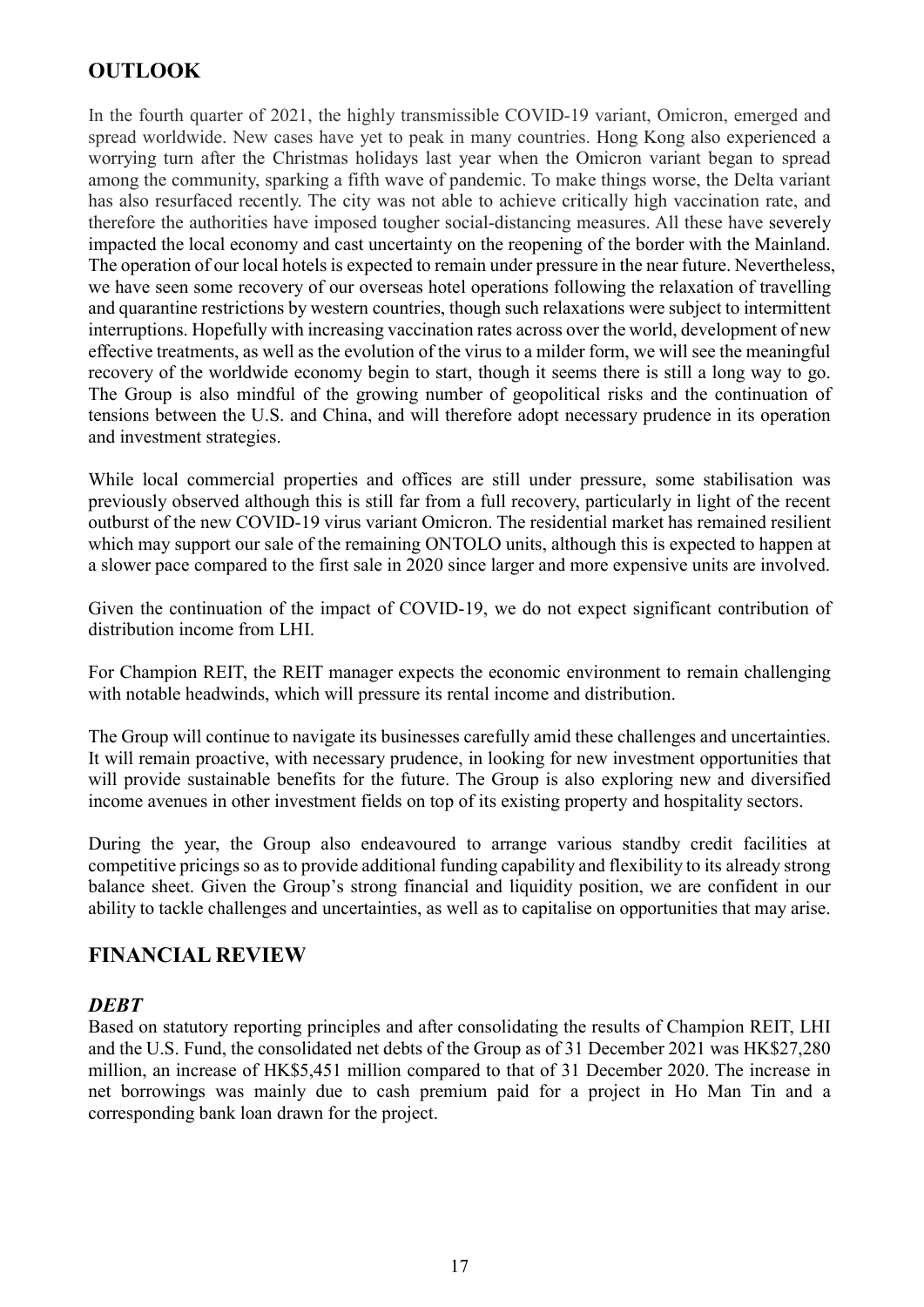Equity Attributable to Shareholders, based on a professional valuation of the Group's investment properties as of 31 December 2021 and the depreciated costs of the Group's hotel properties (including Hong Kong hotel properties held by LHI), amounted to HK\$61,449 million, representing an increase of HK\$2,638 million compared to the value of HK\$58,811 million as of 31 December 2020. The increase was mainly attributable to a valuation surplus from investment in LCID.US offset by valuation loss of investment properties and distribution of dividends during the year.

Under statutory accounting principles, the entire debts of Champion REIT, LHI and the U.S. Fund were consolidated in aggregate. Based on the consolidated net debts attributable to the Group (i.e. only 67.76%, 69.39% and 49.97% of the net debts of Champion REIT, LHI and the U.S. Fund respectively) and equity attributable to shareholders, the gearing ratio of the Group as at 31 December 2021 was 34.0%. Since the debts of these three subsidiary groups had no recourse to the Group, we considered it was more meaningful to account for the Group's own net debts instead of attributable consolidated net debts against the Group's sharing of net assets of those subsidiaries, and the resulting net position is illustrated below.

| Net debts at 31 December 2021                       | <b>On consolidated</b><br><b>basis</b><br><b>HK\$</b> million | On core balance<br>sheet basis<br><b>HK\$</b> million |
|-----------------------------------------------------|---------------------------------------------------------------|-------------------------------------------------------|
| <b>Great Eagle</b>                                  | 7,213                                                         | 7,213                                                 |
| Champion REIT                                       | 13,765                                                        |                                                       |
| <b>LHI</b>                                          | 6,138                                                         |                                                       |
| U.S. Fund                                           | 164                                                           |                                                       |
| Net debts                                           | 27,280                                                        | 7,213                                                 |
|                                                     |                                                               |                                                       |
| Net debts attributable to Shareholders of the Group | 20,881                                                        | 7,213                                                 |
| Equity attributable to Shareholders of the Group    | 61,449                                                        | 68,810                                                |
| Net gearing ratio                                   | 34.0%                                                         | 10.5%                                                 |

 $\hat{\ }$  Net debts attributable to Shareholders of the Group / Equity attributable to Shareholders of the Group

Net gearing ratio only took into account cash or cash equivalents. However, because of the persistent low interest rate environment and in order to enhance return to shareholders, the Group has been prudently investing in quality short-term bonds that are intended to be held to maturity, principal protected notes with reputable banks and financial institutions as counter-parties and selected quality equities. As at 31 December 2021, the market value of these bonds and notes amounted to HK\$302 million and invested securities amounted to HK\$4,721 million which included LCID.US shares worth HK\$4,002 million. Should these amounts be taken into account, the consolidated net borrowings and gearing ratio would be reduced to HK\$15,858 million and 25.8% respectively. The net debt based on sharing of net assets of Champion REIT, LHI and U.S. Fund would correspondingly decreased to HK\$2,190 million and 3.2%.

#### The following analysis is based on the statutory consolidated financial statements:

### INDEBTEDNESS

Our gross debts (including medium term notes and other borrowings) after consolidating Champion REIT, LHI and the U.S. Fund amounted to HK\$33,502 million as of 31 December 2021. Bank borrowings amounting to HK\$14,265 million were secured by way of legal charges over a number of the Group's assets and business undertakings.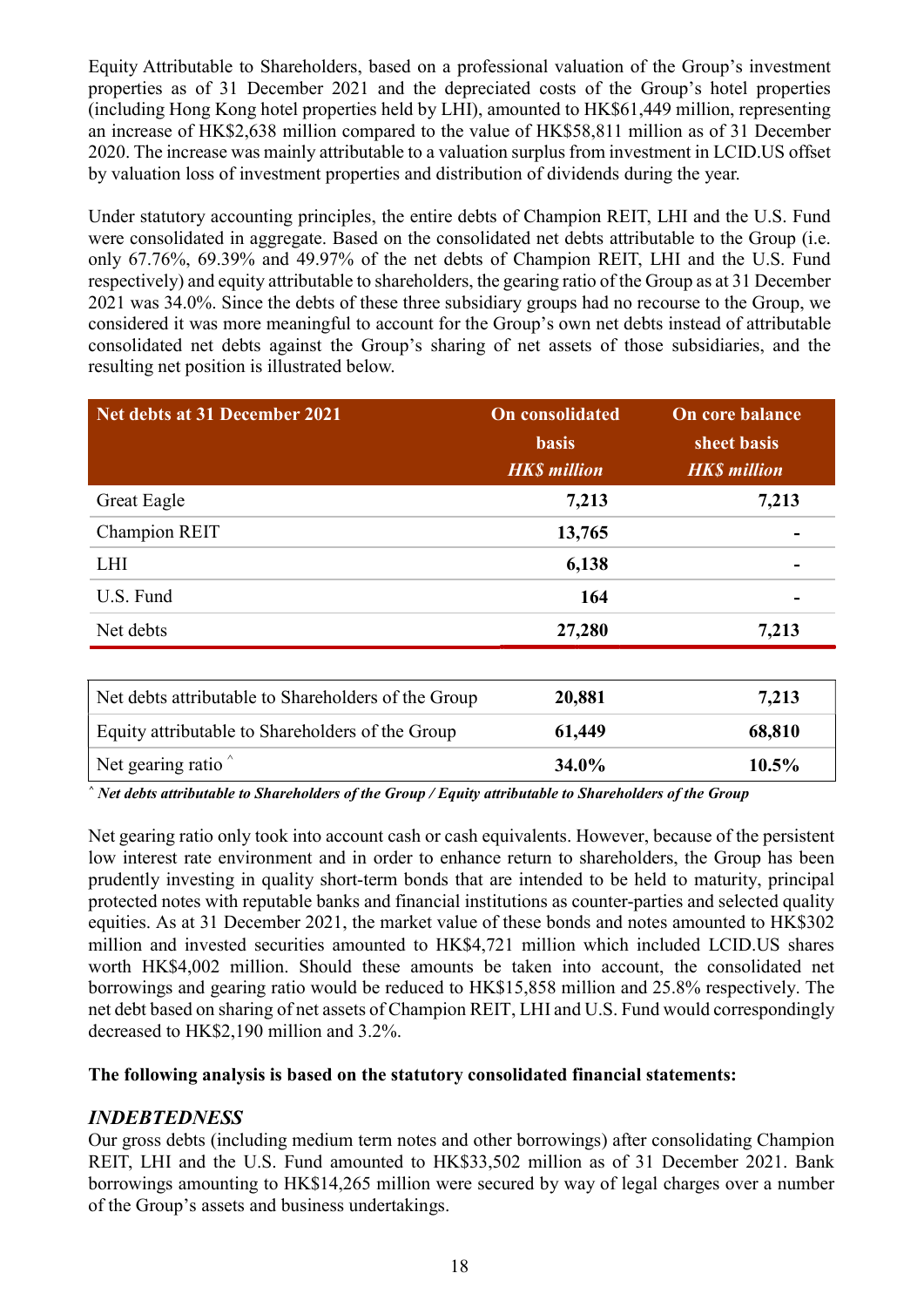| Outstanding gross debts $(1)(2)$ | <b>Floating rate</b><br>debts<br><b>HK\$</b> million | <b>Fixed rate</b><br>debts<br><b>HK\$</b> million | <b>Utilised</b><br><b>facilities</b><br><b>HK\$</b> million |
|----------------------------------|------------------------------------------------------|---------------------------------------------------|-------------------------------------------------------------|
| Bank borrowings                  | 16,801                                               | $8,787^{(5)}$                                     | $25,588^{(3)}$                                              |
| Medium term notes                | 643                                                  | $7,053^{(4)}$                                     | 7,696                                                       |
| Other borrowings                 |                                                      | 218                                               | $218^{(3)}$                                                 |
| Total                            | 17,444                                               | 16,058                                            | 33,502                                                      |
| $\frac{0}{0}$                    | 52.1%                                                | 47.9%                                             | 100%                                                        |

(1) All amounts are stated at face value.

(2) All debt facilities were denominated in Hong Kong Dollars except for (3) and (4) below.

(3) Equivalence of HK\$5,610 million bank borrowings and HK\$218 million other borrowings were originally denominated in other currencies.

73.8%

(4) Equivalence of HK\$5,353 million were US dollars notes.

(5) Included floating rate debts which had been swapped to fixed rate debts. As at 31 December 2021, the Group had outstanding interest rate swap contracts of a notional amount of HK\$7,026 million to manage interest rate exposure. The Group also entered into cross currency swaps of a notional amount equivalent to HK\$1,746 million in total to mitigate exposure to fluctuations in exchange rate and interest rates in Japanese YEN.

# LIQUIDITY AND DEBT MATURITY PROFILE

As of 31 December 2021, our cash, bank deposits and undrawn loan facilities amounted to a total of HK\$15,178 million. The majority of our loan facilities were secured by properties with sufficient loan-to-value coverage. The following is a profile of the maturity of our outstanding gross debts (including medium term notes and other borrowings) as of 31 December 2021:

| Within 1 year                               | 21.5% |
|---------------------------------------------|-------|
| More than 1 year but not exceeding 2 years  | 29.7% |
| More than 2 years but not exceeding 5 years | 41.0% |
| More than 5 years                           | 7.8%  |

### FINANCE COST

The net consolidated finance cost during the year was HK\$775 million of which HK\$232 million was capitalised to property development projects. Overall net interest cover at the reporting date was 3.8 times.

### PLEDGE OF ASSETS

At 31 December 2021, properties of the Group with a total book carrying value of approximately HK\$20,495 million (31 December 2020: HK\$33,578 million) were mortgaged or pledged to secure credit facilities granted to its subsidiaries.

# COMMITMENTS AND CONTINGENT LIABILITIES

At 31 December 2021, the Group had authorised capital expenditure for investment properties and property, plant and equipment which was not provided for in these consolidated financial statements amounting to HK\$9,222 million (31 December 2020: HK\$9,410 million) of which HK\$723 million (31 December 2020: HK\$774 million) has been contracted for.

Subsequent to the financial reporting date, the group completed the acquisition of two shops in Tak Woo House with a gross floor area 1,500 sq. ft. at consideration of HK\$183 million. The acquisition was completed on 12 January 2022.

Other than the aforesaid, the Group did not have any significant commitments and contingent liabilities at the end of the reporting period.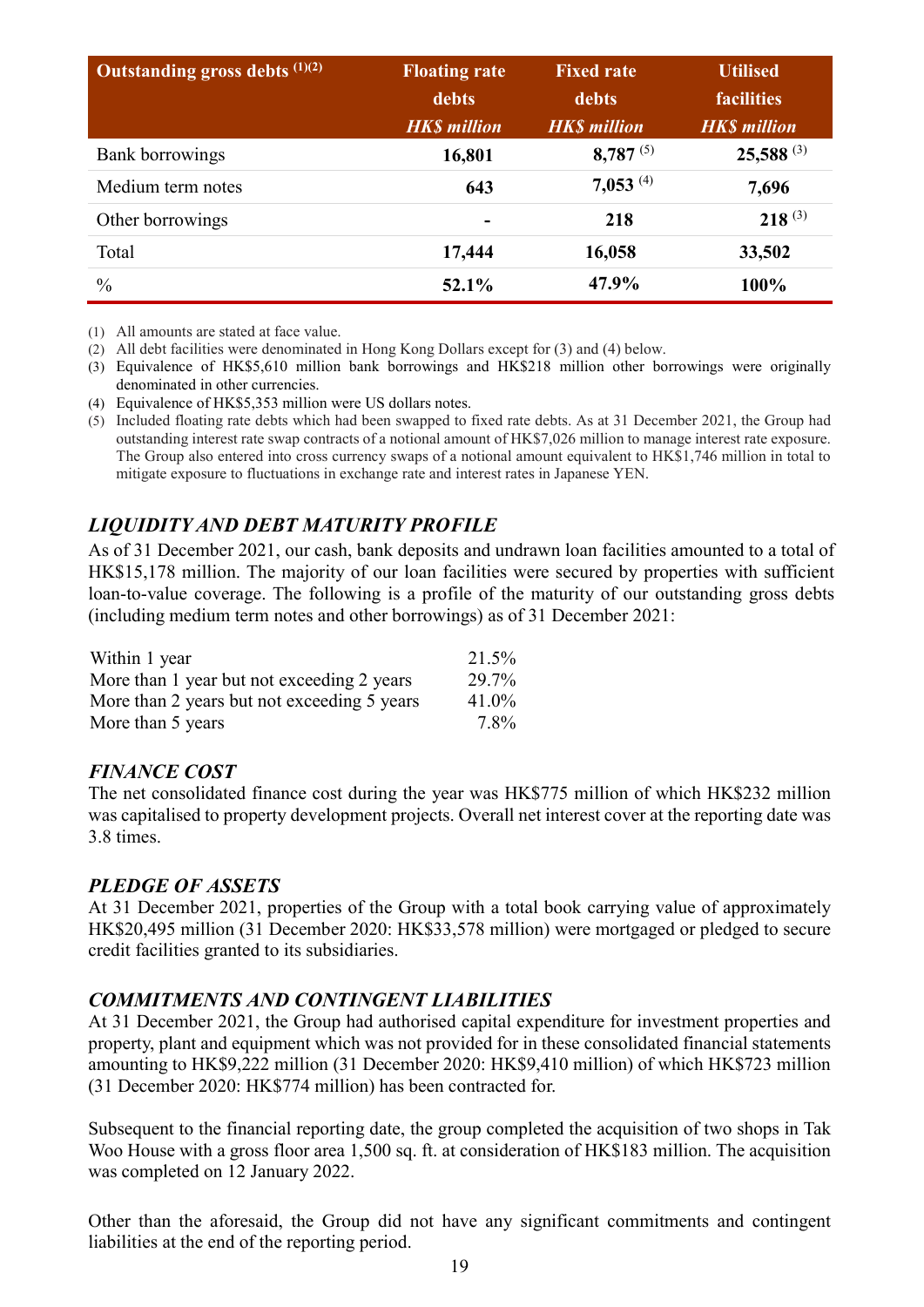# FINAL DIVIDEND AND SPECIAL FINAL DIVIDEND

In view of the strong financial position of the Group and the valuation surplus of the investment in 13.4 million shares in U.S. listed electric vehicle company Lucid (US stock code: LCID.US), the Board recommends the payment of a final dividend of HK50 cents per share (2020: HK50 cents per share) and a special final dividend of HK50 cents per share (2020: HK50 cents per share) for the year ended 31 December 2021 to the Shareholders subject to the approval of the Shareholders at the forthcoming 2022 Annual General Meeting (the "2022 AGM").

Taken together with the interim dividend of HK33 cents per share paid on 13 October 2021, the total dividend for the year 2021 is HK\$1.33 per share (2020 total dividend: HK\$2.83 per share, comprising an interim dividend of HK33 cents, a special interim dividend of HK\$1.50, a final dividend of HK50 cents and a special final dividend of HK50 cents).

Shareholders will be given the option to receive the proposed 2021 final dividend of HK50 cents per share in new shares in lieu of cash (the "Scrip Dividend Arrangement") and the proposed special final dividend of HK50 cents per share will be paid in the form of cash. The Scrip Dividend Arrangement is subject to The Stock Exchange of Hong Kong Limited (the "Stock Exchange") granting the listing of and permission to deal in the new shares to be issued pursuant thereto.

A circular containing details of the Scrip Dividend Arrangement will be despatched to the Shareholders together with the form of election for scrip dividend in May 2022. Dividend warrants and share certificates in respect of the proposed 2021 final dividend and special final dividend are expected to be despatched on 21 June 2022 to the Shareholders whose names appear on the Registers of Members of the Company (the "Registers of Members") on Wednesday, 18 May 2022.

# CLOSURE OF REGISTERS OF MEMBERS

The Registers of Members will be closed during the following periods and during these periods, no transfer of shares will be registered:

(i) To attend and vote at the 2022 AGM

For the purpose of ascertaining the Shareholders' entitlement to attend and vote at the 2022 AGM, the Registers of Members will be closed from Thursday, 28 April 2022 to Thursday, 5 May 2022, both days inclusive.

In order to be eligible to attend and vote at the 2022 AGM, all properly completed transfer forms accompanied by the relevant share certificates must be lodged with the branch share registrar of the Company in Hong Kong, Computershare Hong Kong Investor Services Limited (the "Branch Share Registrar") of Shops 1712-1716, 17th Floor, Hopewell Centre, 183 Queen's Road East, Wanchai, Hong Kong for registration not later than 4:30 p.m. on Wednesday, 27 April 2022.

(ii) To qualify for the proposed 2021 final dividend and special final dividend

For the purpose of ascertaining the Shareholders' entitlement to the proposed 2021 final dividend and special final dividend, the Registers of Members will be closed from Friday, 13 May 2022 to Wednesday, 18 May 2022, both days inclusive.

In order to qualify for the proposed 2021 final dividend and special final dividend, all properly completed transfer forms accompanied by the relevant share certificates must be lodged with the Branch Share Registrar for registration not later than 4:30 p.m. on Thursday, 12 May 2022.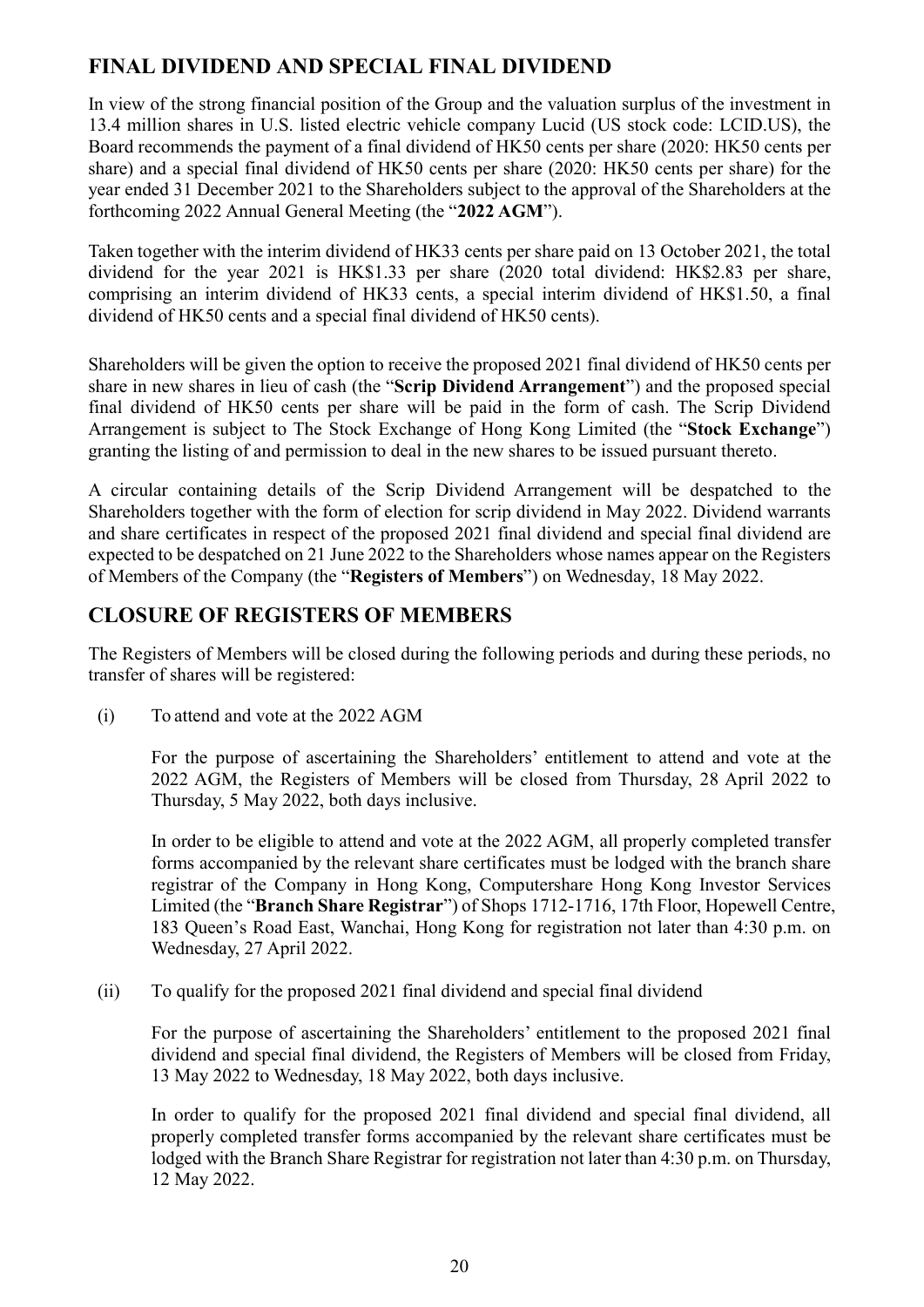# ANNUAL GENERAL MEETING AND ANNUAL REPORT

The 2022 AGM of the Company will be held on Thursday, 5 May 2022. The notice of 2022 AGM together with the 2021 Annual Report and all other relevant documents (the "Documents") will be despatched to the Shareholders before the end of March 2022. The Documents will also be published on the Company's website at www.GreatEagle.com.hk and the HKEXnews website at www.hkexnews.hk.

# GOVERNANCE AND COMPLIANCE

The Company is committed to maintaining and developing high standards of corporate governance practices designed to enhance the Company's image, boost Shareholders' confidence, minimise risk of fraudulent practices and ultimately serve the long-term interests of our Shareholders. Furthermore, we integrate social and environmental concerns into our business operations. Our commitment to this concept is steadfast as we believe that sustainability could create long-term value for our stakeholders and improve the quality of life in our workplace, the local community as well as the world at large.

# CORPORATE GOVERNANCE POLICIES AND PRACTICES

The Board of Directors of the Company will, from time to time, monitor and review the Company's corporate governance practices in light of the regulatory requirements and needs of the Company to underpin our engrained value of integrity and accountability. During the year, the Company has complied with most of the code provisions and where appropriate, adopted some of the recommended best practices as set out in the Corporate Governance Code (the "CG Code") contained in Appendix 14 to the Rules Governing the Listing of Securities on the Stock Exchange (the "Listing Rules"). Set out below are details of the deviations from the code provisions:

### CG Code Provision A.2.1 requires that the roles of Chairman and Chief Executive should be separate and should not be performed by the same individual

Dr. Lo Ka Shui is the Chairman of the Board and also holds the office of Managing Director of the Company. While this is a deviation from CG Code Provision A.2.1, dual role leadership has been practiced by the Company for decades and has withstood the test of time. The Board considers this arrangement to be appropriate for the Company as it preserves the consistent leadership culture of the Company and allows for the efficient discharge of the executive functions of the Chief Executive. The Board believes that a balance of power and authority is adequately ensured by the operations of the Board, comprised of experienced and high caliber individuals, including five Independent Nonexecutive Directors and three Non-executive Directors who offer advices and viewpoints from different perspectives. Meanwhile, the day-to-day management and operation of the Group are delegated to divisional management under the leadership and supervision of Dr. Lo in the role of Managing Director, and who is supported by the Executive Directors and Senior Management.

### CG Code Provision A.4.1 requires that Non-executive Directors should be appointed for a specific term, subject to re-election

While the Bye-laws of the Company (the "Bye-laws") require that one-third of the Directors (other than the Executive Chairman and Managing Director) should retire by rotation, the Non-executive Directors (including the Independent Non-executive Directors) have no fixed term of office. The Board considers that the provisions in the Bye-laws and its corporate governance measures are no less exacting than those prescribed by CG Code Provision A.4.1 and therefore does not intend to take any steps in this regard.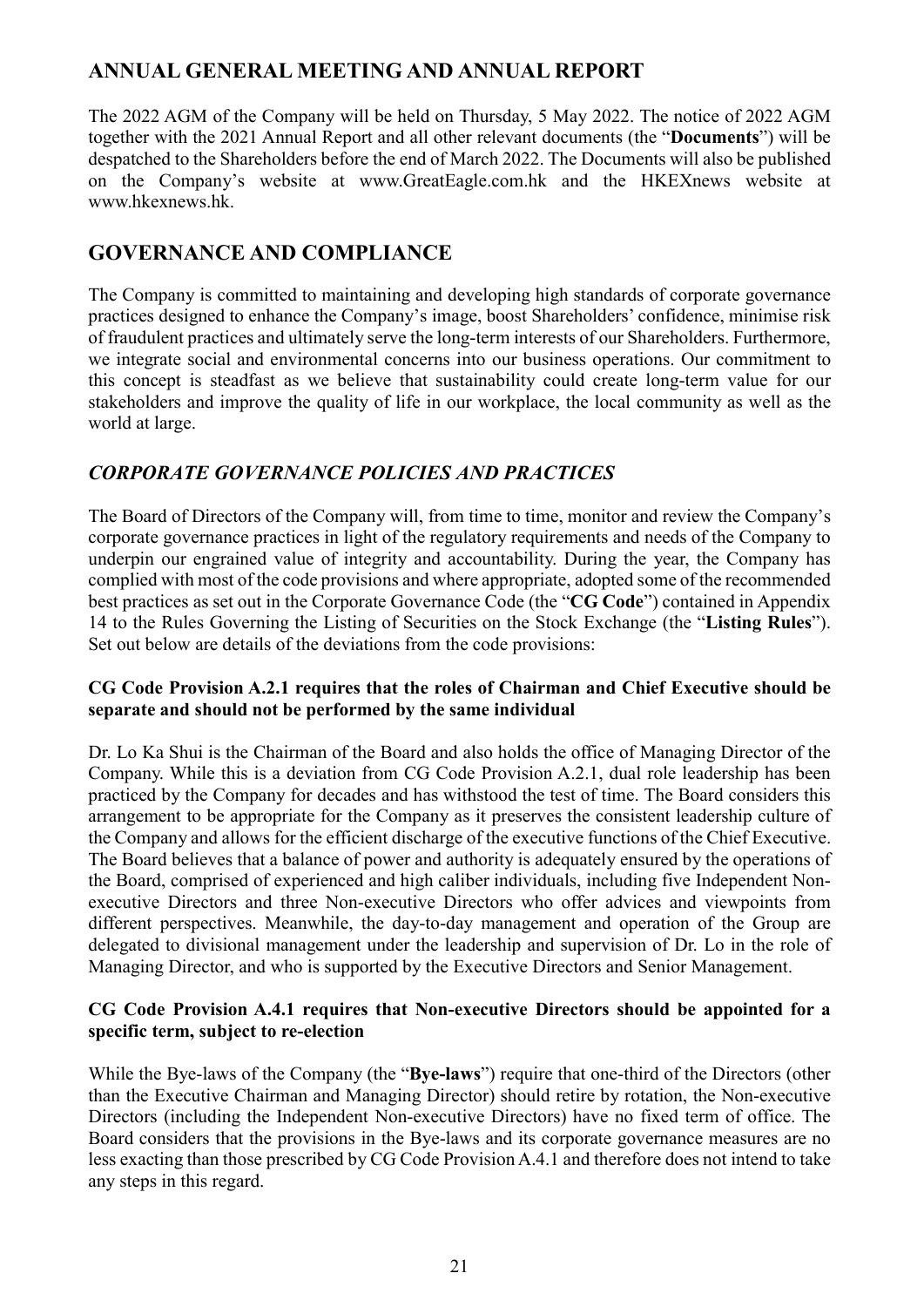Following the amendments to the CG Code which took effect on 1 January 2022, Non-executive Directors are no longer required to be appointed for a specific term.

### CG Code Provision A.4.2 requires that every Director should be subject to retirement by rotation at least once every three years

Under the existing Bye-laws, the Executive Chairman and Managing Director of the Company are not subject to retirement by rotation. The same provision is contained in The Great Eagle Holdings Limited Company Act, 1990 of Bermuda. As such, Directors who hold the offices of either the Executive Chairman or the Managing Director of the Company are by statute not required to retire by rotation. After due consideration, in particular of the legal costs and procedures involved, the Board considers that it is not desirable to propose any amendment to The Great Eagle Holdings Limited Company Act, 1990 for the sole purpose of subjecting the Executive Chairman and Managing Director of the Company to retirement by rotation. Dr. Lo Ka Shui is the Executive Chairman and Managing Director of the Company. There is no service contract between the Company and Dr. Lo Ka Shui, and he is not appointed for any specified length, or proposed length, of services with the Company. Notwithstanding that Dr. Lo is not subject to retirement by rotation, he will disclose his biographical details in accordance with Rule 13.74 of the Listing Rules in the circular to the Shareholders in relation to, among other things, the re-election of retiring Directors, for Shareholders' information.

### CG Code Provision A.6.5 requires that all Directors should participate in continuous professional development to develop and refresh their knowledge and skills

Madam Lo To Lee Kwan, a Non-executive Director of the Company, is the co-founder of the Group. She was involved in the early stages of development of the Group. Since she is relatively inactive in the Group's business in recent years, she has not participated in the 2021 Director Development Programme provided by the Company.

### CG Code Provision B.1.5 requires that details of any remuneration payable to members of Senior Management should be disclosed by band in annual reports

Remuneration details of Senior Management are highly sensitive and confidential. Over-disclosure of such information may induce inflationary spiral and undesirable competition, which in turn would be detrimental to the interests of the Shareholders. The Board considers that our current approach in disclosing the emoluments of Directors on named basis and that of the five highest paid individuals of the Group in the forms of aggregate amount and by bands in our annual reports is appropriate to maintaining the equilibrium between transparency and privacy.

# EMPLOYMENT AND LABOUR PRACTICES

As at 31 December 2021, the number of employees of the Group, including our head office management team, and frontline hotel and property management and operation colleagues, increased approximately 8.36% to 5,200 (2020: 4,799). The increase was mainly attributable to the increase in business demand from the returning of hotel business in countries affected by COVID-19 in 2020. Staff costs (including Directors' emoluments) for the year ended 31 December 2021 amounted to HK\$\$1,895.0 million (2020: HK\$1,746.9 million). Salary levels of employees are competitive and discretionary bonuses are granted based on the performance of the Group as well as the performance of individual employees. Other employee benefits include educational allowance, insurance, medical scheme and provident fund schemes. Senior employees (including Executive Directors) are entitled to participate in the Great Eagle Holdings Limited Share Option Scheme. Apart from offering a competitive compensation and benefits package, we provide corporate and vocational training to our colleagues according to the training and development policy of the Group.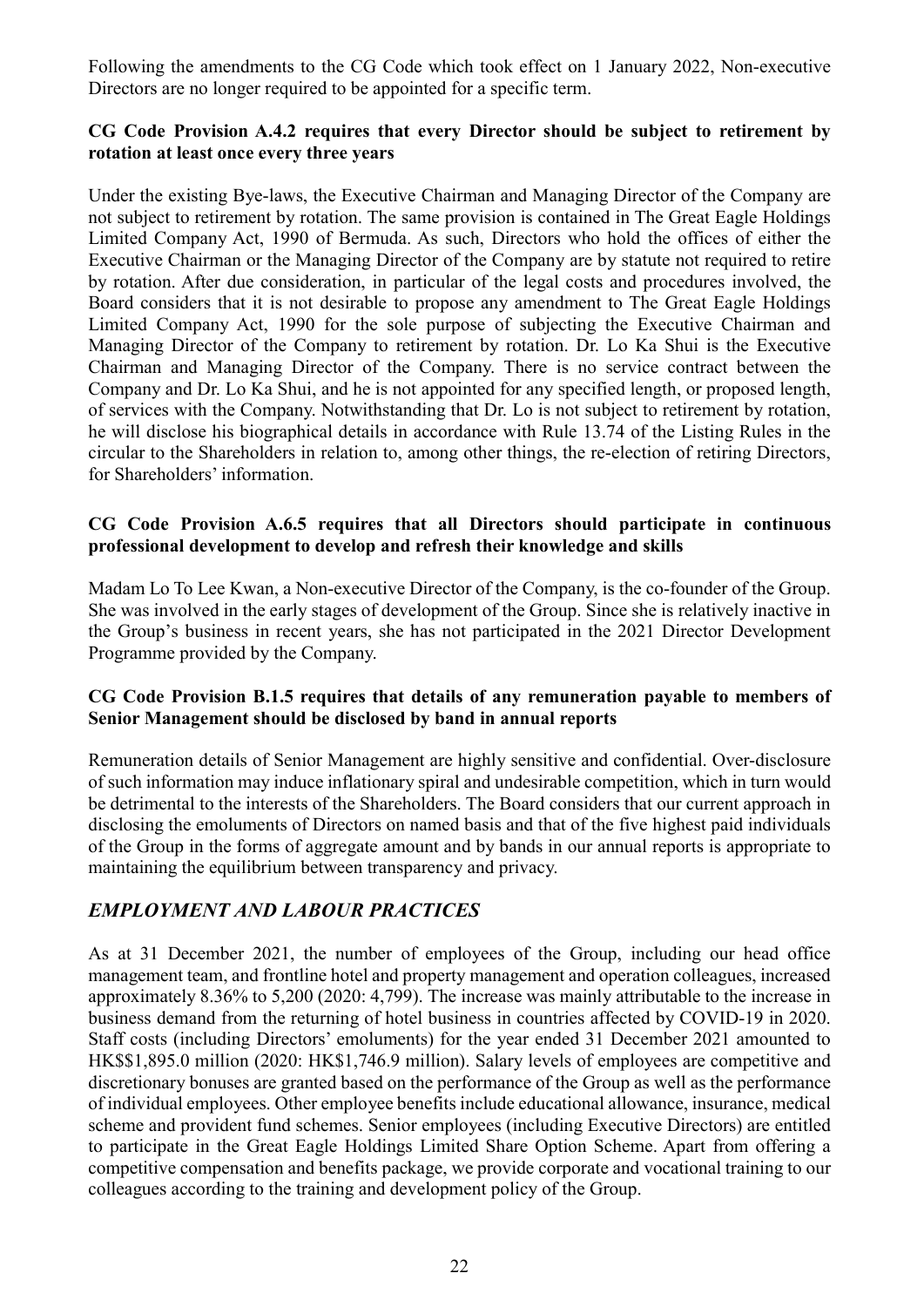# COMPLIANCE WITH THE MODEL CODE

The Company has adopted its own Code of Conduct regarding Securities Transactions by Directors and Relevant Employees of the Company (the "Code of Conduct for Securities Transactions") on terms no less exacting than the required standards set out in the Model Code for Securities Transactions by Directors of Listed Issuers contained in Appendix 10 to the Listing Rules and the same is updated from time to time in accordance with the Listing Rules requirements.

Having made specific enquiries, all Directors and relevant employees of the Company have confirmed that they have fully complied with the Code of Conduct for Securities Transactions throughout the year ended 31 December 2021.

### AUDIT COMMITTEE

The final results of the Company for the year ended 31 December 2021 have been reviewed by the Audit Committee of the Company.

### SCOPE OF WORK OF MESSRS. DELOITTE TOUCHE TOHMATSU

Due to the spread of COVID-19, the progress of audit work has been adversely affected.

The figures in respect of the Group's consolidated statement of financial position, consolidated income statement, consolidated statement of comprehensive income and the related notes thereto for the year ended 31 December 2021 as set out in this announcement have been agreed by the Group's auditor, Messrs. Deloitte Touche Tohmatsu, to the amounts set out in the Group's draft consolidated financial statements for the year. The work performed by Messrs. Deloitte Touche Tohmatsu in this respect did not constitute an assurance engagement in accordance with Hong Kong Standards on Auditing, Hong Kong Standards on Review Engagements or Hong Kong Standards on Assurance Engagements issued by the Hong Kong Institute of Certified Public Accountants and consequently no assurance has been expressed by Messrs. Deloitte Touche Tohmatsu on this announcement.

### NEW SHARES ISSUED

As at 31 December 2021, the total number of issued shares of the Company was 731,040,412. On 21 June 2021, 10,247,300 new shares were issued at the price of HK\$25.32 per share pursuant to the Scrip Dividend Arrangement in respect of the 2020 final dividend. Details of the Scrip Dividend Arrangement were set out in the announcement published by the Company on 18 May 2021 and the circular to the Shareholders dated 24 May 2021 respectively.

### PURCHASE, SALE OR REDEMPTION OF THE COMPANY'S SECURITIES

During the year ended 31 December 2021, neither the Company nor any of its subsidiaries had purchased, sold or redeemed any of the Company's securities.

### PUBLIC FLOAT

As at the date of this announcement, based on the information that is publicly available to the Company and within the knowledge of the Directors, the Company maintains a sufficient public float with more than 25% of the issued shares of the Company being held by the public.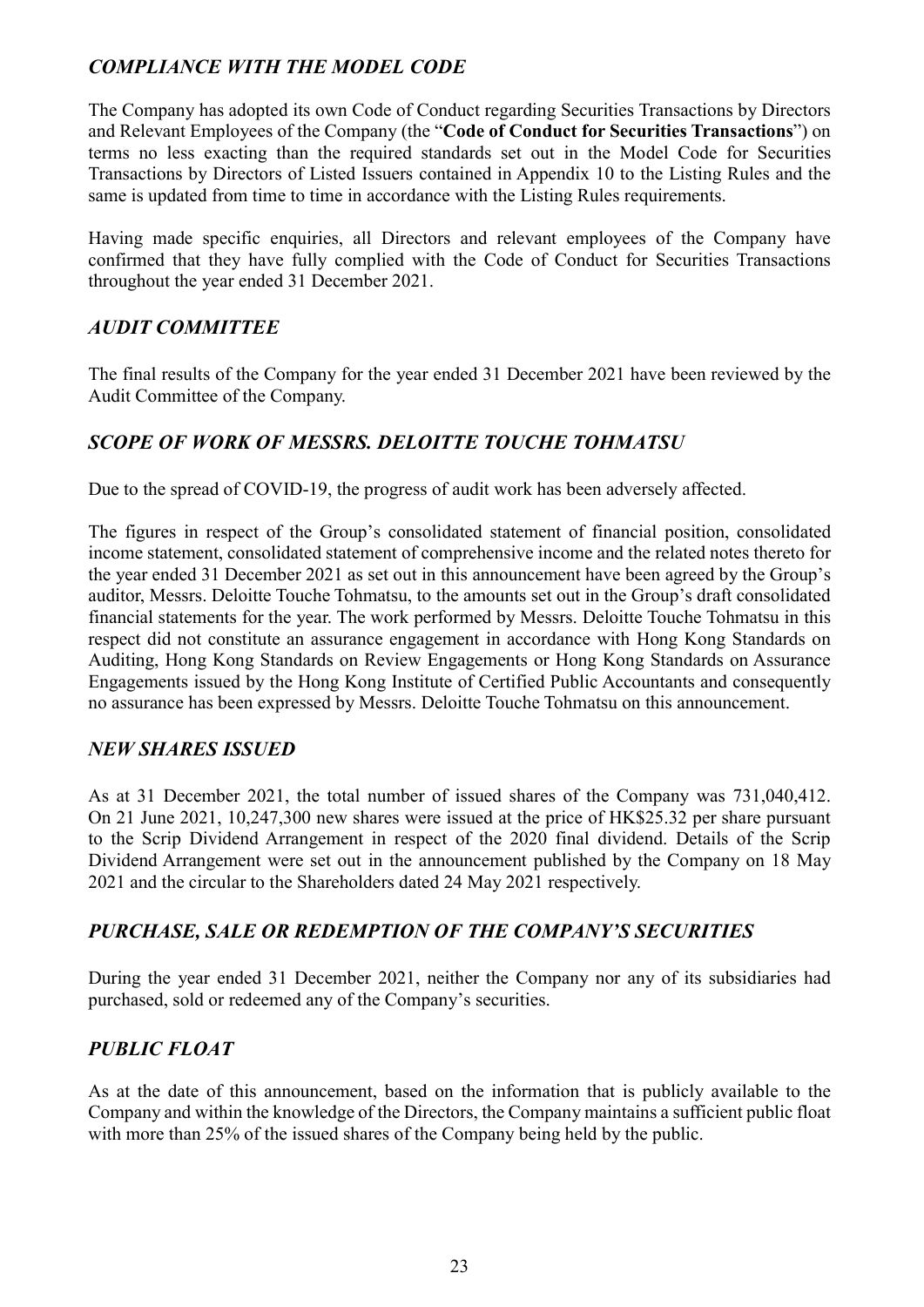# BOARD OF DIRECTORS

As at the date of this announcement, the Board comprises Dr. LO Ka Shui (Chairman and Managing Director), Mr. LO Hong Sui, Antony, Madam LAW Wai Duen, Mr. LO Chun Him, Alexander, Mr. KAN Tak Kwong (General Manager), Mr. CHU Shik Pui and Professor POON Ka Yeung, Larry being the Executive Directors; Madam LO TO Lee Kwan, Mr. LO Hong Sui, Vincent and Dr. LO Ying Sui being the Non-executive Directors; and Mr. CHENG Hoi Chuen, Vincent, Professor WONG Yue Chim, Richard, Mrs. LEE Pui Ling, Angelina, Mr. LEE Siu Kwong, Ambrose and Mr. ZHU Qi being the Independent Non-executive Directors.

> By Order of the Board Great Eagle Holdings Limited LO Ka Shui Chairman and Managing Director

Hong Kong, 25 February 2022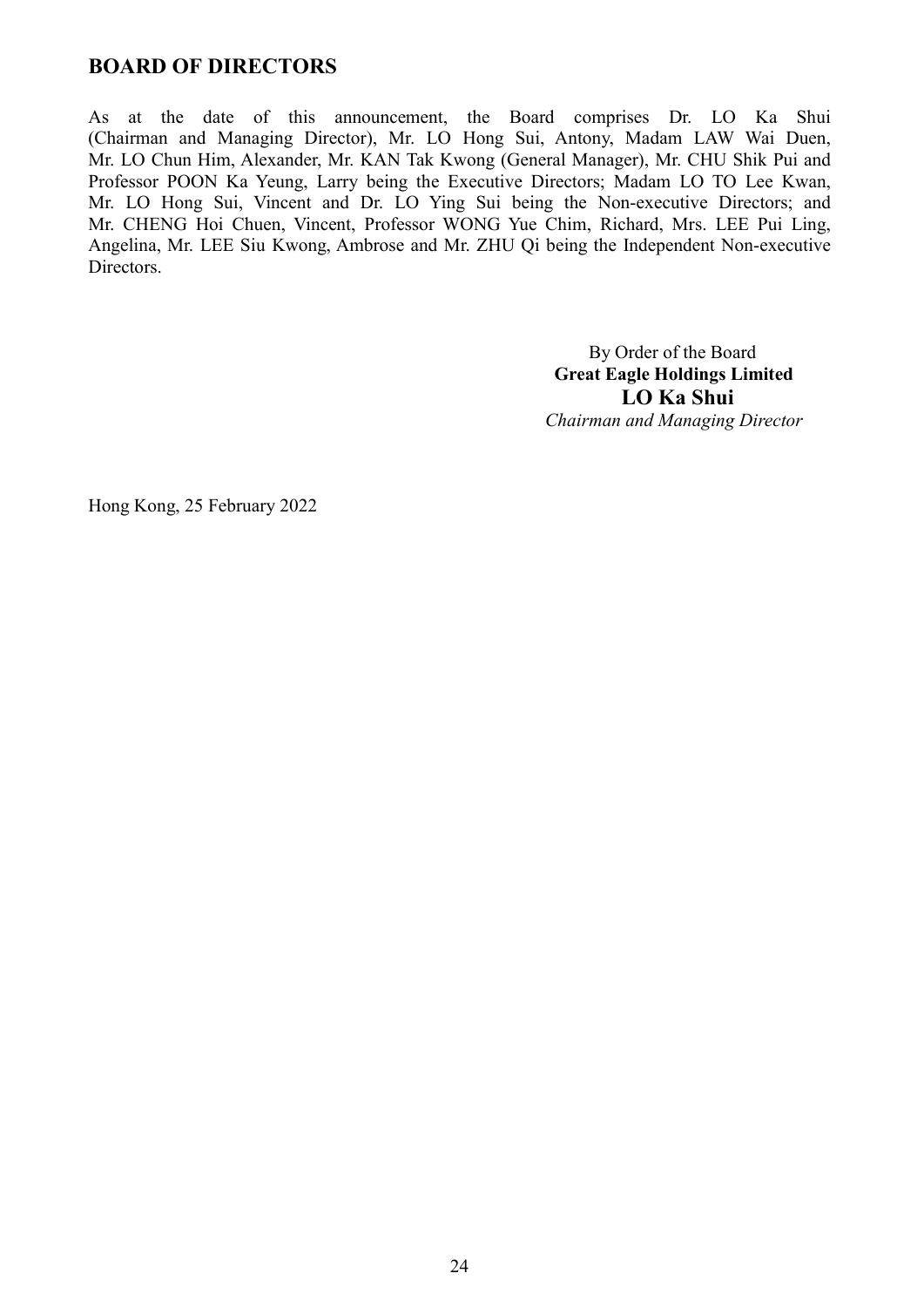# **CONSOLIDATED INCOME STATEMENT**

### FOR THE YEAR ENDED 31 DECEMBER 2021

|                                                                                                                                                                   | <b>NOTES</b>   | 2021<br><b>HK\$'000</b>                     | 2020<br><b>HK\$'000</b>                        |
|-------------------------------------------------------------------------------------------------------------------------------------------------------------------|----------------|---------------------------------------------|------------------------------------------------|
| Revenue<br>Cost of goods and services                                                                                                                             | $\overline{4}$ | 7,830,429<br>(4, 633, 598)                  | 10,305,287<br>(6,348,396)                      |
| Operating profit before depreciation<br>Depreciation                                                                                                              |                | 3,196,831<br>(849, 367)                     | 3,956,891<br>(831, 868)                        |
| Operating profit<br>Fair value changes on investment properties                                                                                                   |                | 2,347,464<br>(2,178,596)                    | 3,125,023<br>(14, 252, 703)                    |
| Fair value changes on derivative financial<br>instruments<br>Fair value changes on financial assets at                                                            |                | 290,780                                     | (194,050)                                      |
| fair value through profit or loss<br>Other income<br>Administrative and other expenses<br>Allowance for credit losses on notes receivables and                    | 6              | (47, 172)<br>344,948<br>(446, 598)          | 40,908<br>534,387<br>(489, 189)                |
| interest receivables<br>Impairment loss on property, plant and equipment<br>Finance costs<br>Share of results of joint ventures<br>Share of results of associates | 7              | (108, 396)<br>(705, 271)<br>13,742<br>6,100 | (347, 898)<br>(802, 927)<br>(16, 972)<br>5,147 |
| Loss before tax<br>Income taxes                                                                                                                                   | 8              | (482,999)<br>(309, 019)                     | (12, 398, 274)<br>(403, 811)                   |
| Loss for the year, before deducting the<br>amounts attributable to non-controlling<br>unitholders of Champion REIT                                                | 9              | (792, 018)                                  | (12,802,085)                                   |
| Loss for the year attributable to:<br>Owners of the Company<br>Non-controlling interests                                                                          |                | (499, 034)<br>(21, 936)                     | (8,540,252)<br>(113, 487)                      |
| Non-controlling unitholders of Champion REIT                                                                                                                      |                | (520, 970)<br>(271, 048)                    | (8,653,739)<br>(4, 148, 346)                   |
| Loss per share:<br><b>Basic</b>                                                                                                                                   | 11             | (792, 018)<br>(HK\$0.69)                    | (12,802,085)<br>(HK\$11.94)                    |
| Diluted                                                                                                                                                           |                | (HK\$0.69)                                  | (HK\$11.94)                                    |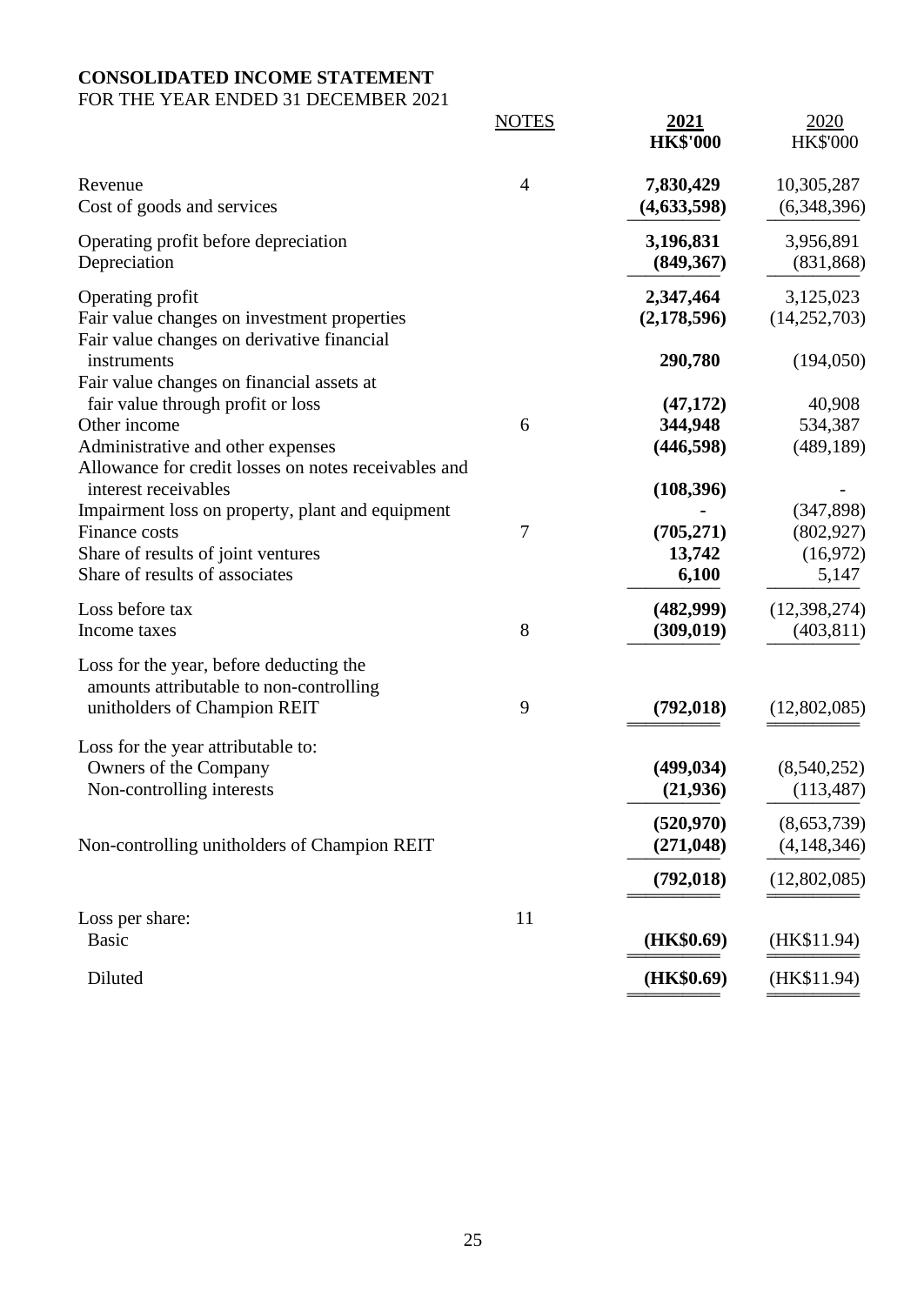# **CONSOLIDATED STATEMENT OF COMPREHENSIVE INCOME**

FOR THE YEAR ENDED 31 DECEMBER 2021

|                                                        | <u>2021</u><br><b>HK\$'000</b> | 2020<br><b>HK\$'000</b> |
|--------------------------------------------------------|--------------------------------|-------------------------|
| Loss for the year, before deducting the amounts        |                                |                         |
| attributable to non-controlling unitholders of         |                                |                         |
| <b>Champion REIT</b>                                   | (792, 018)                     | (12,802,085)            |
| Other comprehensive income (expense):                  |                                |                         |
| Items that will not be reclassified to profit or loss: |                                |                         |
| Fair value gain (loss) on equity instruments at fair   |                                |                         |
| value through other comprehensive income               | 3,805,143                      | (23, 267)               |
| Share of other comprehensive income (expense)          |                                |                         |
| of an associate                                        |                                |                         |
|                                                        | 3,303                          | (5,206)                 |
| Items that may be reclassified subsequently to         |                                |                         |
| profit or loss:                                        |                                |                         |
| Exchange differences arising on translation of         |                                |                         |
| foreign operations                                     | (170, 681)                     | 348,719                 |
| Cash flow hedges:                                      |                                |                         |
| Fair value adjustments on cross currency swaps and     |                                |                         |
| interest rate swaps designated as cash flow hedges     | 47,586                         | (212, 655)              |
| Reclassification of fair value adjustments to          |                                |                         |
| profit or loss                                         | 36,956                         | 43,724                  |
| Other comprehensive income for the year,               |                                |                         |
| before deducting amounts attributable to               |                                |                         |
| non-controlling unitholders of Champion REIT           | 3,722,307                      | 151,315                 |
| Total comprehensive income (expense) for the year,     |                                |                         |
| before deducting amounts attributable to               |                                |                         |
| non-controlling unitholders of Champion REIT           | 2,930,289                      | (12,650,770)            |
|                                                        |                                |                         |
| Total comprehensive income (expense) for the year      |                                |                         |
| attributable to:                                       |                                |                         |
| Owners of the Company                                  | 3,172,163                      | (8,341,484)             |
| Non-controlling interests                              | (20, 255)                      | (112,003)               |
|                                                        | 3,151,908                      | (8,453,487)             |
| Non-controlling unitholders of Champion REIT           | (221, 619)                     | (4, 197, 283)           |
|                                                        | 2,930,289                      | (12,650,770)            |
|                                                        |                                |                         |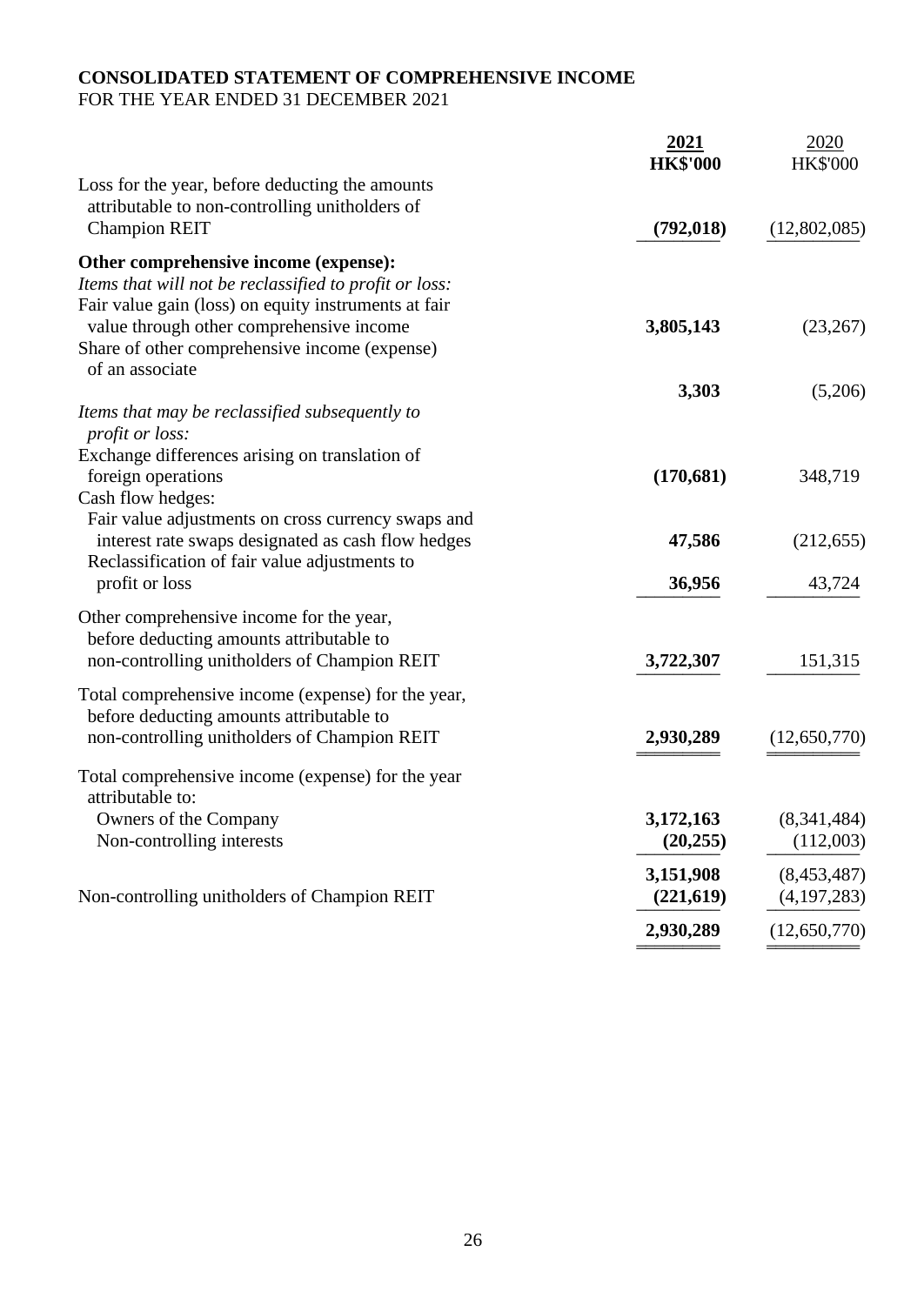# **CONSOLIDATED STATEMENT OF FINANCIAL POSITION**

AT 31 DECEMBER 2021

|                                                       | <b>NOTES</b> | 2021            | 2020            |
|-------------------------------------------------------|--------------|-----------------|-----------------|
|                                                       |              | <b>HK\$'000</b> | <b>HK\$'000</b> |
| <b>Non-current assets</b><br>Investment properties    |              | 71,063,934      | 73,111,626      |
| Property, plant and equipment                         |              | 21,356,674      | 21,565,777      |
| Interests in joint ventures                           |              | 337,743         | 94,767          |
| Interests in associates                               |              | 56,394          | 53,268          |
| Equity instruments at fair value through other        |              |                 |                 |
| comprehensive income                                  |              | 5,195,583       | 1,065,589       |
| Notes and loan receivables                            |              | 600,152         | 995,203         |
| Derivative financial instruments                      |              | 15,732          |                 |
| Deposit for hotel renovation and acquisition of       |              |                 |                 |
| an investment property                                |              | 31,087          |                 |
|                                                       |              | 98,657,299      | 96,886,230      |
| <b>Current assets</b>                                 |              |                 |                 |
| Stock of properties                                   |              | 12,589,462      | 3,430,283       |
| Inventories                                           |              | 137,918         | 105,886         |
| Debtors, deposits and prepayments                     | 12           | 793,752         | 734,060         |
| Notes and loan receivables                            |              | 41,699          | 2,318,802       |
| Financial assets at fair value through profit or loss |              | 732,251         | 463,846         |
| Derivative financial instruments                      |              | 53,504          | 20,954          |
| Tax recoverable                                       |              | 23,315          | 78,189          |
| Restricted cash                                       |              | 102,889         | 171,745         |
| Time deposits with original maturity over             |              |                 |                 |
| three months                                          |              |                 | 191,485         |
| Bank balances and cash                                |              | 6,119,146       | 7,378,111       |
|                                                       |              | 20,593,936      | 14,893,361      |
| <b>Current liabilities</b>                            |              |                 |                 |
| Creditors, deposits and accruals                      | 13           | 7,194,736       | 5,035,056       |
| Derivative financial instruments                      |              | 5,641           | 49,980          |
| Provision for taxation                                |              | 529,863         | 459,097         |
| Distribution payable                                  |              | 207,033         | 246,761         |
| Borrowings due within one year                        |              | 6,542,795       | 4,659,429       |
| Medium term notes                                     |              | 643,000         |                 |
| Lease liabilities                                     |              | 11,121          | 9,267           |
|                                                       |              | 15, 134, 189    | 10,459,590      |
| <b>Net current assets</b>                             |              | 5,459,747       | 4,433,771       |
| <b>Total assets less current liabilities</b>          |              | 104,117,046     | 101,320,001     |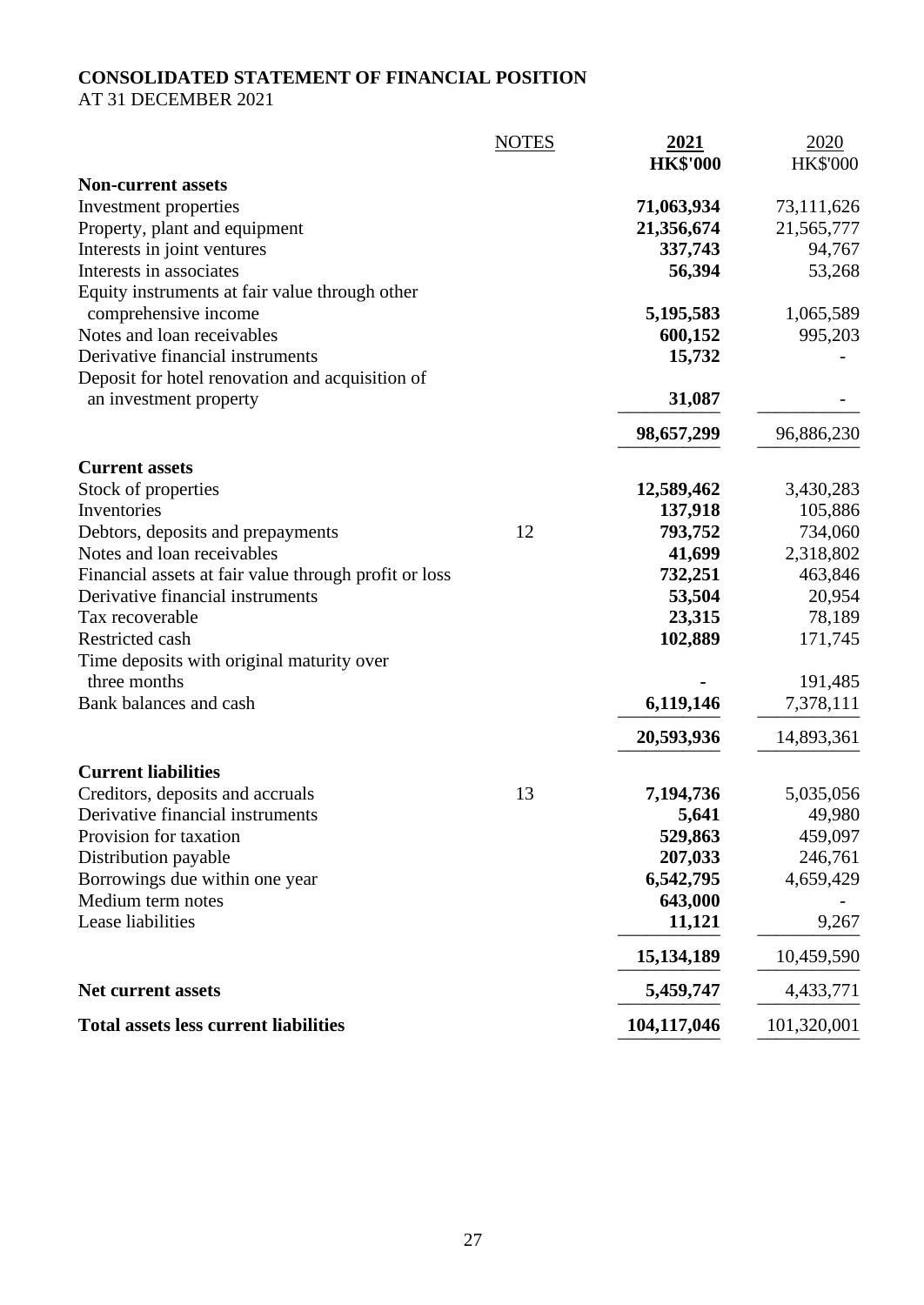# **CONSOLIDATED STATEMENT OF FINANCIAL POSITION**

AT 31 DECEMBER 2021

| 2021            | 2020            |
|-----------------|-----------------|
| <b>HK\$'000</b> | <b>HK\$'000</b> |
|                 |                 |
| 90,065          | 394,657         |
| 19,174,451      | 17,147,860      |
| 7,006,560       | 7,608,548       |
| 1,219,012       | 1,282,957       |
| 11,127          | 11,114          |
| 27,501,215      | 26,445,136      |
| 76,615,831      | 74,874,865      |
|                 |                 |
| 365,520         | 359,960         |
| 61,083,140      | 58,451,432      |
| 61,448,660      | 58,811,392      |
| (618, 377)      | (607, 648)      |
| 60,830,283      | 58, 203, 744    |
|                 |                 |
| 15,785,548      | 16,671,121      |
| 76,615,831      | 74,874,865      |
|                 |                 |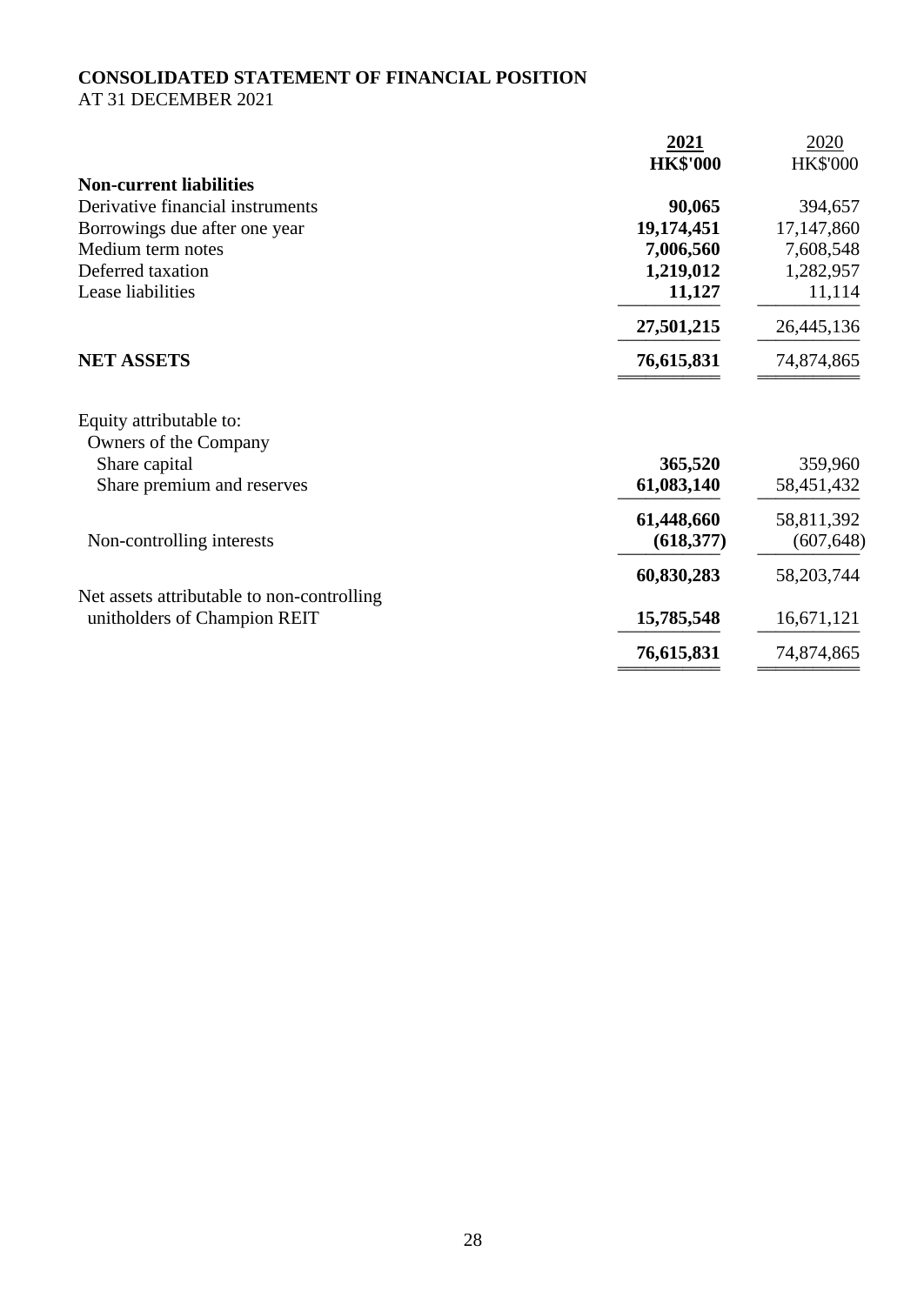### **NOTES TO THE CONSOLIDATED FINANCIAL STATEMENTS** FOR THE YEAR ENDED 31 DECEMBER 2021

### **1. GENERAL INFORMATION**

Great Eagle Holdings Limited (the "Company") is a company incorporated in Bermuda with limited liability and its shares are listed on The Stock Exchange of Hong Kong Limited (the "Stock Exchange").

The principal activity of the Company is investment holding.

The principal activities of the subsidiaries are property development and investment, operations of hotel, restaurant and flexible workspace, asset management, project management, trading of building materials, securities investment, provision of property management, maintenance and property agency services and property leasing.

The consolidated financial statements are presented in Hong Kong dollars ("HK\$"), which is also the functional currency of the Company.

### **2. APPLICATION OF NEW AND AMENDMENTS TO HONG KONG FINANCIAL REPORTING STANDARDS ("HKFRSs")**

### *Amendments to HKFRSs that are mandatorily effective for the current year*

In the current year, Great Eagle Holdings Limited and its subsidiaries (collectively referred to as the "Group") has applied the following amendments to HKFRSs issued by Hong Kong Institute of Certified Public Accountants ("HKICPA") for the first time, which are mandatorily effective for the annual period beginning on or after 1 January 2021 for the preparation of the consolidated financial statements:

Amendment to HKFRS 16 Covid-19-Related Rent Concessions Amendments to HKFRS 9, Interest Rate Benchmark Reform - Phase 2 HKAS 39, HKFRS 7, HKFRS 4 and HKFRS 16

In addition, the Group applied the agenda decision of the IFRS Interpretations Committee of the International Accounting Standards Board issued in June 2021 which clarified the costs an entity should include as "estimated costs necessary to make the sale" when determining the net realisable value of inventories.

Except as described below, the application of the amendments to HKFRSs in the current year had no material impact on the Group's financial positions and performance for the current and prior years and/or on the disclosures set out in these consolidated financial statements.

The Group has applied the amendments for the first time in the current year. The amendments relate to changes in the basis for determining the contractual cash flows of financial assets, financial liabilities and lease liabilities as a result of interest rate benchmark reform, specific hedge accounting requirements and the related disclosure requirements on applying HKFRS 7 *"Financial Instruments: Disclosures"*.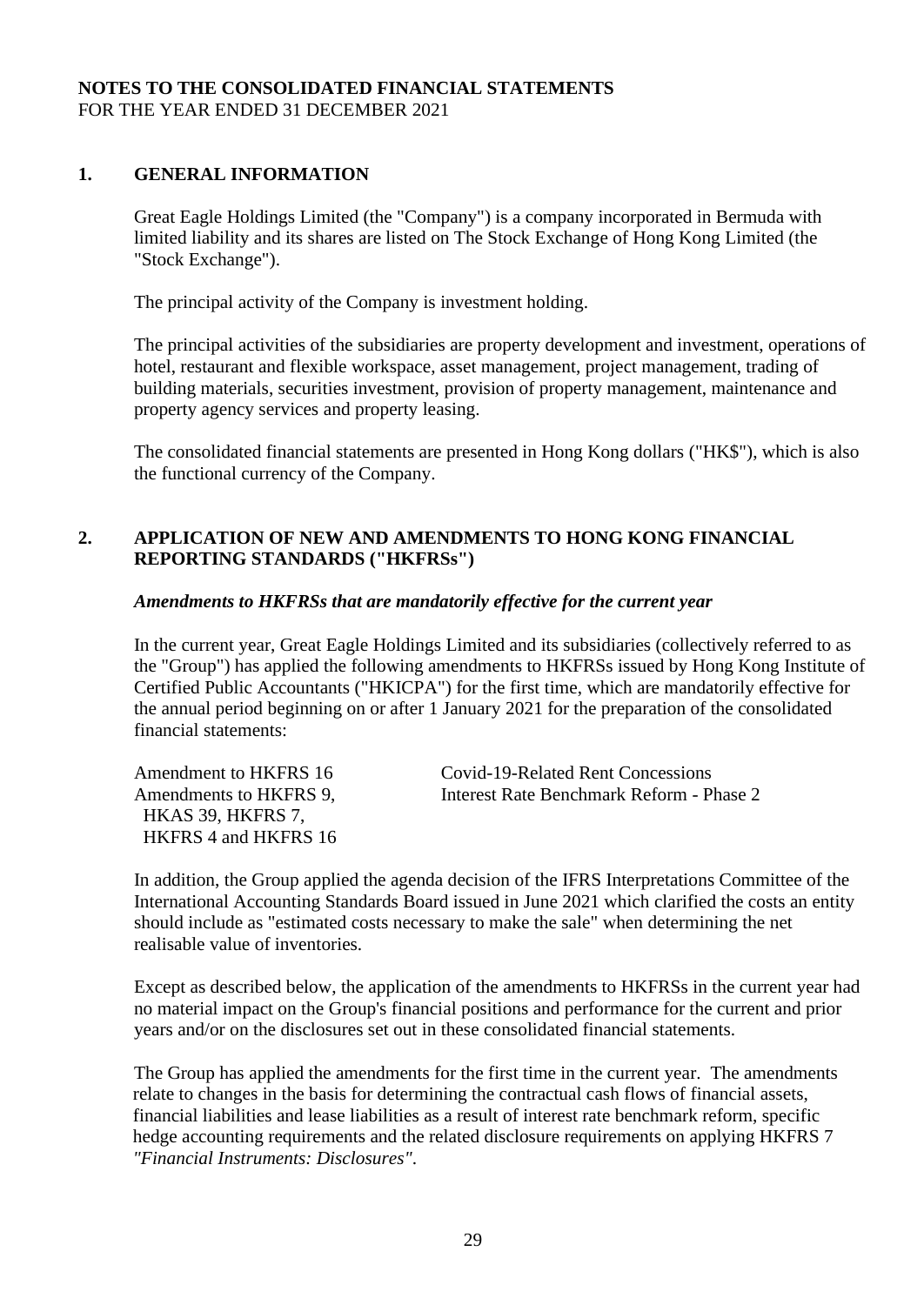### **2. APPLICATION OF NEW AND AMENDMENTS TO HONG KONG FINANCIAL REPORTING STANDARDS ("HKFRSs")** - continued

### Amendments to HKFRSs that are mandatorily effective for the current year - continued

As at 1 January 2021, the Group has several derivative financial instruments, bank borrowings and medium term notes, the interests of which are indexed to benchmark rates that will or may be subject to interest rate benchmark reform.

During the year, some of the Group's London Interbank Offered Rate bank borrowings have been transitioned to Sterling Over Night Index Average. Such transitions have had no material impact on the consolidated financial statements as the Group has applied the practical expedient in relation to the changes in contractual cash flows resulting from the interest rate benchmark reform for bank borrowings measured at amortised cost.

#### *New and amendments to HKFRSs in issue but not yet effective*

The Group has not early applied the following new and amendments to HKFRSs that have been issued but are not yet effective:

| <b>HKFRS 17</b>                                               | Insurance Contracts and the related Amendments <sup>3</sup>                                                                   |
|---------------------------------------------------------------|-------------------------------------------------------------------------------------------------------------------------------|
| Amendments to HKFRS 3                                         | Reference to the Conceptual Framework <sup>2</sup>                                                                            |
| Amendments to HKFRS 10<br>and HKAS 28                         | Sale or Contribution of Assets between an Investor<br>and its Associate or Joint Venture <sup>4</sup>                         |
| Amendment to HKFRS 16                                         | Covid-19-Related Rent Concessions beyond<br>30 June $20211$                                                                   |
| Amendments to HKAS 1                                          | Classification of Liabilities as Current or<br>Non-current and related amendments to<br>Hong Kong Interpretation 5 $(2020)^3$ |
| Amendments to HKAS 1 and<br><b>HKFRS</b> Practice Statement 2 | Disclosure of Accounting Policies <sup>3</sup>                                                                                |
| Amendments to HKAS 8                                          | Definition of Accounting Estimates <sup>3</sup>                                                                               |
| Amendments to HKAS 12                                         | Deferred Tax related to Assets and Liabilities<br>arising from a Single Transaction <sup>3</sup>                              |
| Amendments to HKAS 16                                         | Property, Plant and Equipment - Proceeds before<br>Intended Use <sup>2</sup>                                                  |
| Amendments to HKAS 37                                         | Onerous Contracts - Cost of Fulfilling a Contract <sup>2</sup>                                                                |
| <b>Amendments to HKFRSs</b>                                   | Annual Improvements to HKFRSs 2018 - 2020 <sup>2</sup>                                                                        |
|                                                               |                                                                                                                               |

<sup>1</sup> Effective for annual periods beginning on or after 1 April 2021.<br><sup>2</sup> Effective for annual periods beginning on or after 1 January 202

<sup>2</sup> Effective for annual periods beginning on or after 1 January 2022.

 $\frac{3}{4}$  Effective for annual periods beginning on or after 1 January 2023.

Effective for annual periods beginning on or after a date to be determined.

The directors of the Company (the "Directors") anticipate that the application of all other new and amendments to HKFRSs will have no material impact on the consolidated financial statements in the foreseeable future.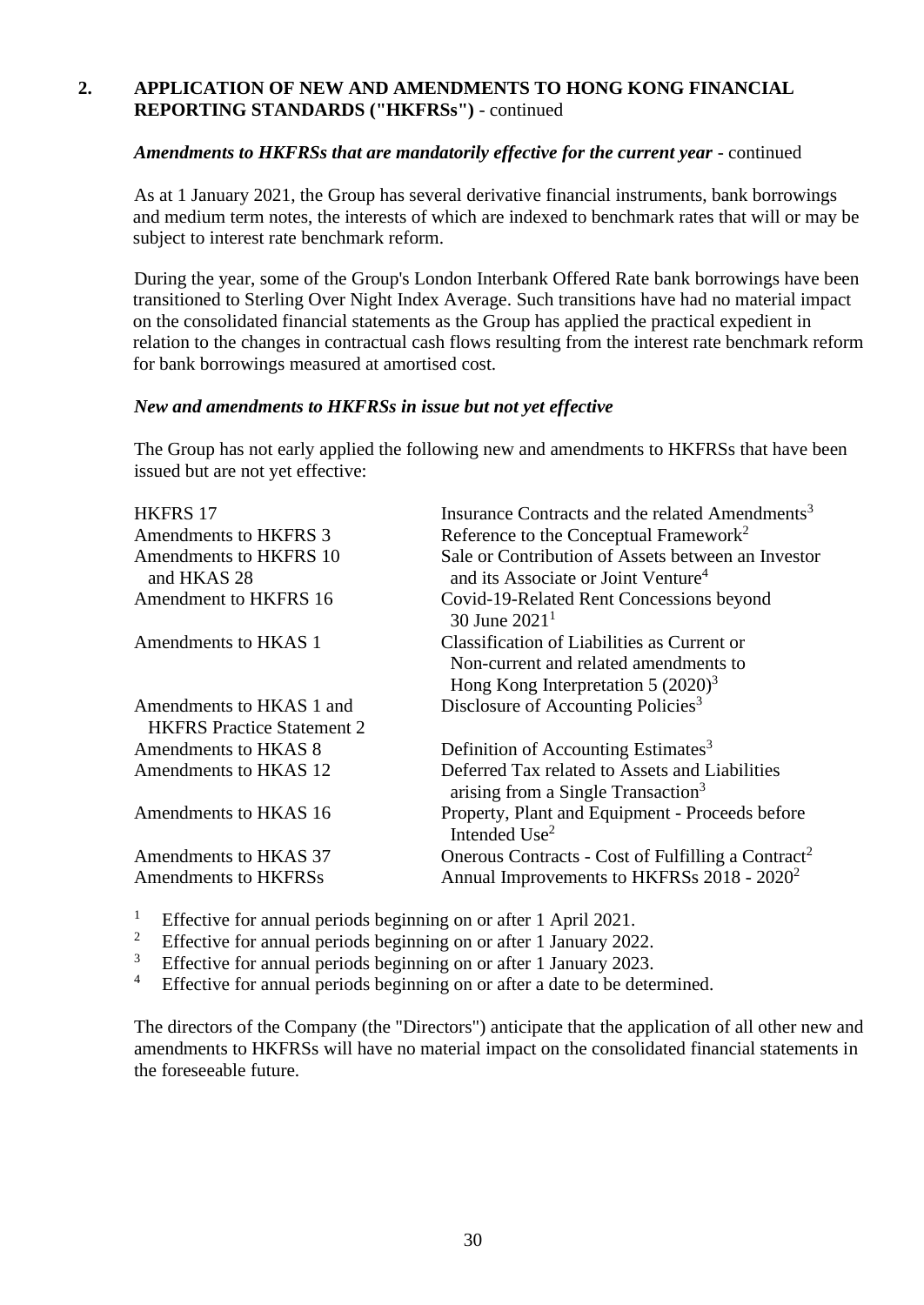### **3. BASIS OF PREPARATION OF CONSOLIDATED FINANCIAL STATEMENTS AND SIGNIFICANT ACCOUNTING POLICIES**

The consolidated financial statements have been prepared in accordance with HKFRSs issued by the HKICPA. For the purpose of preparation of the consolidated financial statements, information is considered material if such information is reasonably expected to influence decisions made by primary users. In addition, the consolidated financial statements include applicable disclosures required by the Rules Governing the Listing of Securities on the Stock Exchange and by the Hong Kong Companies Ordinance.

The consolidated financial statements have been prepared on the historical cost basis, except for investment properties and certain financial instruments, which are measured at fair values.

#### **4. REVENUE**

Revenue represents the aggregate of income from hotel operation, gross rental income, building management service income, income from sale of properties, proceeds from sale of building materials, dividend income from investments and income from other operations (including property management and maintenance income and property agency commission).

|                                          | 2021            | 2020            |
|------------------------------------------|-----------------|-----------------|
|                                          | <b>HK\$'000</b> | <b>HK\$'000</b> |
| Hotel income                             | 2,816,730       | 1,799,294       |
| Rental income from investment properties | 2,581,484       | 2,717,328       |
| Building management service income       | 289,296         | 305,578         |
| Sales of properties                      | 1,821,021       | 5,178,149       |
| Sales of goods                           | 125,942         | 104,660         |
| Dividend income                          | 15,461          | 8,228           |
| Others                                   | 180,495         | 192,050         |
|                                          | 7,830,429       | 10,305,287      |
|                                          |                 |                 |

#### **5. SEGMENT INFORMATION**

Operating segments are identified on the basis of organisational structure and internal reports about components of the Group. Such internal reports are regularly reviewed by the chief operating decision maker ("CODM") (i.e. the chairman and managing director of the Group) in order to allocate resources to segments and to assess their performance. Performance assessment is more specifically focused on the segment results of Pacific Eagle (US) Real Estate Fund, L.P. and its subsidiaries (collectively referred to as "US Real Estate Fund") and each listed group, including Great Eagle Holdings Limited, Champion Real Estate Investment Trust ("Champion REIT") and Langham Hospitality Investments and Langham Hospitality Investments Limited ("Langham").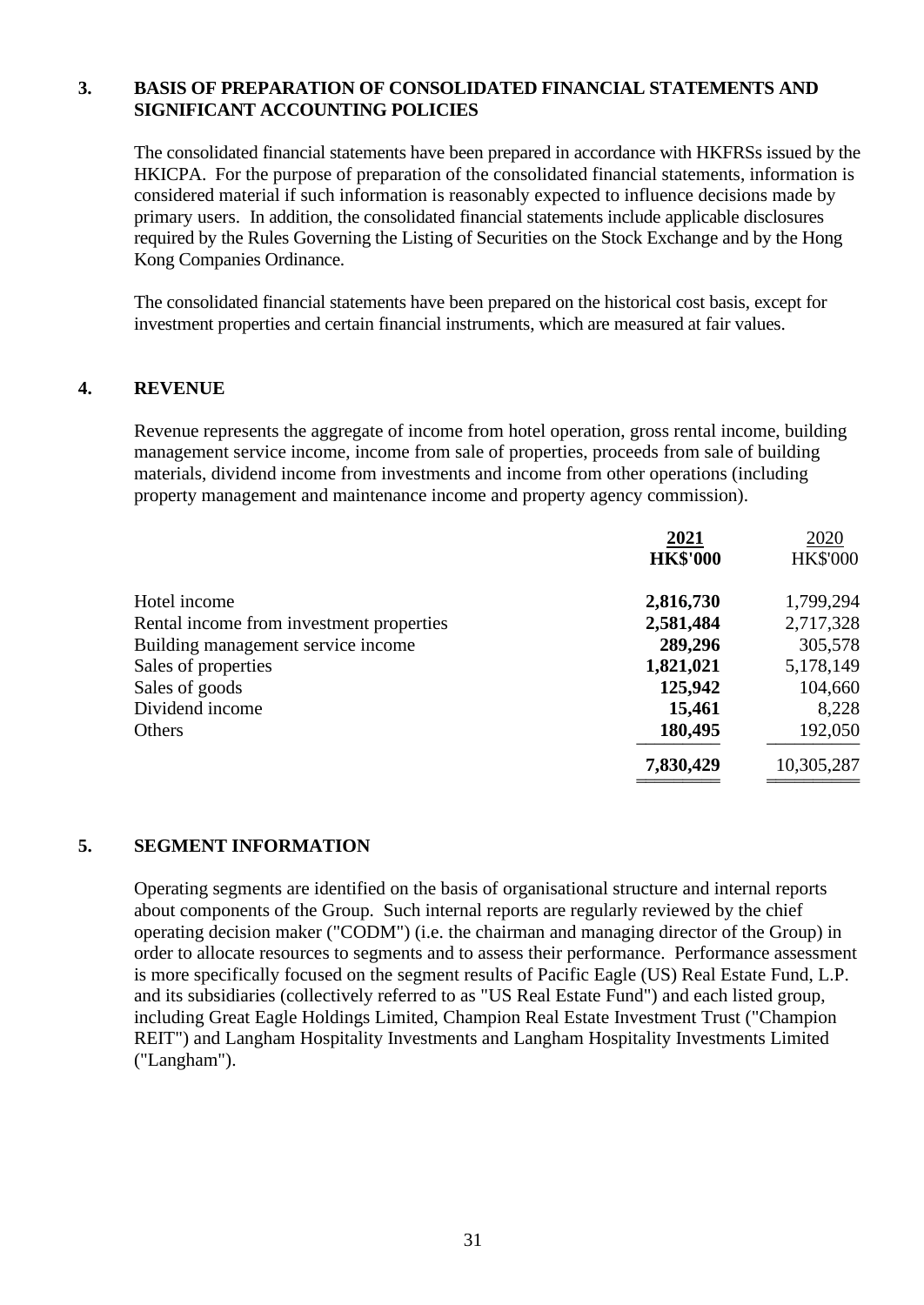### **5. SEGMENT INFORMATION** - continued

The Group's operating and reportable segments under HKFRS 8 *"Operating Segments"* are as follows:

| Hotel operation              |        | hotel accommodation, food and banquet operations as well<br>as hotel management.                                                                                      |
|------------------------------|--------|-----------------------------------------------------------------------------------------------------------------------------------------------------------------------|
| Property investment          |        | gross rental income and building management service<br>income from leasing of furnished apartments and properties<br>held for investment potential.                   |
| Property development         |        | - income from selling of properties held for sale.                                                                                                                    |
| Other operations             |        | sale of building materials, flexible workspace operation,<br>investment in securities, provision of property management,<br>maintenance and property agency services. |
| Results from Champion REIT - |        | based on published financial information of Champion<br>REIT.                                                                                                         |
| <b>Results from Langham</b>  |        | - based on financial information of Langham.                                                                                                                          |
| <b>US Real Estate Fund</b>   | $\sim$ | based on income from sale of properties, rental income<br>and related expenses of the properties owned by the US<br>Real Estate Fund.                                 |

Segment results of Champion REIT represent the published net property income less manager's fee. Segment results of Langham represent revenue less property related expenses and services fees. Segment results of US Real Estate Fund represent revenue less fund related expenses. Segment results of other operating segments represent the results of each segment without including any effect of allocation of interest income from bank balances and cash centrally managed, central administration costs, Directors' salaries, share of results of joint ventures, share of results of associates, depreciation, fair value changes on investment properties, derivative financial instruments and financial assets at fair value through profit or loss ("FVTPL"), other income, finance costs and income taxes. The hotel operation segment result has been arrived at after reversing intra-group HKFRS 16 *"Leases"* impact for its role as a lessee to the three hotel properties owned by Langham. This is the measurement basis reported to the CODM for the purposes of resource allocation and performance assessment.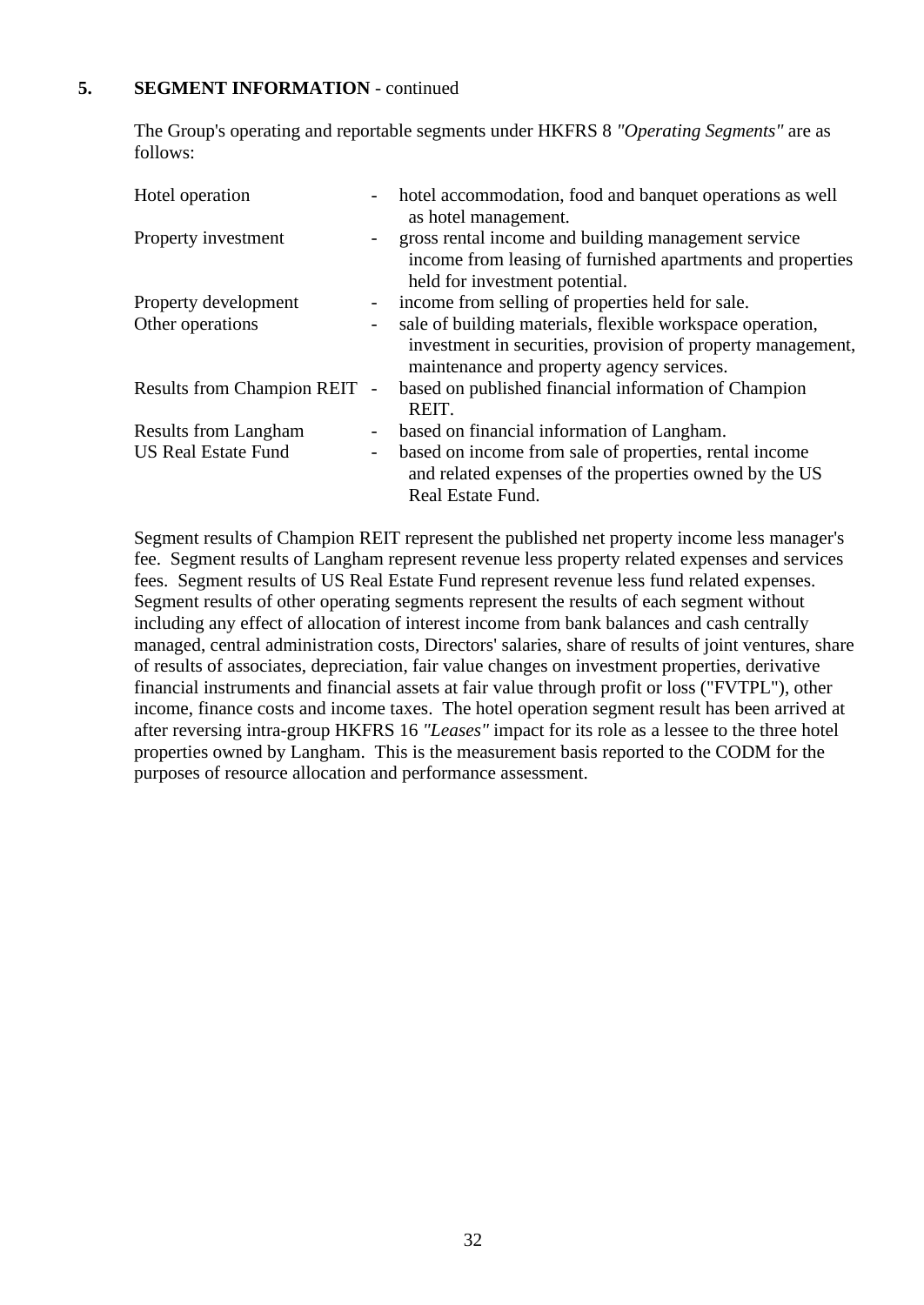### **5. SEGMENT INFORMATION** - continued

The following is the analysis of the Group's revenue and results by reportable segment for the year under review:

### **Segment revenue and results**

# **2021**

|                         | Hotel<br>operation<br><b>HK\$'000</b> | <b>Property</b><br>investment<br><b>HK\$'000</b> | <b>Property</b><br>development<br><b>HK\$'000</b> | Other<br>operations<br><b>HK\$'000</b> | Sub-total<br><b>HK\$'000</b> | Champion<br><b>REIT</b><br><b>HK\$'000</b> | Langham<br><b>HK\$'000</b> | <b>US Real</b><br><b>Estate Fund</b><br><b>HK\$'000</b> | Eliminations/<br>reclassification<br><b>HK\$'000</b> | Consolidated<br><b>HK\$'000</b> |
|-------------------------|---------------------------------------|--------------------------------------------------|---------------------------------------------------|----------------------------------------|------------------------------|--------------------------------------------|----------------------------|---------------------------------------------------------|------------------------------------------------------|---------------------------------|
| <b>REVENUE</b>          |                                       |                                                  |                                                   |                                        |                              |                                            |                            |                                                         |                                                      |                                 |
| <b>External revenue</b> | 2,814,748                             | 143.433                                          | 1.801.960                                         | 319.927                                | 5.080.068                    | 2,693,556                                  | 1.982                      | 52,852                                                  | 1.971                                                | 7,830,429                       |
| Inter-segment revenue   | 20.550                                | 1,393                                            | $\blacksquare$                                    | 369,237                                | 391.180                      | 75,657                                     | 222,370                    | $\overline{\phantom{a}}$                                | (689.207)                                            |                                 |
| <b>Total</b>            | 2,835,298<br>---------                | 144,826<br>-------                               | 1.801.960<br>--------                             | 689.164<br>-------                     | 5.471.248<br>--------        | 2.769.213<br>---------                     | 224.352<br>-------         | 52,852<br>-------                                       | (687.236)                                            | 7,830,429<br>---------          |

**Inter-segment revenue are charged at prevailing market rates or at mutually agreed prices where no market price was available. They are recognised when services are provided.**

| <b>RESULTS</b>                                                         |            |        |         |         |                         |                |                       |                 |                     |                         |
|------------------------------------------------------------------------|------------|--------|---------|---------|-------------------------|----------------|-----------------------|-----------------|---------------------|-------------------------|
| <b>Segment results</b><br><b>Depreciation</b>                          | (105, 412) | 98,122 | 815,647 | 488,085 | 1,296,442<br>(637, 148) | 1,932,986      | 203,615<br>(224, 675) | 12,622<br>(360) | (75, 348)<br>12,816 | 3,370,317<br>(849, 367) |
| Operating profit (loss) after<br>depreciation                          |            |        |         |         | 659,294                 | 1,932,986      | (21,060)              | 12,262          | (62, 532)           | 2,520,950               |
| Fair value changes on                                                  |            |        |         |         | (94, 368)               |                |                       | (5, 874)        |                     | (2,178,596)             |
| investment properties<br>Fair value changes on<br>derivative financial |            |        |         |         |                         | (2,079,354)    |                       |                 | 1,000               |                         |
| instruments                                                            |            |        |         |         | 228,810                 | $\blacksquare$ | 61,970                |                 | ٠                   | 290,780                 |
| Fair value changes on                                                  |            |        |         |         |                         |                |                       |                 |                     |                         |
| financial assets at FVTPL<br>Other income                              |            |        |         |         | (47, 172)<br>9,276      |                | ٠<br>1,218            | 329             | (2,117)             | (47, 172)<br>8,706      |
| <b>Administrative and other</b>                                        |            |        |         |         |                         |                |                       |                 |                     |                         |
| expenses                                                               |            |        |         |         | (413, 866)              | (23, 892)      | (11, 890)             | (3,986)         | 7,036               | (446, 598)              |
| <b>Allowance for credit losses on</b><br>notes receivables and         |            |        |         |         |                         |                |                       |                 |                     |                         |
| interest receivables                                                   |            |        |         |         | (32, 247)               | (76, 149)      |                       |                 |                     | (108, 396)              |
| Net finance costs<br>Share of results of joint                         |            |        |         |         | (80, 715)               | (351, 289)     | (114, 892)            | (1, 817)        | 6,198               | (542, 515)              |
| ventures                                                               |            |        |         |         | (8,572)                 | 22,314         |                       |                 | ٠                   | 13,742                  |
| Share of results of associates                                         |            |        |         |         | 6,100                   |                |                       |                 |                     | 6,100                   |
| Loss before tax                                                        |            |        |         |         | 226,540                 | (575, 384)     | (84, 654)             | 914             | (50, 415)           | (482,999)               |
| <b>Income taxes</b>                                                    |            |        |         |         | (65, 173)               | (255,981)      | 10,408                | ٠               | 1,727               | (309, 019)              |
| Loss for the year                                                      |            |        |         |         | 161,367                 | (831, 365)     | (74, 246)             | 914             | (48, 688)           | (792, 018)              |
| Less: Loss attributable to<br>non-controlling                          |            |        |         |         |                         |                |                       |                 |                     |                         |
| interests/non-controlling<br>unitholders of Champion                   |            |        |         |         |                         |                |                       |                 |                     |                         |
| <b>REIT</b>                                                            |            |        |         |         | (368)                   | 271,048        | 22,762                | (458)           |                     | 292,984                 |
| Loss attributable to owners of                                         |            |        |         |         |                         |                |                       |                 |                     |                         |
| the Company                                                            |            |        |         |         | 160,999                 | (560, 317)     | (51, 484)             | 456             | (48, 688)           | (499, 034)              |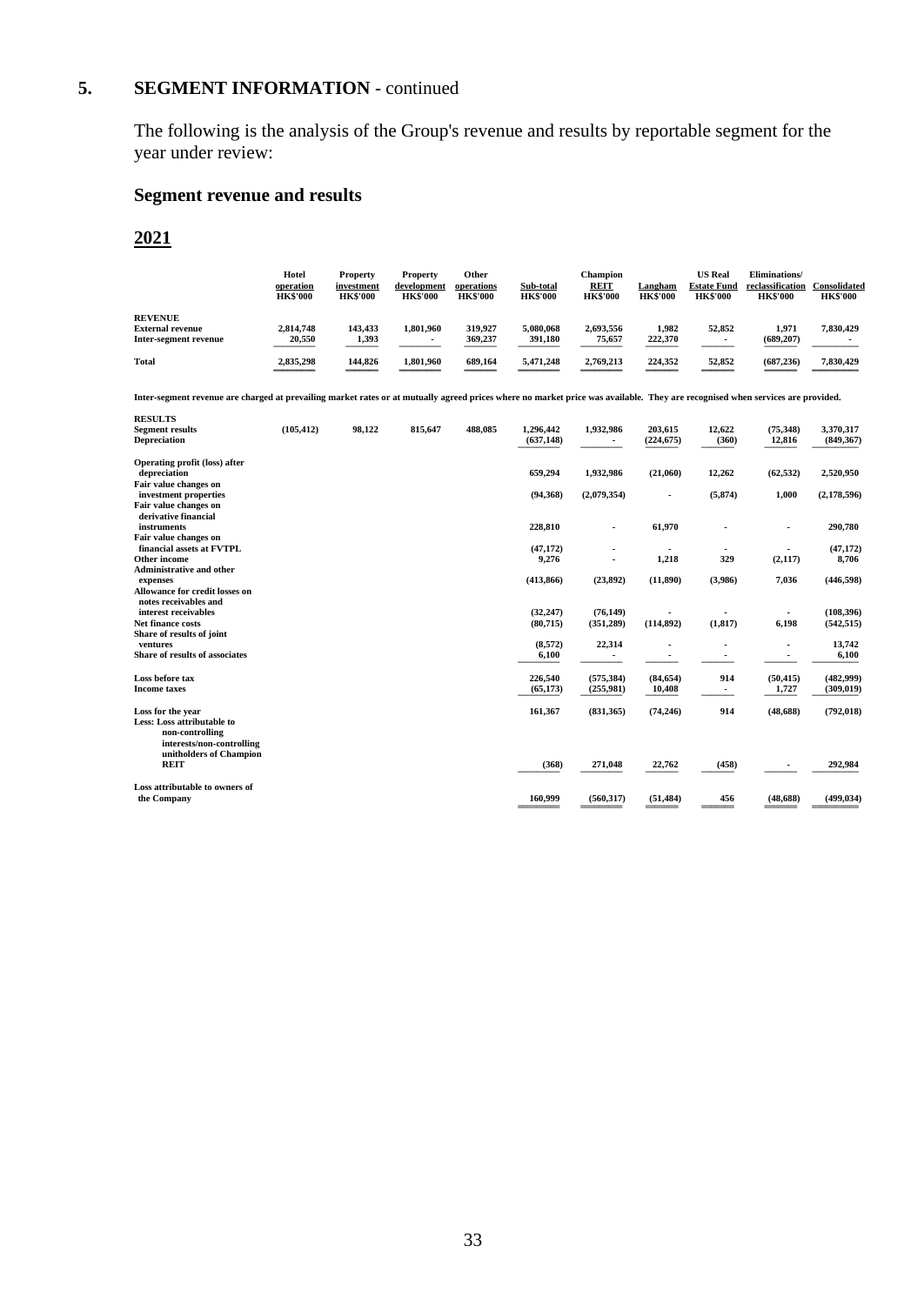# **5. SEGMENT INFORMATION** - continued

### **Segment revenue and results** - continued

# 2020

|                       | Hotel<br>operation<br><b>HK\$'000</b> | Property<br>investment<br><b>HK\$'000</b> | Property<br>development<br><b>HK\$'000</b> | Other<br>operations<br><b>HK\$'000</b> | Sub-total<br><b>HK\$'000</b> | Champion<br><b>REIT</b><br><b>HK\$'000</b> | Langham<br><b>HK\$'000</b> | <b>US</b> Real<br><b>Estate Fund</b><br><b>HK\$'000</b> | Eliminations/<br>reclassification<br><b>HK\$'000</b> | Consolidated<br><b>HK\$'000</b> |
|-----------------------|---------------------------------------|-------------------------------------------|--------------------------------------------|----------------------------------------|------------------------------|--------------------------------------------|----------------------------|---------------------------------------------------------|------------------------------------------------------|---------------------------------|
| <b>REVENUE</b>        |                                       |                                           |                                            |                                        |                              |                                            |                            |                                                         |                                                      |                                 |
| External revenue      | 1.799.294                             | 181,936                                   | 5,107,869                                  | 304.292                                | 7,393,391                    | 2.825,029                                  | 1,915                      | 84.306                                                  | 646                                                  | 10,305,287                      |
| Inter-segment revenue | 15,893                                | 1,373                                     | $\overline{\phantom{0}}$                   | 378,240                                | 395,506                      | 95,291                                     | 206,341                    | $\overline{\phantom{a}}$                                | (697, 138)                                           |                                 |
| Total                 | 1,815,187<br>---------                | 183,309                                   | 5,107,869                                  | 682,532                                | 7,788,897                    | 2.920.320                                  | 208,256                    | 84,306<br>______                                        | (696, 492)                                           | 10,305,287<br>_______           |

Inter-segment revenue are charged at prevailing market rates or at mutually agreed prices where no market price was available. They are recognised when services are provided.

| <b>RESULTS</b><br>Segment results<br>Depreciation                                               | (625, 774) | 134.533 | 2.055.379 | 351,600 | 1.915.738<br>(664, 818) | 2,065,451                    | 179,887<br>(229, 259) | (15)<br>(358) | 40.467<br>62,567 | 4,201,528<br>(831, 868)      |
|-------------------------------------------------------------------------------------------------|------------|---------|-----------|---------|-------------------------|------------------------------|-----------------------|---------------|------------------|------------------------------|
| Operating profit (loss) after<br>depreciation                                                   |            |         |           |         | 1,250,920               | 2,065,451                    | (49, 372)             | (373)         | 103,034          | 3,369,660                    |
| Fair value changes on<br>investment properties<br>Fair value changes on                         |            |         |           |         | (406, 544)              | (13, 847, 194)               | ÷,                    | (4,665)       | 5,700            | (14, 252, 703)               |
| derivative financial<br>instruments<br>Fair value changes on                                    |            |         |           |         | (103, 619)              | (70)                         | (90, 361)             |               |                  | (194, 050)                   |
| financial assets at FVTPL<br>Other income                                                       |            |         |           |         | 40.908<br>43,672        | 2,158                        | 1,441                 | ÷.<br>58      | (2,800)          | 40,908<br>44,529             |
| Administrative and other<br>expenses                                                            |            |         |           |         | (443, 816)              | (24,939)                     | (19, 527)             | (4,192)       | 3,285            | (489, 189)                   |
| Impairment loss on property,<br>plant and equipment<br>Net finance costs                        |            |         |           |         | (347, 898)<br>32,809    | (421, 605)                   | (174,063)             | (3,906)       | 9,059            | (347, 898)<br>(557,706)      |
| Share of results of joint<br>ventures<br>Share of results of associates                         |            |         |           |         | (16,972)<br>5,147       |                              |                       |               | $\sim$           | (16,972)<br>5,147            |
| Loss before tax<br>Income taxes                                                                 |            |         |           |         | 54.607<br>(157, 805)    | (12, 226, 199)<br>(270, 890) | (331, 882)<br>23,157  | (13,078)      | 118,278<br>1,727 | (12, 398, 274)<br>(403, 811) |
| Loss for the year<br>Less: Loss attributable to<br>non-controlling<br>interests/non-controlling |            |         |           |         | (103, 198)              | (12, 497, 089)               | (308, 725)            | (13,078)      | 120,005          | (12,802,085)                 |
| unitholders of Champion<br><b>REIT</b>                                                          |            |         |           |         | (1,047)                 | 4,148,346                    | 107,991               | 6,543         |                  | 4,261,833                    |
| Loss attributable to owners of<br>the Company                                                   |            |         |           |         | (104, 245)              | (8,348,743)                  | (200, 734)            | (6, 535)      | 120,005          | (8,540,252)                  |

### **6. OTHER INCOME**

|                                                   | 2021            | 2020            |
|---------------------------------------------------|-----------------|-----------------|
|                                                   | <b>HK\$'000</b> | <b>HK\$'000</b> |
| Interest income on:                               |                 |                 |
| Bank deposits                                     | 25,170          | 149,358         |
| Financial assets at FVTPL                         | 21,088          | 11,124          |
| Notes receivable                                  | 108,255         | 61,091          |
| Others                                            | 8,243           | 23,648          |
|                                                   | 162,756         | 245,221         |
| Government subsidy                                | 173,480         | 261,468         |
| Gain on disposal of property, plant and equipment | 272             |                 |
| Sundry income                                     | 8,440           | 11,801          |
| Net exchange gain                                 |                 | 15,897          |
|                                                   | 344,948         | 534,387         |
|                                                   |                 |                 |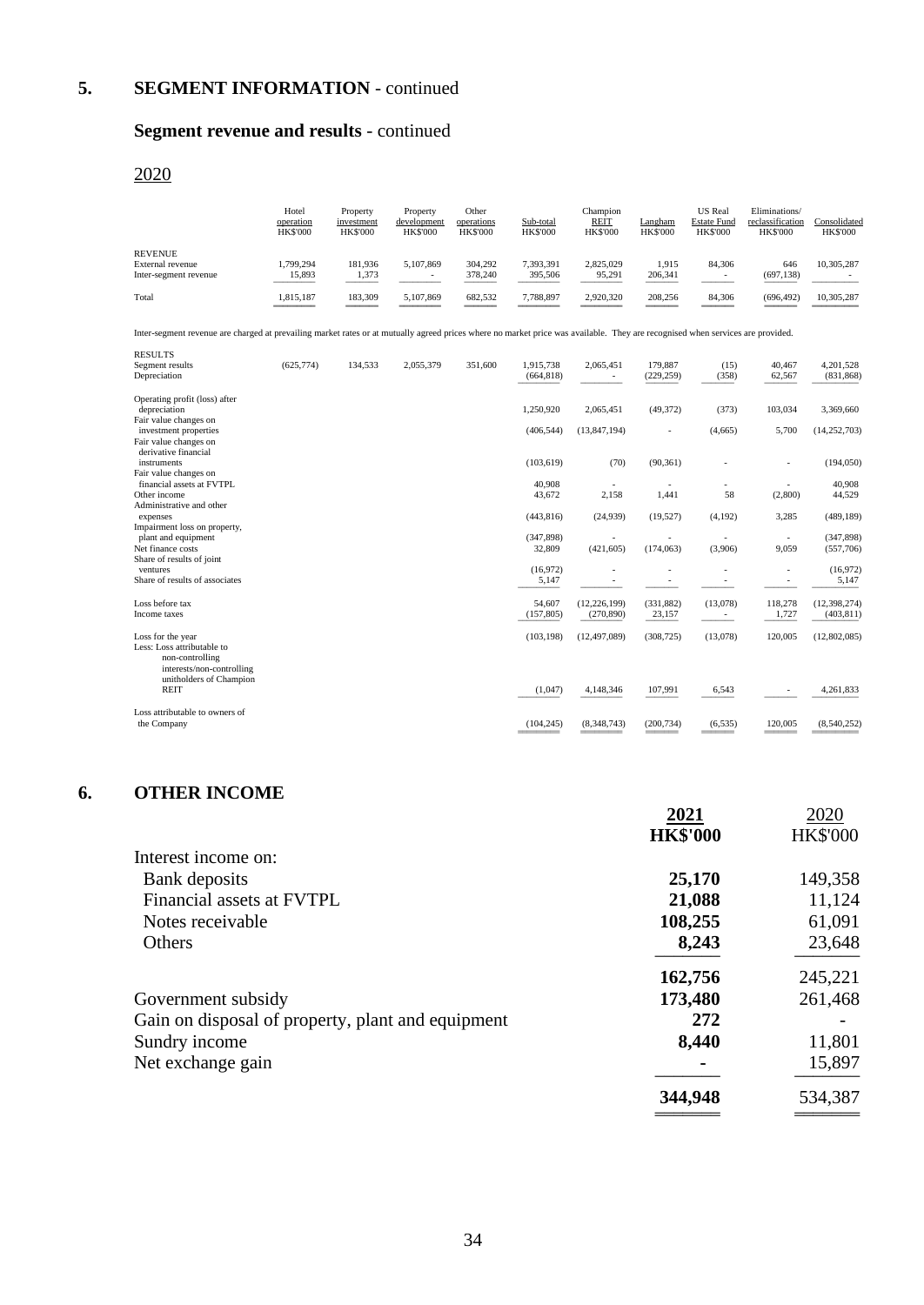# **7. FINANCE COSTS**

|    |                                       | 2021<br><b>HK\$'000</b> | 2020<br><b>HK\$'000</b> |
|----|---------------------------------------|-------------------------|-------------------------|
|    | Interest on bank and other borrowings | 564,234                 | 562,623                 |
|    | Interest on medium term notes         | 246,514                 | 225,188                 |
|    | Interest on lease liabilities         | 718                     | 1,043                   |
|    | Other borrowing costs                 | 125,946                 | 56,775                  |
|    |                                       | 937,412                 | 845,629                 |
|    | Less: amount capitalised              | (232, 141)              | (42, 702)               |
|    |                                       | 705,271                 | 802,927                 |
| 8. | <b>INCOME TAXES</b>                   |                         |                         |
|    |                                       | 2021<br><b>HK\$'000</b> | 2020<br><b>HK\$'000</b> |
|    | Current tax:                          |                         |                         |
|    | Current year:                         |                         |                         |
|    | Hong Kong Profits Tax                 | 404,885                 | 592,455                 |
|    | Other jurisdictions                   | 8,841                   | 2,203                   |
|    |                                       | 413,726                 | 594,658                 |
|    | Overprovision in prior years:         |                         |                         |
|    | Hong Kong Profits Tax                 | (2,924)                 | (2,897)                 |
|    | Other jurisdictions                   | (38, 562)               | (6,785)                 |
|    |                                       | (41, 486)               | (9,682)                 |
|    |                                       | 372,240                 | 584,976                 |
|    | Deferred tax:                         |                         |                         |
|    | Current year                          | 14,686                  | (165, 436)              |
|    | Overprovision in prior years          | (77, 907)               | (15, 729)               |
|    |                                       | (63,221)                | (181, 165)              |
|    |                                       | 309,019                 | 403,811                 |
|    |                                       |                         |                         |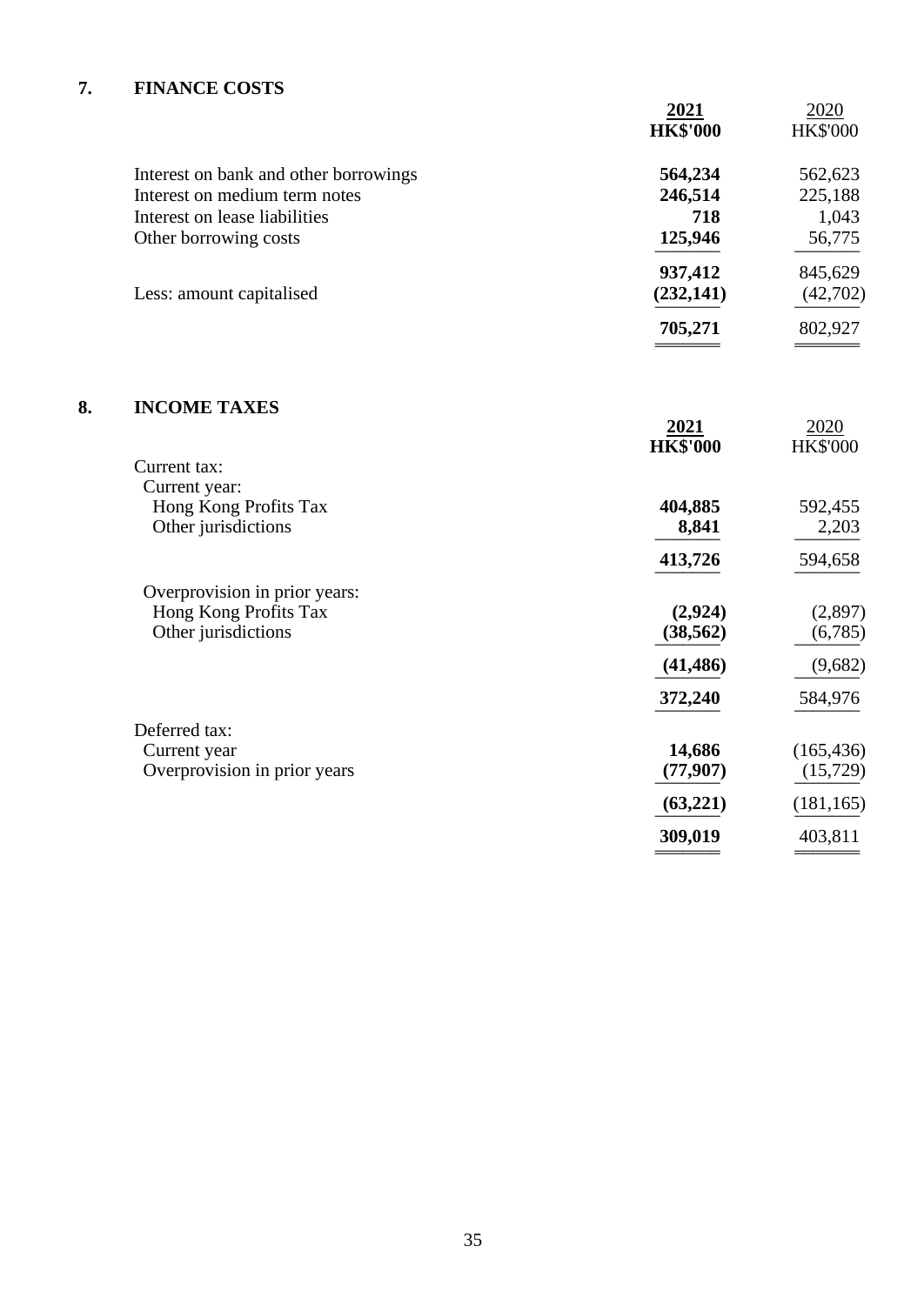# **9. LOSS FOR THE YEAR**

|                                                           | <u>2021</u>     | 2020            |
|-----------------------------------------------------------|-----------------|-----------------|
|                                                           | <b>HK\$'000</b> | <b>HK\$'000</b> |
| Loss for the year has been arrived at after charging:     |                 |                 |
| Staff costs (including Directors' emoluments)             | 1,895,035       | 1,746,906       |
| Share-based payments (including Directors' emoluments)    | 19,373          | 13,308          |
|                                                           | 1,914,408       | 1,760,214       |
| Depreciation                                              | 849,367         | 831,868         |
| Auditor's remuneration                                    | 16,225          | 15,331          |
| Trustee's remuneration                                    | 10,131          | 12,852          |
| Cost of inventories recognised as an expense              | 1,352,495       | 3,267,544       |
| Net exchange loss (included in administrative and         |                 |                 |
| other expenses)                                           | 1,058           |                 |
| Fitting-out works of hotel buildings written off          |                 | 700             |
| Allowance for doubtful debts                              | 5,617           | 1,608           |
| Share of tax of associates (included in the share         |                 |                 |
| of results of associates)                                 | 43              | 11              |
| Share of tax of a joint venture (included in the share of |                 |                 |
| results of joint ventures)                                | 3,015           |                 |
| and after crediting:                                      |                 |                 |
| Gain on disposal of property, plant and equipment         |                 |                 |
| (included in other income)                                | 272             |                 |
| Net exchange gain (included in other income)              |                 | 15,897          |
| Dividend income from                                      |                 |                 |
| - equity instruments at fair value through other          |                 |                 |
| comprehensive income                                      | 10,173          | 4,657           |
| - financial assets at FVTPL                               | 5,288           | 3,571           |
| Rental income from investment properties less related     |                 |                 |
| outgoings of HK\$256,226,000 (2020: HK\$243,731,000)      | 2,325,258       | 2,473,597       |
|                                                           |                 |                 |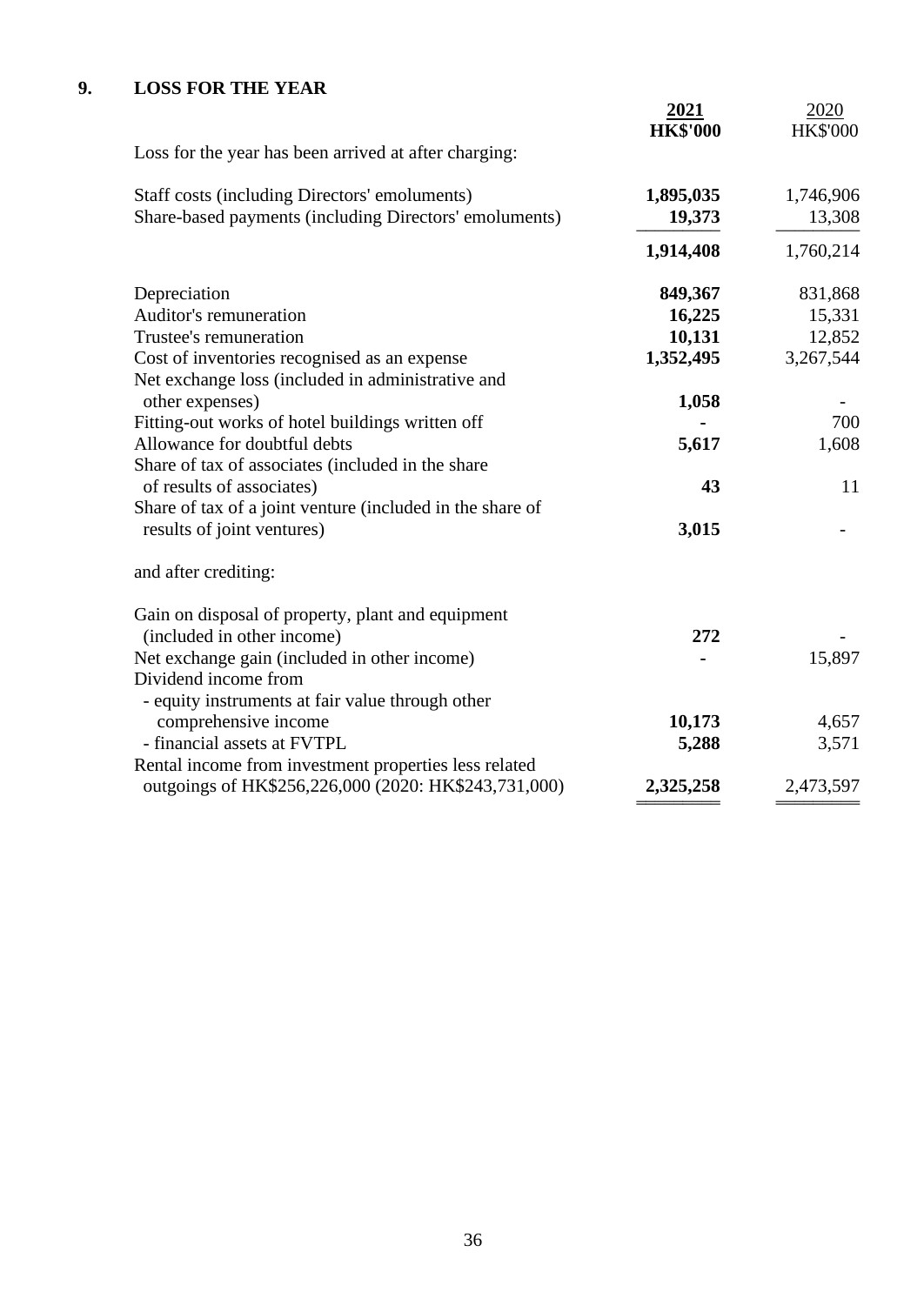### **10. DIVIDENDS**

|                                                                                                     | 2021            | 2020            |
|-----------------------------------------------------------------------------------------------------|-----------------|-----------------|
| Dividends paid:                                                                                     | <b>HK\$'000</b> | <b>HK\$'000</b> |
| - Final dividend of HK50 cents in respect of                                                        |                 |                 |
| the financial year ended 31 December 2020                                                           |                 |                 |
| (2020: HK50 cents in respect of the financial year)                                                 |                 |                 |
| ended 31 December 2019) per ordinary share                                                          | 360,396         | 354,190         |
| - Special final dividend of HK50 cents in respect                                                   |                 |                 |
| of the financial year ended 31 December 2020<br>(2020: HK50 cents in respect of the financial year) |                 |                 |
| ended 31 December 2019) per ordinary share                                                          | 360,396         | 354,191         |
|                                                                                                     |                 |                 |
|                                                                                                     | 720,792         | 708,381         |
| - Interim dividend of HK33 cents in respect of                                                      |                 |                 |
| the financial year ended 31 December 2021                                                           |                 |                 |
| (2020: HK33 cents in respect of the financial year)                                                 |                 |                 |
| ended 31 December 2020) per ordinary share<br>- Special interim dividend of HK\$1.5 in respect of   | 241,243         | 237,574         |
| the financial year ended 31 December 2020                                                           |                 | 1,079,880       |
|                                                                                                     |                 |                 |
|                                                                                                     | 241,243         | 1,317,454       |
|                                                                                                     | 962,035         | 2,025,835       |
|                                                                                                     |                 |                 |

On 21 June 2021, a final dividend of HK50 cents per ordinary share, which included scrip dividend alternatives offered to shareholders, and a special final dividend of HK50 cents per ordinary share were paid to shareholders as the final dividend in respect of the financial year ended 31 December 2020.

On 17 June 2020, a final dividend of HK50 cents per ordinary share, which included scrip dividend alternatives offered to shareholders, and a special final dividend of HK50 cents per ordinary share were paid to shareholders as the final dividend in respect of the financial year ended 31 December 2019.

The scrip dividend alternatives were accepted by the shareholders as follows:

|                   | 2021            | 2020            |
|-------------------|-----------------|-----------------|
|                   | <b>HK\$'000</b> | <b>HK\$'000</b> |
| Dividends:        |                 |                 |
| Cash              | 100,934         | 119,737         |
| Share alternative | 259,462         | 234,453         |
|                   | 360,396         | 354,190         |
|                   |                 |                 |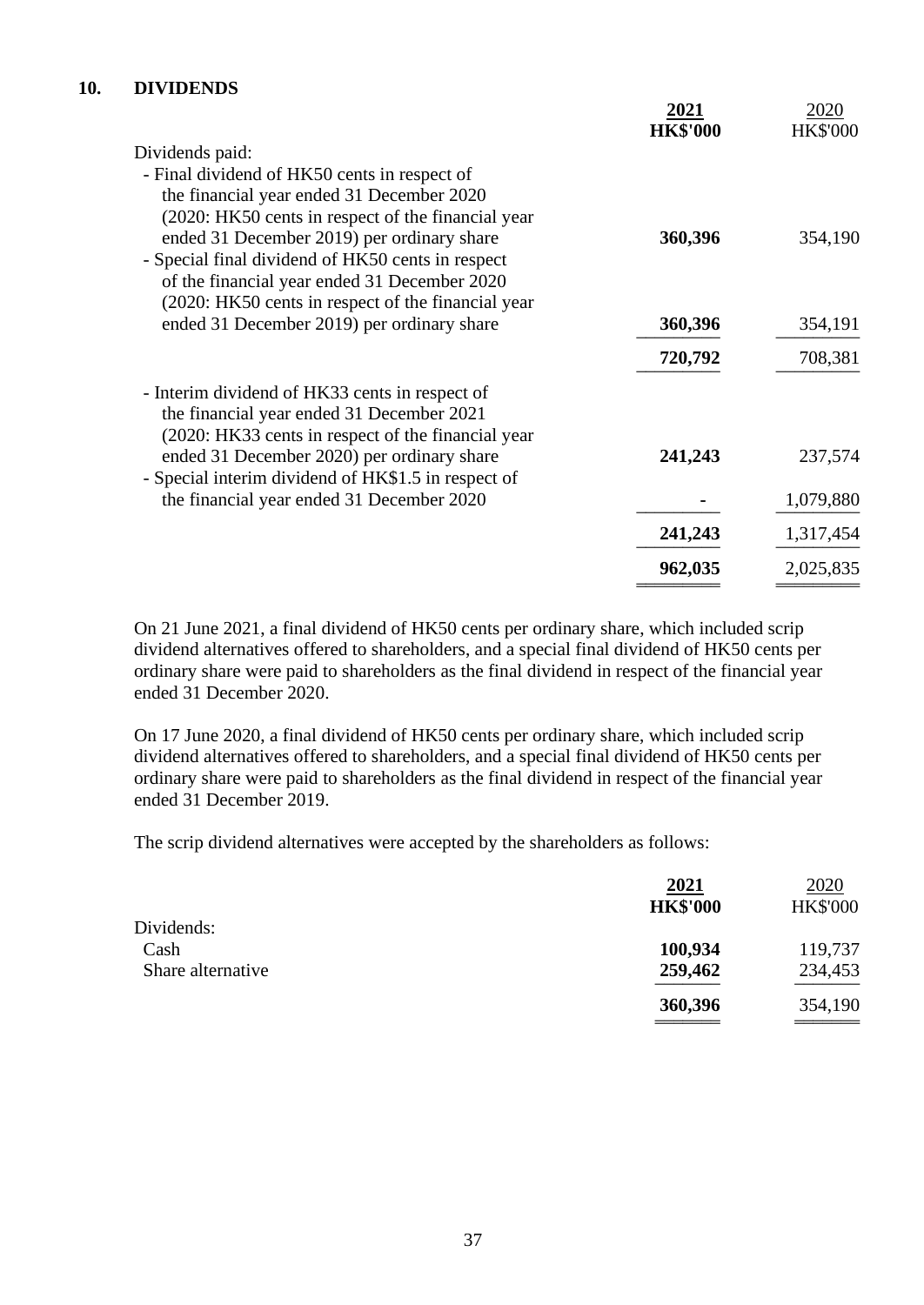### **10. DIVIDENDS** - continued

|                                                       | 2021            | 2020            |
|-------------------------------------------------------|-----------------|-----------------|
|                                                       | <b>HK\$'000</b> | <b>HK\$'000</b> |
| Dividends proposed:                                   |                 |                 |
| - Proposed final dividend of HK50 cents in respect of |                 |                 |
| the financial year ended 31 December 2021             |                 |                 |
| (2020: HK50 cents in respect of the financial         |                 |                 |
| year ended 31 December 2020) per ordinary share       | 365,520         | 359,960         |
| - Proposed special final dividend of HK50 cents in    |                 |                 |
| respect of the financial year ended 31 December 2021  |                 |                 |
| (2020: HK50 cents in respect of the financial         |                 |                 |
| year ended 31 December 2020) per ordinary share       | 365,520         | 359,960         |
|                                                       | 731,040         | 719,920         |
|                                                       |                 |                 |

The proposed final dividends in respect of the financial year ended 31 December 2021 is subject to approval by the shareholders in the forthcoming annual general meeting.

### **11. LOSS PER SHARE**

The calculation of basic and diluted loss per share attributable to owners of the Company is based on the following data:

|                                                                                          | 2021            | 2020            |
|------------------------------------------------------------------------------------------|-----------------|-----------------|
| Loss                                                                                     | <b>HK\$'000</b> | <b>HK\$'000</b> |
| Loss for the purposes of basic and diluted<br>loss per share (loss for the year          |                 |                 |
| attributable to owners of the Company)                                                   | (499, 034)      | (8,540,252)     |
|                                                                                          | 2021            | 2020            |
| <b>Number of shares</b>                                                                  |                 |                 |
| Weighted average number of shares for the purpose<br>of basic and diluted loss per share | 726,045,117     | 714,970,724     |

For the year ended 31 December 2021 and 2020, the diluted loss per share was the same as the basic loss per share as the computation of diluted loss per share does not assume the exercise of the Company's outstanding share options because it will otherwise result in a decrease in loss per share.